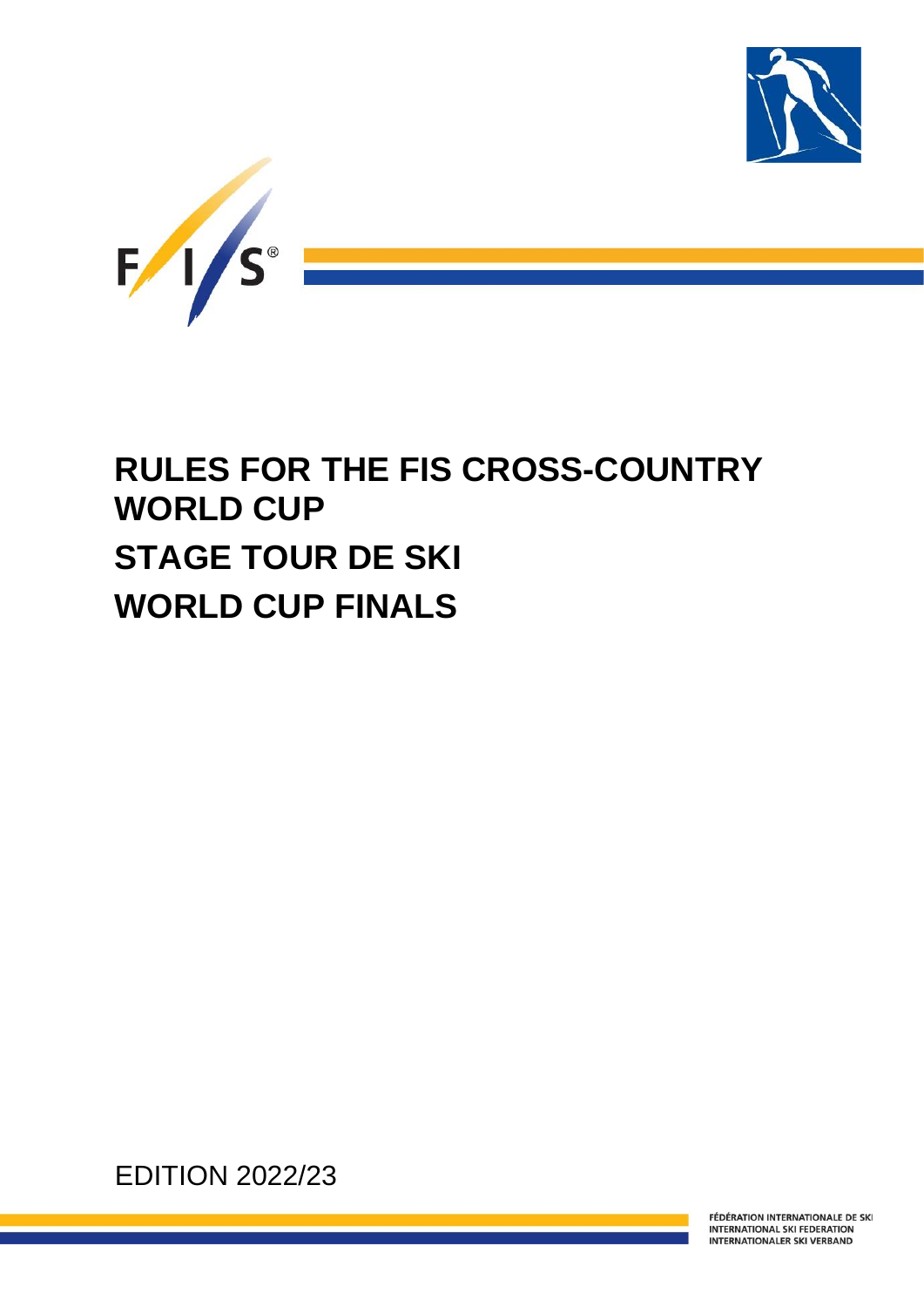

## **General Rules of the FIS Cross-Country World Cup 2022/23**

| 1                                                     | <b>Organization of the FIS Cross-Country World Cup</b>                                                                                                                                                                                                                                                         | $\overline{\mathbf{c}}$               |
|-------------------------------------------------------|----------------------------------------------------------------------------------------------------------------------------------------------------------------------------------------------------------------------------------------------------------------------------------------------------------------|---------------------------------------|
| 1.1<br>1.2<br>1.3                                     | <b>FIS Event Management</b><br>Substitution, Cancellation, Postponement<br><b>Snow and Weather Conditions</b>                                                                                                                                                                                                  | $\overline{c}$<br>3<br>$\overline{4}$ |
| 1.4<br>$\mathbf{2}$                                   | <b>Medical Support Requirements</b><br><b>Sport Regulations</b>                                                                                                                                                                                                                                                | $\overline{4}$<br>5                   |
|                                                       |                                                                                                                                                                                                                                                                                                                |                                       |
| 2.1<br>2.2<br>2.3<br>2.4<br>$2.5\,$<br>$2.6\,$<br>2.7 | <b>World Cup Entry Requirements</b><br>Athletes Start Quotas for Individual Events<br><b>Starting Order World Cup Individual Events</b><br><b>Athletes Start Quotas for Team Competitions</b><br><b>Starting Order World Cup Team Events</b><br>Staff Quota (Number of Team Officials)<br><b>Training Bibs</b> | 5<br>5<br>8<br>11<br>11<br>11<br>13   |
| 3                                                     | <b>World Cup Points and Rankings</b>                                                                                                                                                                                                                                                                           | 15                                    |
| 3.1<br>3.2<br>3.3<br>3.4<br>3.5                       | <b>World Cup Points</b><br>FIS Cross-Country World Cup Winners<br>The FIS Nations Cup<br><b>FIS World Cup Rewards</b><br><b>Prize Money</b>                                                                                                                                                                    | 15<br>17<br>18<br>18<br>19            |
| 4                                                     | <b>Registration &amp; Entries</b>                                                                                                                                                                                                                                                                              | 22                                    |
| 4.1<br>4.2                                            | <b>FIS Accreditation System</b><br><b>FIS Competition Online Entry System</b>                                                                                                                                                                                                                                  | 22<br>22                              |
|                                                       |                                                                                                                                                                                                                                                                                                                |                                       |
| 5                                                     | <b>Accommodation, Catering and Transportation</b>                                                                                                                                                                                                                                                              | 24                                    |
| 5.1<br>5.2                                            | <b>Accommodation and Catering</b><br>Transportation                                                                                                                                                                                                                                                            | 24<br>26                              |
| 6                                                     | <b>Team Reimbursement</b>                                                                                                                                                                                                                                                                                      | 27                                    |
| 6.1<br>6.2<br>6.3<br>6.4                              | <b>Red Group</b><br>Travel Costs for Red Group and COC Athletes<br><b>Living Costs</b><br>Nation Support - Season Quota per Nation                                                                                                                                                                             | 27<br>27<br>28<br>29                  |
| 7                                                     | <b>Team and SRS Facilities</b>                                                                                                                                                                                                                                                                                 | 32                                    |
| 7.1<br>7.2<br>7.3<br>7.4                              | <b>Waxing Facilities</b><br><b>Athletes Room</b><br><b>Team Catering</b><br>Arrangements Field of Play                                                                                                                                                                                                         | 32<br>35<br>35<br>36                  |
| 8                                                     | <b>Advertising, Media Service</b>                                                                                                                                                                                                                                                                              | 37                                    |
| 8.1<br>8.2<br>8.3                                     | <b>Promotion of Cross-Country</b><br>OC Media Service<br>Cooperation with FIS World Cup Media Coordinator                                                                                                                                                                                                      | 37<br>37<br>37                        |
| 9                                                     | <b>Other</b>                                                                                                                                                                                                                                                                                                   | 38                                    |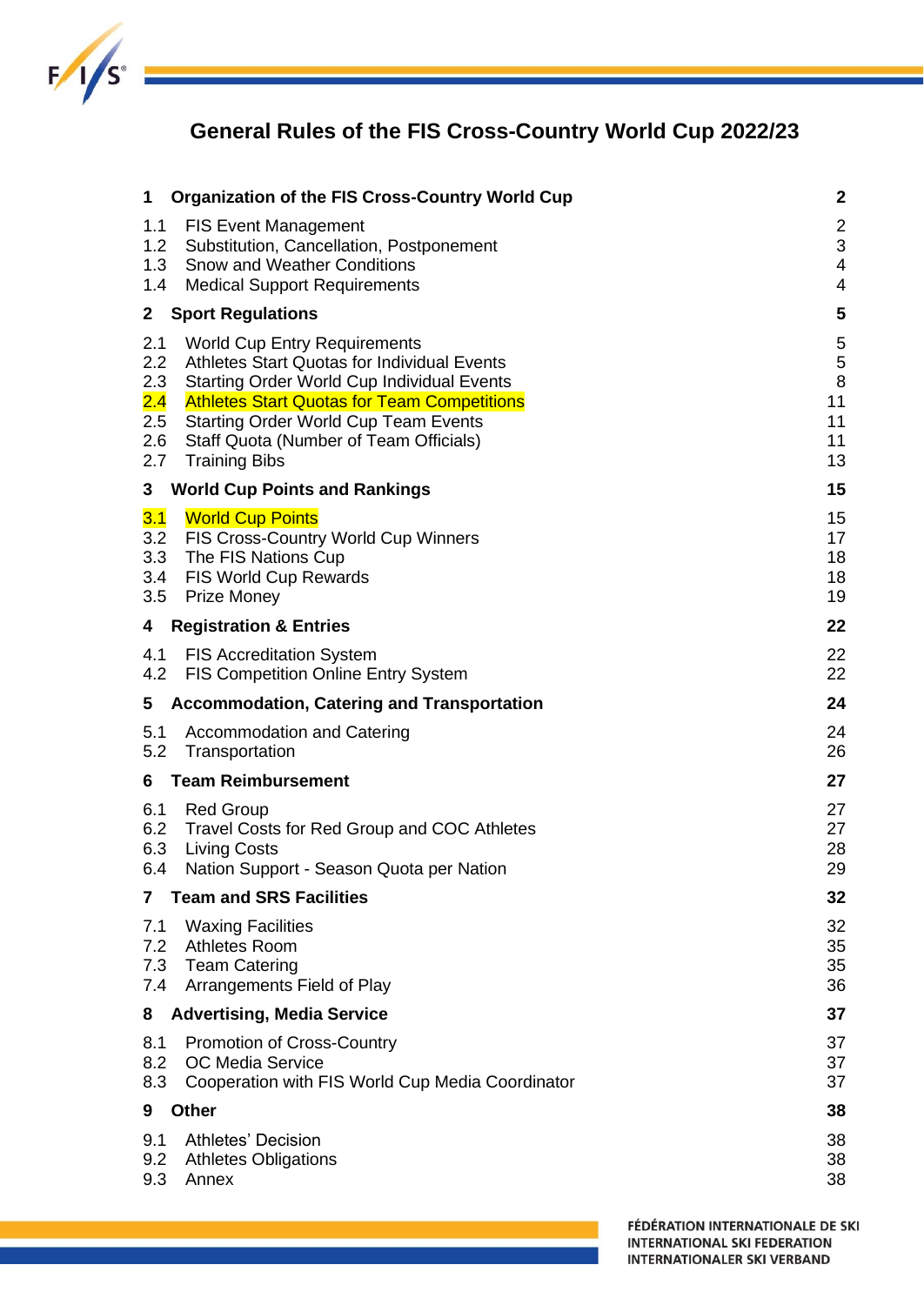

*Please note: new structured layout of document and all major changes from the FIS Spring meetings marked in yellow*

### <span id="page-2-0"></span>**1 Organization of the FIS Cross-Country World Cup**

The regulations stated in the agreement signed by FIS, the hosting NSA and the OC, the Cross-Country World Cup Organizer Manual with all check lists, the ICR and this document of the Rules for the FIS Cross-Country World Cup are binding for all organizers of FIS Cross-Country World Cup events.

#### <span id="page-2-1"></span>**1.1 FIS Event Management**

The management of the events is placed under the responsibility of the Organizing Committee (OC) and the FIS Cross-Country staff (FIS staff). The FIS staff is responsible to follow and support the OC during all the preparation period, on site during the events and from the FIS Nordic Office in the headquarter of FIS.

The OC must periodically inform the FIS staff about all major preparation steps and the FIS staff must inform the OC about impacting rule changes.

All the important decisions will be taken after a joint discussion between the OC and the FIS staff.

#### **FIS Cross-Country Staff Contacts for 2022/23:**

- Race Director: Pierre Mignerey [mignerey@fisski.com](mailto:mignerey@fisski.com)
- World Cup Race Director: Michal Lamplot [lamplot@fisski.com](mailto:lamplot@fisski.com)
- World Cup Coordinator: Doris Kallen [kallen@fisski.com](mailto:kallen@fisski.com)
- Media Coordinator\*: tbc

#### **FIS Nordic Office**

[nordics@fisski.com](mailto:nordics@fisski.com) contact person Cross-Country: Josephine Aschhoff

*\*Reference to art. 8.3*

#### **1.1.1 Jury Members**

A Technical Delegate (TD) and an Assistant TD from another nation than the hosting nation is appointed by FIS for every World Cup competition. An additional National TD is to be appointed by the National Ski Association (NSA) of the hosting nation.

The Jury members must arrive on site around 72 hours before the first race to get familiar with the conditions and preparations around the event.

The daily allowance for the Jury members must be paid according to ICR 304. Bank transfer fees and added value tax are covered by the OC. In case a nominated official must withdraw his/her participation due to sickness or force majeure, the OC is responsible for covering the already occurred expenses.

#### **1.1.2 Event Preparation Group**

In case of difficult snow conditions or any situation liable to jeopardize the organization of the events (such as pandemic, security issues, etc.), an Event Preparation Group will be appointed to decide possibilities to hold the events as planned or to make necessary changes (such as postponement, rescheduling of the event, etc.).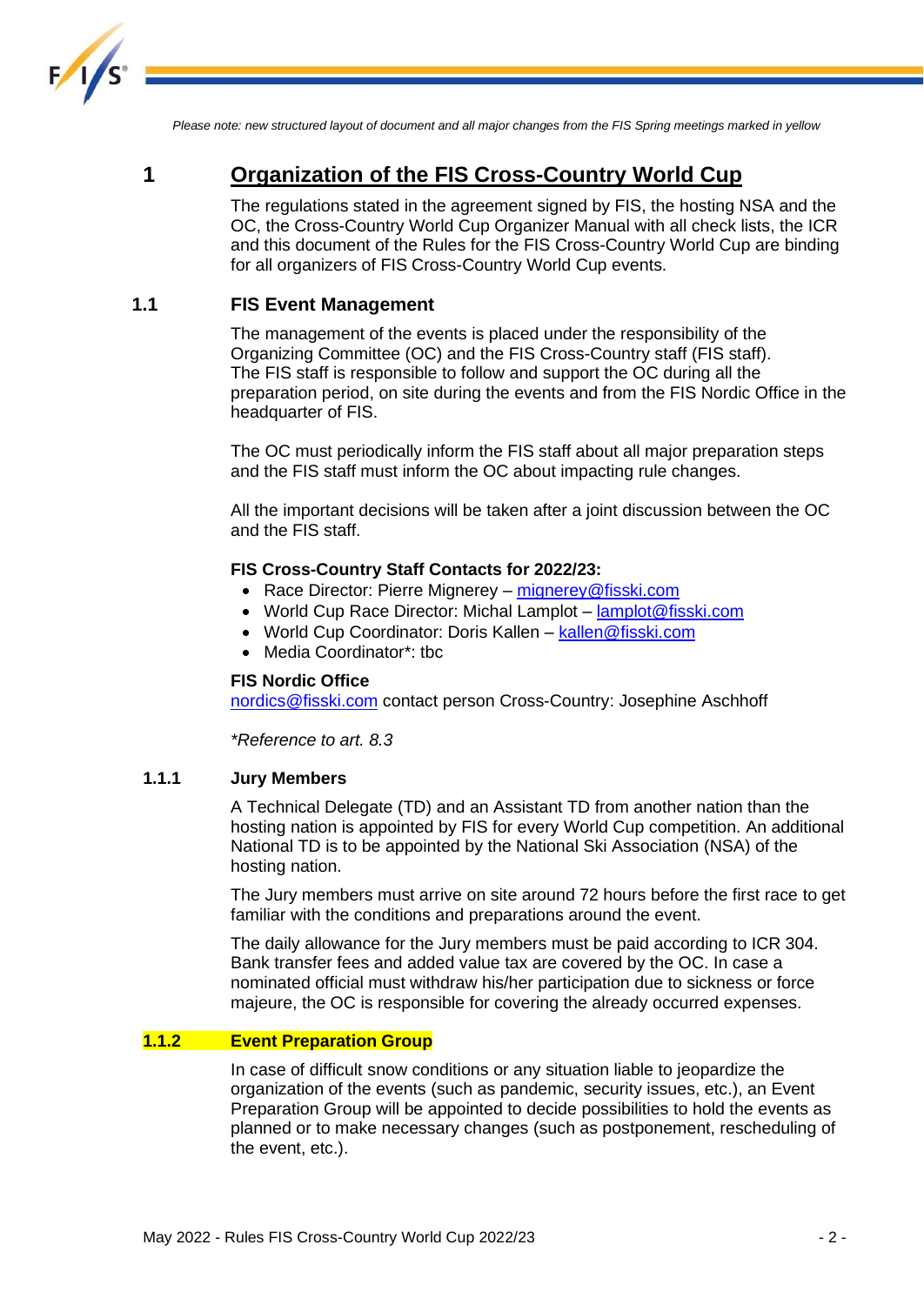

To maximize the possibility to organize World Cup events - and in close collaboration with all stakeholders (NSA's, rights holders, OC's, FIS Medical Committee, etc.) - the Event Preparation Group can adapt the competition schedule, race formats, race course and, if necessary, the World Cup rules and World Cup calendars.

Decisions from the Event Preparation Group will be communicated by the FIS Race Director to the FIS General Secretary and FIS President for approval.

The members of the Event Preparation Group are:

- The FIS Cross-Country Staff
- 1 representative of the OC
- 1 representative of the hosting National Ski Association
- The chair of the FIS Cross-Country Committee
- 1 representative of the athletes

If necessary, the FIS Race Director can nominate an expert (such as FIS TD or FIS homologation inspector) to be sent on site to inform the event preparation group of the preparation.

All the travelling and accommodation costs will be paid by the OC. In addition, the expert will receive a daily rate paid by the OC according to ICR 304.1.1.

A World Cup event can only take place if at least 7 nations from the top 10 nations (according to the Nation's Cup 2021/22) are eligible to participate. The eligibility requirements include a free access to the organizing country and departure from the organizing country to the Schengen area.

#### <span id="page-3-0"></span>**1.2 Substitution, Cancellation, Postponement**

If for any reason a FIS World Cup competition cannot take place, the FIS Race Director must be informed immediately by the OC and/or the National Ski Association. The Race Director then activates the Event Preparation Group who defines the necessary actions before communicating officially.

Depending on the circumstances, the competitions can be transferred to an alternate location, cancelled, or postponed to a later date in the season.

#### **1.2.1 Alternate Location**

In principle, a transferred competition shall be carried out in the same country. The involved NSA is responsible to coordinate and ensure the transfer of knowledge, information, and finances to the new OC.

If that is not possible, the competition may be carried out in another country. In this case - and to reduce the cost of the organization - the new OC has the right to ask for the cancellation of the payments of the red group lists (art. 6).

If the decision is taken later than 8 days before the event, the original OC must pay the travel costs to the teams entered at the date of the decision and be in charge for cancellation fees of the accommodation according to art. 6.

#### **1.2.2 Cancellation**

In the case of cancellation later than 8 days before the event and except in case of force majeure (storm, cold weather and unpredictable circumstances) the OC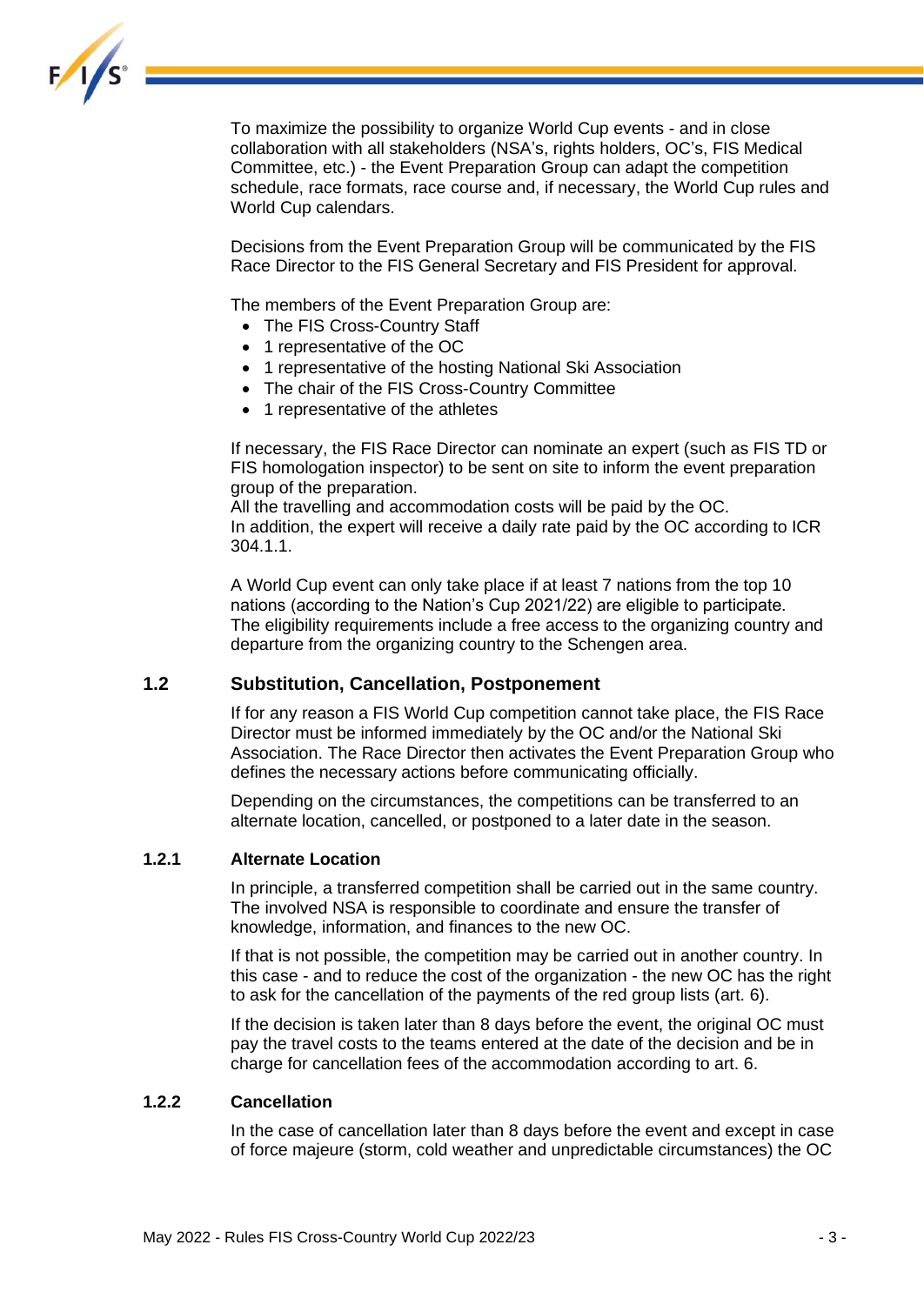

must pay the travel costs to the teams entered and willing to compete at the date of the cancellation according to art. 6.

#### <span id="page-4-0"></span>**1.3 Snow and Weather Conditions**

#### **1.3.1 Snow Control**

The OC must regularly inform the FIS Race Director about snow conditions and preparations, especially during the last 3 weeks before the event. A snow controller is nominated by the FIS Nordic Office for each World Cup stage and is responsible to send a report to the FIS Nordic Office 15 days before the event.

The snow report needs to include information about guaranteed training courses available from 5 days before the event. The Event Preparation Group will evaluate the training possibilities and inform the teams.

If the snow report is negative the FIS Race Director will coordinate the work of the Event Preparation Group as described in article 1.1.2.

#### **1.3.2 Snow Guarantee, Salting, Snow Transportation**

The capacity of snow production, snow storage and ability to guarantee safe snow conditions in general are taken into consideration when the World Cup calendars are established.

Each World Cup venue must prepare and present a detailed plan for snow guarantee during the summer site inspection.

In any case, the possibility to use salt on the courses and to transport snow from other locations must be checked and approved by the appropriate authorities. Enough salt must be available.

#### **1.3.3 Extreme Weather Conditions**

The OC is responsible to provide a local and professional weather forecast. In case of extreme weather conditions expected during the event (official training and competition days), the Event Preparation Group will be activated to make decisions on the possibility to hold the events as planned or to make any necessary changes.

During this process a local weather expert must be provided by the OC and be available to give some inputs to the Event Preparation Group. The Jury will be consulted and represented by the FIS Race Director.

#### <span id="page-4-1"></span>**1.4 Medical Support Requirements**

The OC is responsible for setting up an appropriate rescue service during all training and competition times. The medical support requirements for FIS event organizers are given in the ICR and in chapter 1 of the FIS Medical Guide.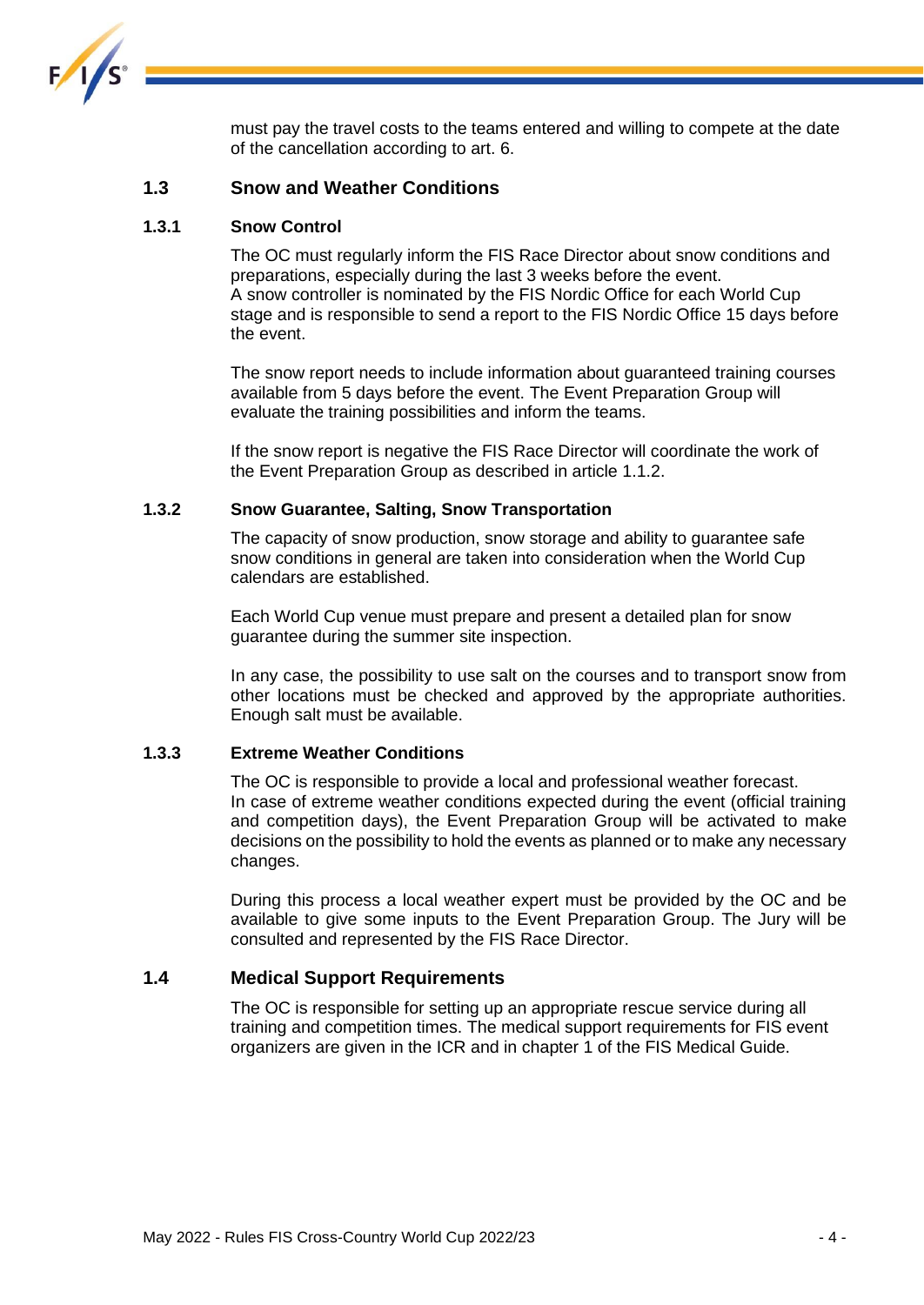

### <span id="page-5-0"></span>**2 Sport Regulations**

#### <span id="page-5-1"></span>**2.1 World Cup Entry Requirements**

#### **2.1.1 Basic entry requirements**

The quota is valid under the condition that every individual competitor (women and men) has an active FIS code number and has reached - during the last 365 days - at least one (1) result better than or equalizing:

Sprint World Cup:

• **120 FIS Points (Sprint or Distance)**

Distance World Cup:

- **60 FIS Distance Points men**
- **90 FIS Distance Points women**
- **120 FIS Distance Points for National Group athletes (art. 2.2.5)**

#### **2.1.2 Exception for the NSA's not carrying out a FIS World Cup**

Each FIS affiliated National Ski Association not carrying out a FIS World Cup can register one (1) competitor per gender in the Distance competition if they have reached at least one (1) result better than or equalizing **120 FIS Distance Points**  during the last 365 days.

#### **2.1.3 Other exceptions**

In exceptional circumstances (top athletes from Biathlon, Nordic Combined and developing nations, etc.), athletes who did not reach the World Cup entry requirements can be allowed to start.

The respective NSA must apply in a written way to the FIS Nordic Office latest 1 week before the event. With taking all into consideration, the FIS Race Director will take the decision and will inform the OC and the Jury.

#### <span id="page-5-2"></span>**2.2 Athletes Start Quotas for Individual Events**

#### **Start quotas for FIS Cross-Country World Cup**

Each nation has right for a maximum of 10 start quotas for all World Cup stages.

This number includes:

- Basic nations quota (art. 2.2.1)
- Extra quota for Overall FIS World Cup (art. 2.2.3) and COC winner/leader (art. 2.2.4)
- National Group quota (art. 2.2.5)

Please check on the exceptions for stage events (art. 2.2.5 and art. 2.2.6).

**In addition to the maximum quota of 10:** The host nation has the right to enter a maximum of two U23 athletes per gender. Please check definition of "U23 athlete" in ICR art. 341.1.3.

#### **2.2.1 Basic Nations Quotas**

The basic nations quotas are calculated according to the Team Cup standings 2021/22 (women and men) as follows: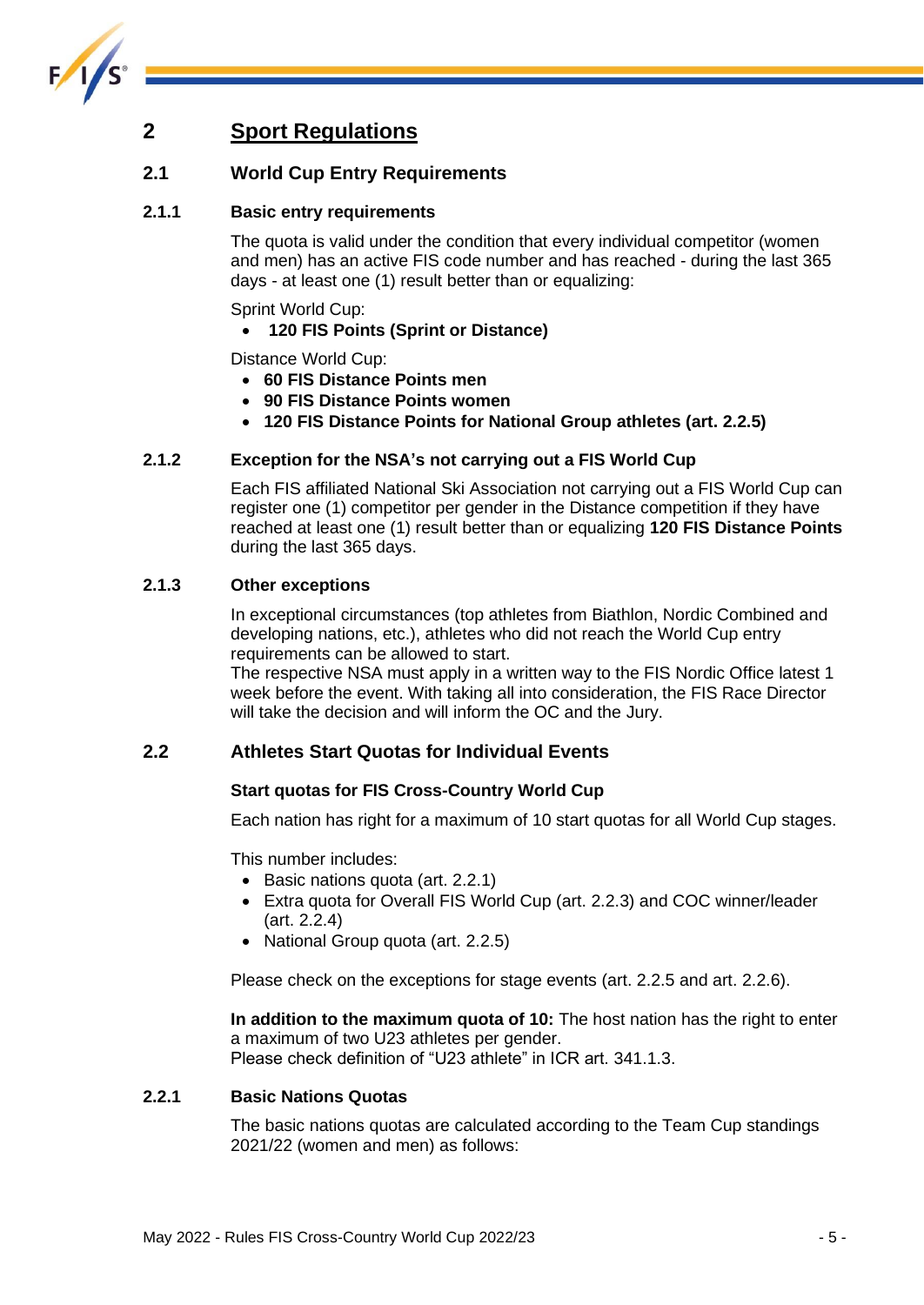

| <b>Rank (Team Cup standing)</b> | <b>Nation Quota</b> |
|---------------------------------|---------------------|
| 1 - 8                           |                     |
| $9 - 12$                        |                     |
| $13 - 16$                       |                     |
| $17 - $                         |                     |
| <b>Not ranked</b>               | Basic quota $= 2$   |

#### **2.2.2 Calculated Basic Nations Quotas for 2022/23**

|               |                         | <b>Women</b>   | <b>Men</b>     |                |  |
|---------------|-------------------------|----------------|----------------|----------------|--|
| <b>Nation</b> | Rank                    | Quota Q1       | Rank           | Quota Q2       |  |
| <b>AND</b>    | 23                      | 3              | 21             | 3              |  |
| <b>AUS</b>    | 22                      | 3              | 24             | 3              |  |
| <b>AUT</b>    | 11                      | 5              | 15             | 4              |  |
| <b>BLR</b>    | 19                      | 3              | 23             | 3              |  |
| CAN           | 13                      | $\overline{4}$ | 10             | 5              |  |
| <b>CHN</b>    |                         | $\overline{2}$ | 14             | 4              |  |
| <b>CRO</b>    | 20                      | 3              |                | $\overline{2}$ |  |
| <b>CZE</b>    | 12                      | 5              | 11             | 5              |  |
| <b>ESP</b>    |                         | $\overline{2}$ | 20             | 3              |  |
| <b>EST</b>    | 15                      | 4              | 18             | 3              |  |
| <b>FIN</b>    | 3                       | 6              | 4              | 6              |  |
| <b>FRA</b>    | 10                      | 5              | 3              | 6              |  |
| <b>GBR</b>    |                         | $\overline{2}$ | 12             | 5              |  |
| <b>GER</b>    | 6                       | 6              | $\overline{7}$ | 6              |  |
| <b>HUN</b>    |                         | $\overline{2}$ | 28             | 3              |  |
| <b>IRL</b>    |                         | $\overline{2}$ | 29             | 3              |  |
| <b>ISL</b>    |                         | $\overline{2}$ | 30             | 3              |  |
| <b>ITA</b>    | 9                       | 5              | 6              | 6              |  |
| <b>JPN</b>    | 14                      | 4              | 16             | 4              |  |
| <b>KAZ</b>    | 17                      | 3              | 19             | 3              |  |
| LAT           | 16                      | 4              | 22             | 3              |  |
| LTU           |                         | $\overline{2}$ | 27             | 3              |  |
| <b>NOR</b>    | $\overline{2}$          | 6              | $\mathbf 1$    | 6              |  |
| <b>POL</b>    | 18                      | 3              | 13             | 4              |  |
| <b>RUS</b>    | 5                       | 6              | $\overline{2}$ | 6              |  |
| <b>SLO</b>    | $\overline{7}$          | 6              | 17             | 3              |  |
| SUI           | 8                       | 6              | 8              | 6              |  |
| <b>SVK</b>    |                         | $\overline{c}$ | 26             | 3              |  |
| <b>SWE</b>    | $\overline{1}$          | 6              | 5              | 6              |  |
| <b>UKR</b>    | 21                      | 3              | 25             | 3              |  |
| <b>USA</b>    | $\overline{\mathbf{4}}$ | 6              | 9              | 5              |  |
| Other NSA     |                         | $\overline{c}$ |                | $\overline{2}$ |  |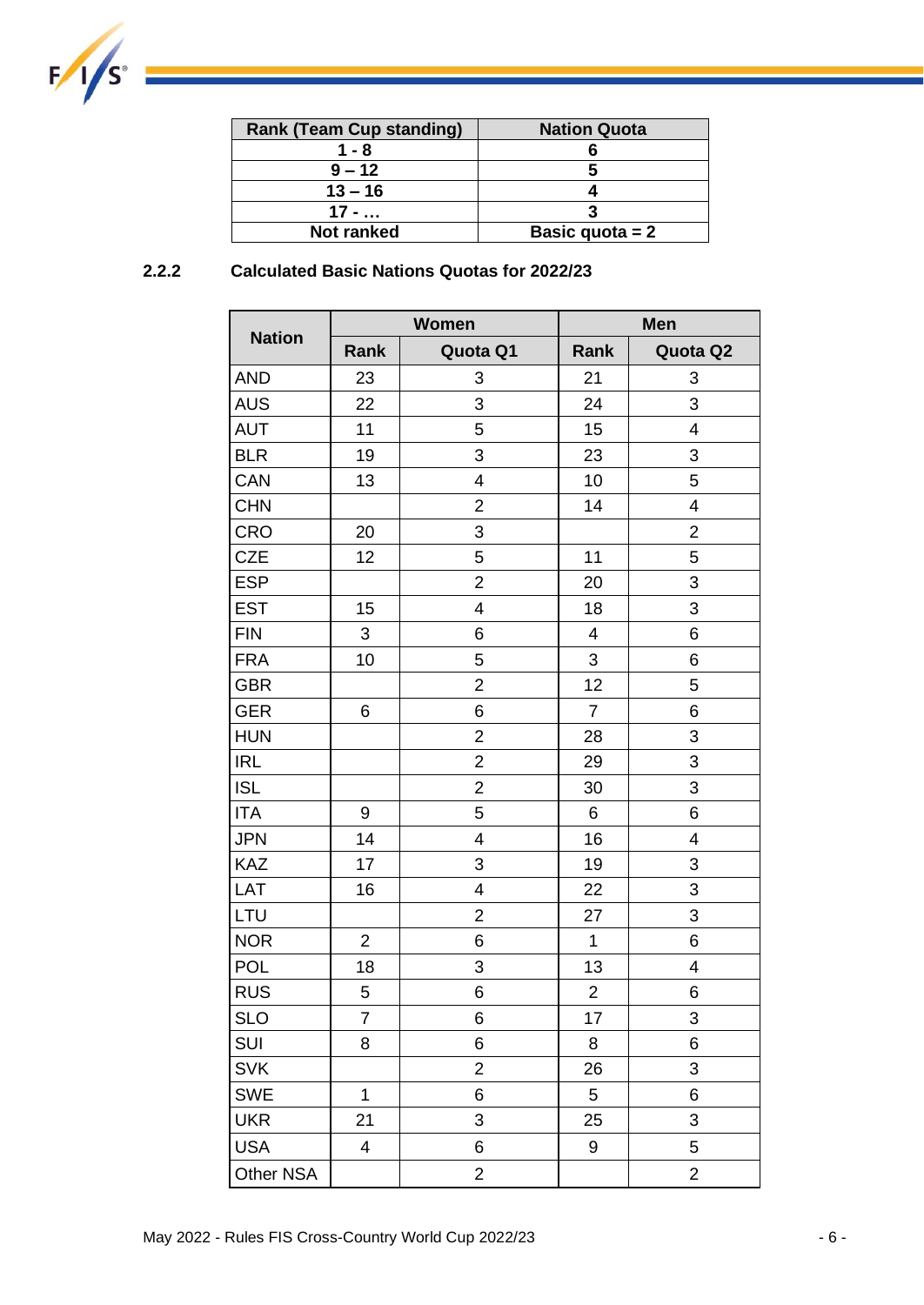

#### **2.2.3 Extra quota for Overall FIS World Cup leader or winners**

The previous season's Overall FIS World Cup winners may start in addition to the calculated nations quotas during the 1<sup>st</sup> World Cup period in the following season.

The Overall FIS World Cup leaders at the end of each World Cup period have the right to start in World Cup competitions during the next World Cup period in addition to the calculated nations quotas.

#### **2.2.4 Extra quota for COC leaders or winners**

The Overall winners from the previous season's COC have the right to start in the 1<sup>st</sup> World Cup period in the following season.

The leaders (women and men) of all COC Cups at the following dates have the right to start in World Cup competitions during the next World Cup period:

1 st World Cup Period 2022-2023 COC Winners season 2021/22 2<sup>nd</sup> World Cup Period 2022-2023 Leaders at 26 3<sup>rd</sup> World Cup Period 2022-2023 Leaders at 9 4 th World Cup Period 2022-2023 Leaders at 6

Leaders at 26<sup>th</sup> December 2022 Leaders at  $9<sup>th</sup>$  January 2023 Leaders at  $6<sup>th</sup>$  March 2023

A valid list of these qualified athletes will be published on the FIS website. Each COC Coordinator is responsible to send the names of the qualified athletes to the FIS Nordic Office (directly to: [aschhoff@fisski.com\)](mailto:aschhoff@fisski.com) according to the following deadlines:

| 1 <sup>st</sup> World Cup Period | 1 <sup>st</sup> November 2022 |
|----------------------------------|-------------------------------|
| 2 <sup>nd</sup> World Cup Period | 26th December 2022            |
| 3 <sup>rd</sup> World Cup Period | 9 <sup>th</sup> January 2023  |
| 4 <sup>th</sup> World Cup Period | 6 <sup>th</sup> March 2023    |

These additional quotas are nominative, the athletes cannot be substituted if they cannot start due to force majeure.

#### **The athletes must reach the World Cup entry requirements (see art. 2.1).**

#### **The winners or the current leaders (1 person per gender) of all listed COC will get reimbursement according to art. 6.**

In case of a tie, the spot will be awarded according to the following principle: If two or more competitors score the same number of points, the spot will be given to the competitor who has:

- a) the highest number of individual COC wins
- b) the best results (e.g. most  $2^{nd}$  places, most  $3^{rd}$  places, etc.)

If the competitors are still equal, they will all get an additional quota.

#### **Cancellation of COC events:**

If no event could be organized in the 2021/22 season (there is no COC winner) the relevant COC will lose its right for additional quota for the 1<sup>st</sup> World Cup period.

If no event can be organized before the start of the 2<sup>nd</sup> World Cup period (Tour de Ski) but the COC has winners (woman and man) from 2021/22, the winners from the previous season have the right to start during the 2<sup>nd</sup> World Cup period.

If no event can be organized before the start of the  $3<sup>rd</sup>$  World Cup period, the relevant COC will lose its right for the additional COC quota for the 3<sup>rd</sup> World Cup period.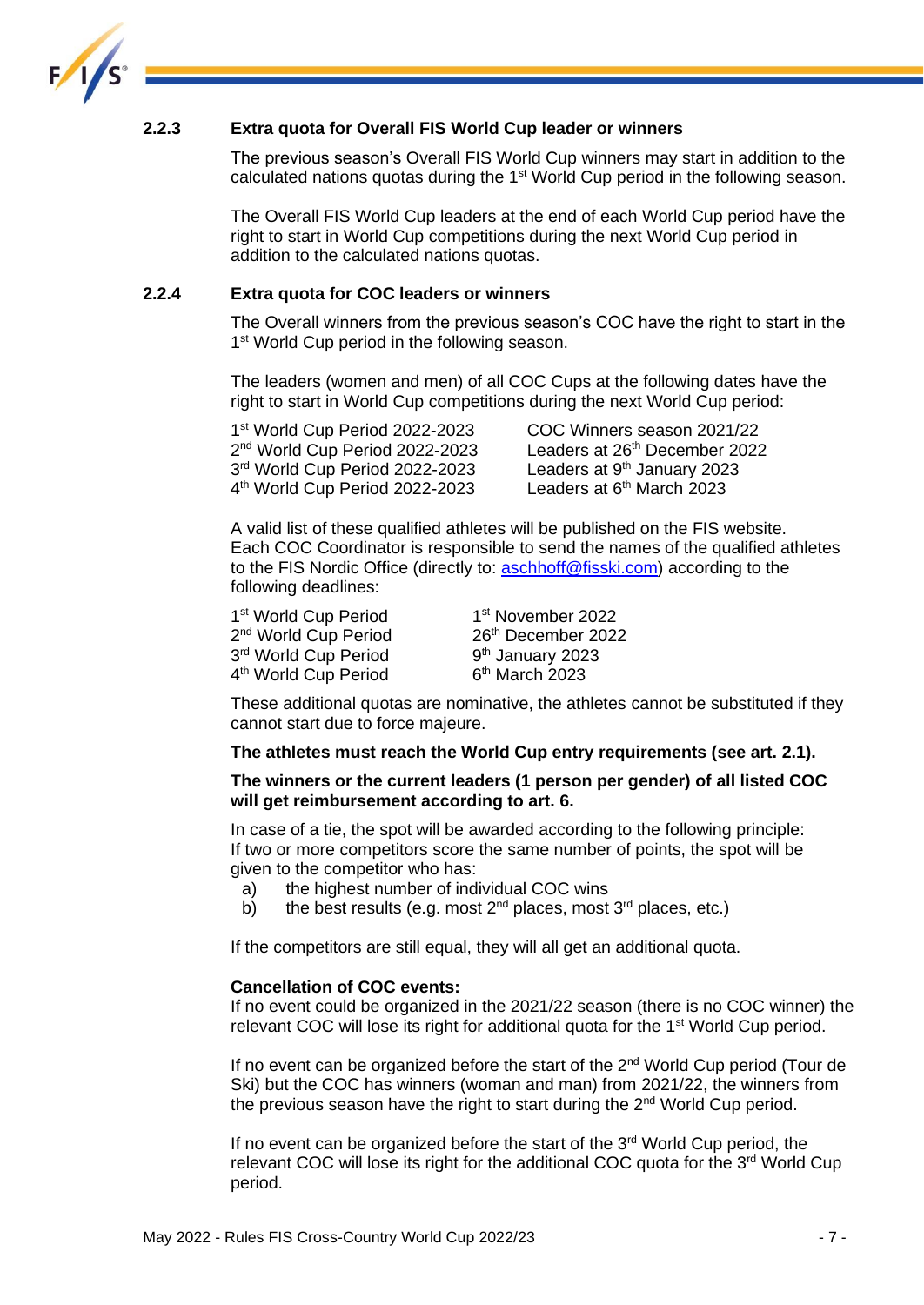

If no event can be organized before the start of the  $4<sup>th</sup>$  World Cup period, the relevant COC will lose its right for the additional COC quota for the 4<sup>th</sup> World Cup period.

#### **2.2.5 National group quota**

The organizing country has the right to enter a maximum of 10 additional competitors as "national group" (except Tour de Ski where a maximum 5 competitors per organizing nation applies).

If a competition is transferred to another country, the right for a national group quota of maximum 10 additional athletes is transferred to the new country. The original country will keep the right for an additional quota of maximum 5 athletes.

Notice: Please check art. 2.2 (maximum number of athletes from the same nation).

#### **2.2.6 Start quotas for stage events (FIS Tour de Ski)**

Each nation has right for a maximum of 10 start quotas per gender. This number includes:

- The basic start quota "nation quota" (art. 2.2.1)
- World Cup Overall and COC leaders extra quota (art. 2.2.3 and art. 2.2.4)
- National Group quota (art 2.2.5)
- The 20 best athletes (women and men) according to the current Sprint World Cup standing before the start of the stage event.

#### **2.2.7 Team competition quota exception**

Each nation has the right to enter 4 athletes per gender in all individual competitions if there will be a Relay or Team Sprint during the same World Cup stage (even if their basic quota is lower than 4). This will not apply for the organizing nation (due to the national group quota).

#### <span id="page-8-0"></span>**2.3 Starting Order World Cup Individual Events**

#### **2.3.1 Seeded group**

The seeded group is defined as the top 15 competitors registered to compete according to the current Distance or Sprint World Cup standing.

The current Overall World Cup leader is added as one extra athlete if not already included.

No women or men within the ranking of top 15 will be substituted if they are not entered.

Please check specifics on the starting order for the "Stage Events" (see enclosure).

#### **2.3.2 Starting order for mass start**

For mass start competitions (including Skiathlon) the Overall World Cup leader is always assigned the first start position, followed by the competitors of the seeded group (art 2.3.1), who are assigned the next start positions in order of their current Distance World Cup standing.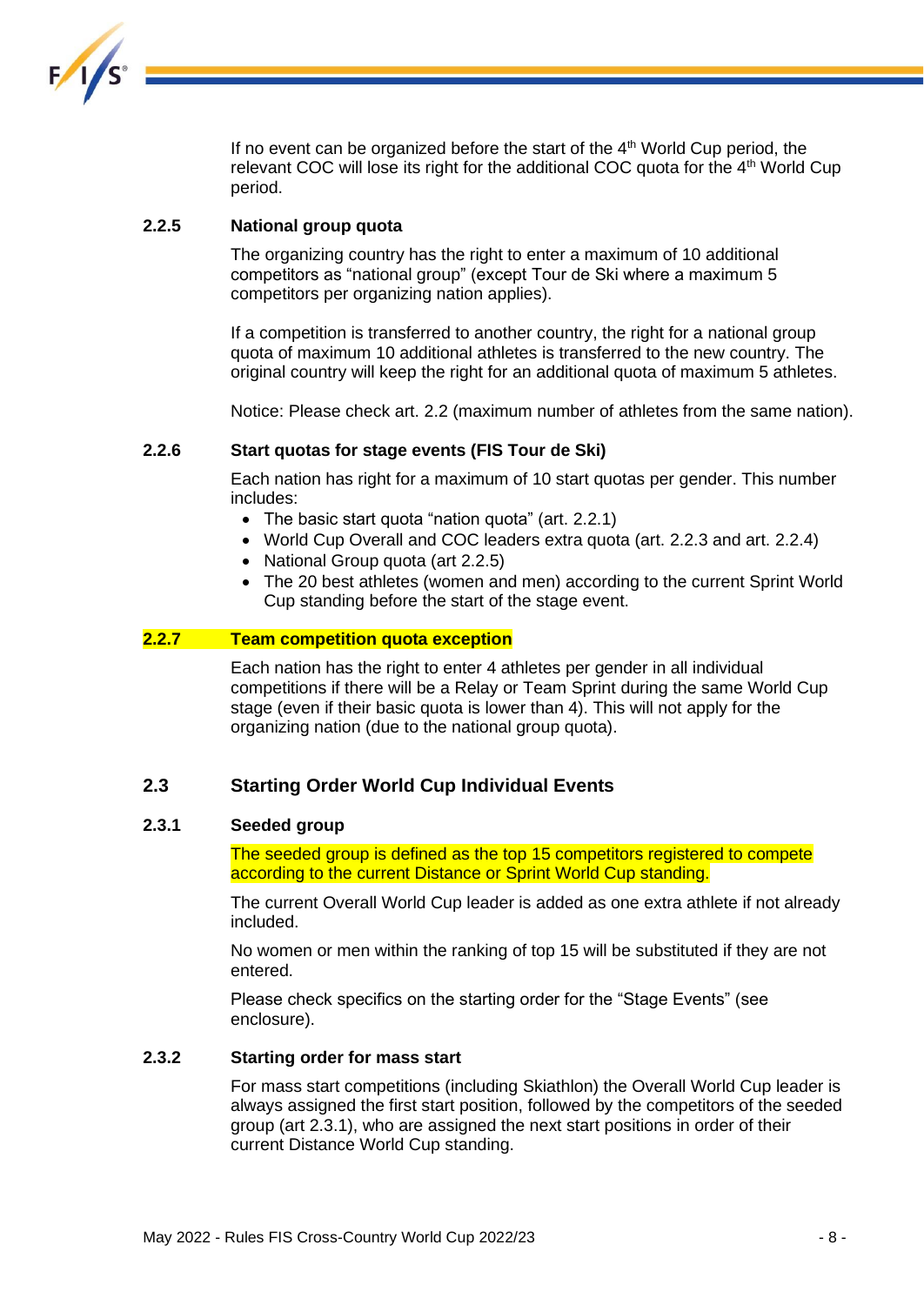

Following the seeded group, all other competitors will be assigned start positions according to their FIS Distance points (sorted by points).

Lastly a group for those with no FIS Distance points is drawn.

#### **2.3.3 Starting order for individual Sprint**

The seeded group is defined as the **15 best athletes** registered to compete: the Overall World Cup leader and the rest according to the current Sprint World Cup Standing.

Please check specifics on the starting order for the "Stage Events" (see enclosure).

#### **2.3.3.1 Groups for qualification round**

The athletes registered to compete will be assigned to 3 groups as follows:

Group 1: seeded group (art. 2.3.1)

Group 2: the 15 best athletes after the seeded group according to the FIS Sprint points

Group 3: the rest of the registered athletes

If less than 60 athletes are registered to compete, the number of athletes assigned to group 1 and 2 will be reduced accordingly.

#### **2.3.3.2 Starting order for qualification round**

The start list will be established as follows:

#### **Group 1 and group 2:**

the seeded athletes will start each second start number and the athletes assigned to group 2 will start between them (according to their FIS Sprint points in reverse order).

Seeded athletes choose odd numbers, athletes from group 2 are set to even numbers.

During the Team Captains Meeting, the seeded athletes, or their respective coaches will choose their start number within 15 available start numbers.

The Overall World Cup leader chooses his/her start number first, followed by the 1st to 15th position of the seeded group ranking.

If one or several athlete(s) or their respective coaches are not present at time of the draw, the athletes will lose their right to choose their start number and will receive the last available spots in the order of their position in the seeded group and in the order of the available start numbers.

#### **Group 3:**

After the seeded group, the athletes will start according to their FIS Sprint points.

#### **2.3.3.3 Heat selection for the quarterfinals**

The qualified athletes will be responsible for choosing their quarterfinal heat.

The athletes will choose according to the following order:

11<sup>th</sup> to 1<sup>st</sup> position from the qualification round, followed by 12<sup>th</sup> to 30<sup>th</sup> position from the qualification round.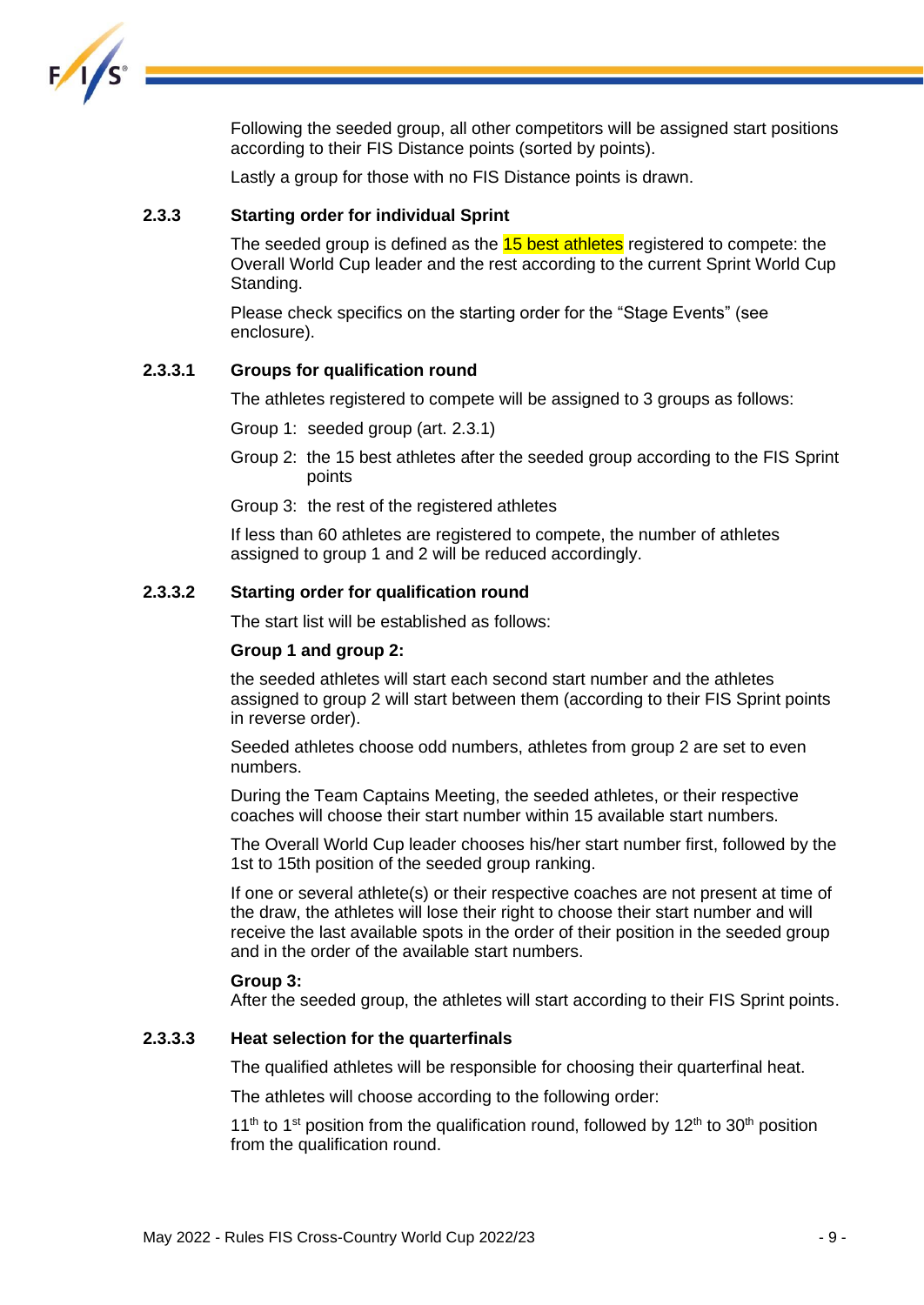

The bib distribution will be organized in the finish area and all athletes must be present. Except, in case of a force majeure (certified by the Medical Responsible and rescue service of the OC).

If an athlete is not present at time of the bib distribution, the athlete will lose their right to choose their quarterfinal and will receive the last available spot. If several athletes are not present at time of the bib distribution, the athletes will receive the available spots in the order of their qualification results and in the order of the quarterfinal heats (quarterfinal 1 will be completed first, the quarterfinal 2, 3, 4 and 5).

#### **2.3.4 Starting order for interval start (Distance races)**

The seeded group is defined as the 15 best athletes registered to compete: the Overall World Cup leader and the rest according to the current World Cup Distance Standing.

Please check specifics on the starting order for the "Stage Events" (see enclosure).

#### **2.3.4.1 Groups for interval start competitions**

The athletes registered to compete will be assigned to 4 groups as follows:

Group 1: seeded group (art. 2.3.1)

- Group 2: the 30 best athletes women and the 40 best athletes men after the seeded group according to the FIS Distance points
- Group 3: the 15 best athletes after group 2 according to the FIS Distance points

Group 4: the rest of the registered athletes

If less than 60 women and 70 men are registered to compete the number athletes assigned in Group 2 will be reduced accordingly.

#### **2.3.4.2 Starting order for interval start competitions**

The start list will be established as follows:

#### **Group 2:**

From the first start number to the beginning of the seeded group, the athletes will start according to their FIS Distance points in reverse order (higher FIS points start first)

#### **Group 1 (seeded group) and group 3:**

The seeded athletes will start each second start number and the athletes assigned to group 3 will start between them (according to their FIS Distance points in reverse order).

During the Team Captains Meeting, the seeded athletes or their respective coaches will choose their start number within 15 available start numbers according to the following order: 1st to 15th in the seeded group.

If one or several athlete(s) or their respective coaches are not present at time of the draw, the athletes will lose their right to choose their start number and will receive the last available spots in the order of their position in the seeded group and in the order of the available start numbers.

#### **Group 4:**

After the seeded group, the athletes will start according to their FIS Distance points.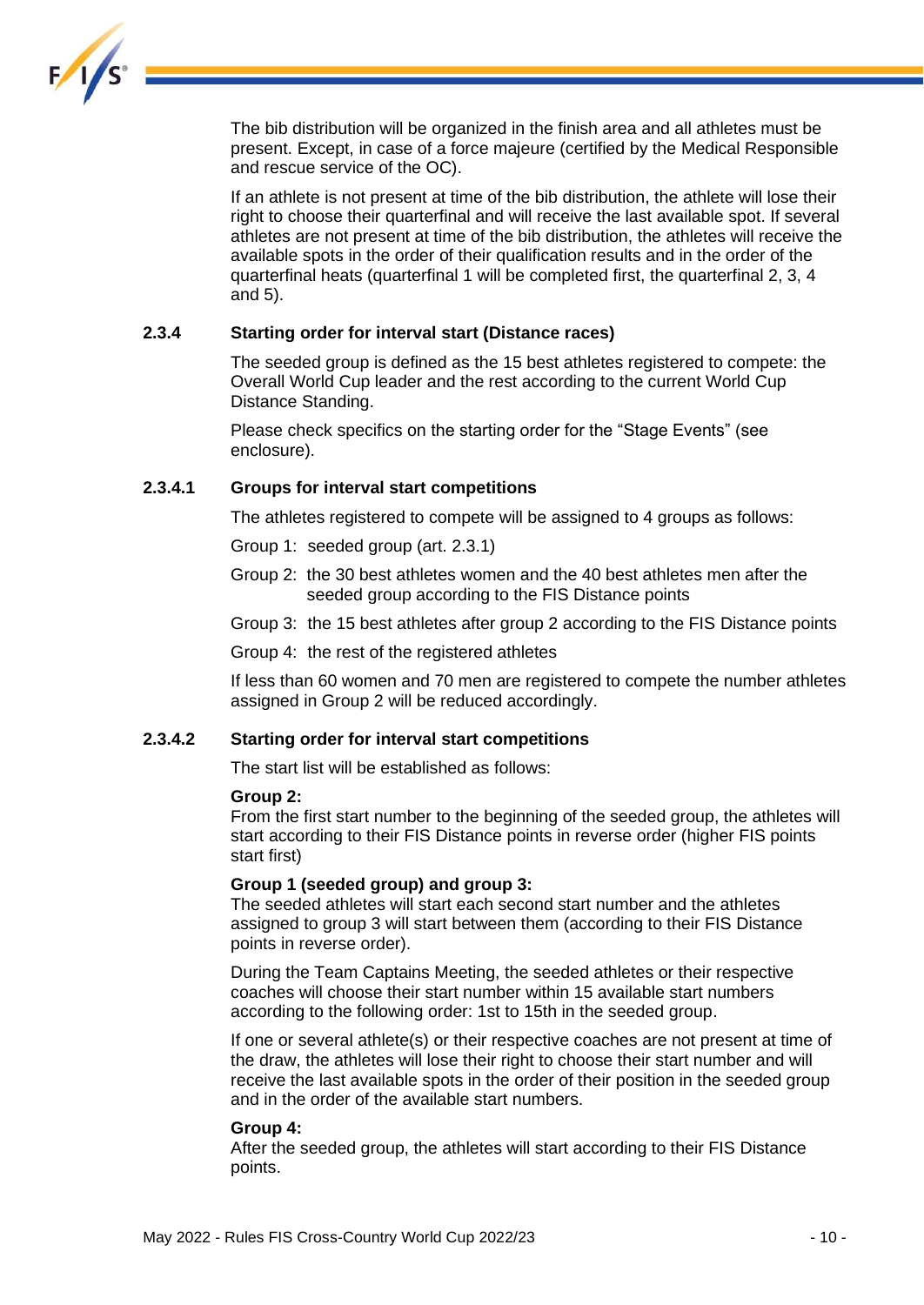

#### <span id="page-11-0"></span>**2.4 Athletes Start Quotas for Team Competitions**

Each nation has right to enter 2 teams.

Mixed teams (different nations) are possible only for those National Ski Associations, which do not have enough athletes to form their own team. No more than 2 NSAs (nations) can form 1 team.

All athletes need to have an active FIS code number and to have reached during the last 365 days at least one (1) result better than or equalizing:

- **For Relay: 120 FIS Distance Points**
- **For Team Sprint: 120 FIS Distance or Sprint Points**

#### **Mixed Relay**

Each team consists of 2 women and 2 men. Each athlete will race 5 km in the following order:

- Woman / Man / Woman / Man (Beitostolen 2022)
- Man / Woman / Man / Woman (Falun 2023)

#### **Mixed Team Sprint**

*Rules tbc in autumn 2022*

#### <span id="page-11-1"></span>**2.5 Starting Order World Cup Team Events**

#### **2.5.1 Team Sprint: Number of teams qualified for the final**

For World Cup Team Sprint competitions, the top 4 teams from each semi-final heat and the next 2 fastest teams from the  $5<sup>th</sup>$  and  $6<sup>th</sup>$  place of each semi-final will advance to the final.

#### **2.5.2 In case of a tie**

In case of a tie, the teams will be ranked according to their team total FIS points. If a tie remains, then the positions are determined by a draw.

#### <span id="page-11-2"></span>**2.6 Staff Quota (Number of Team Officials)**

A maximum number of team officials is fixed for each NSA (valid for all World Cup competitions incl. stage events). The quota is calculated according to the nations quotas (art. 2.2.1):

| <b>Number of athletes</b><br>$Q = Q1 + Q2$ | <b>Staff Quota</b> | <b>Number of athletes</b><br>$Q = Q1 + Q2$ | <b>Staff</b><br>Quota |
|--------------------------------------------|--------------------|--------------------------------------------|-----------------------|
| 12                                         | 22                 |                                            | 12                    |
|                                            | 18                 |                                            | 10                    |
| 10                                         | 16                 | $5 - 6$                                    |                       |
| 9                                          | 14                 | Basic = $4$                                |                       |

Teams are not allowed to enter additional team officials.

The OC will organize accommodation (according to art. 5) and transportation (according to art. 5.2 - airport/venue and hotels/venue) only for people included in the staff quota.

The teams will receive World Cup training bibs according to their staff quota (art. 2.6.1) and the table included in art. 2.7.2.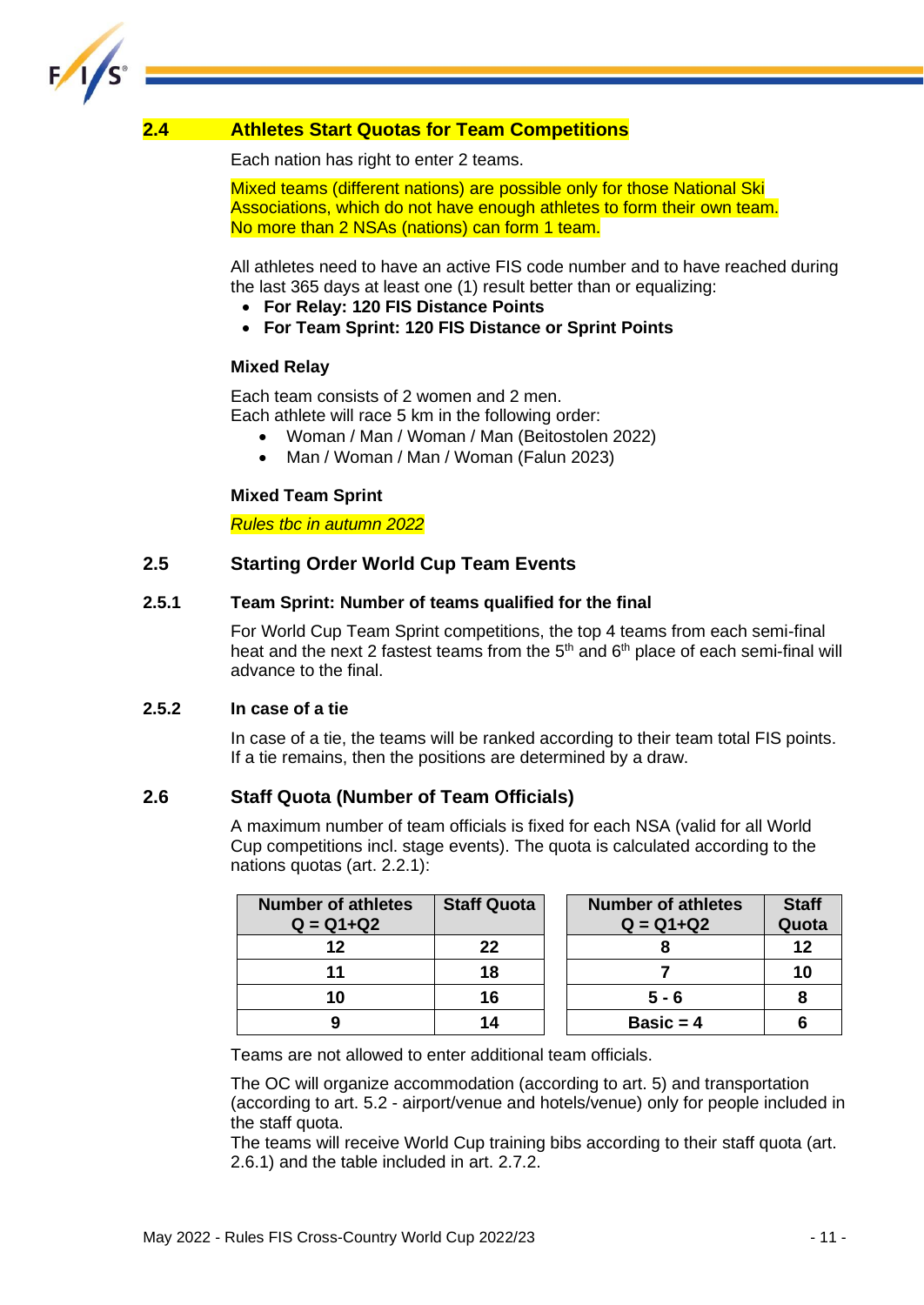

### **2.6.1 Calculation Staff Quota 2022/23**

| <b>Nation</b>     | Quota<br>Quota          |                         | Total<br>athletes | <b>Staff</b> |
|-------------------|-------------------------|-------------------------|-------------------|--------------|
|                   | Women Q1                | Men Q <sub>2</sub>      | $Q = Q1 + Q2$     | Quota        |
| <b>AND</b>        | 3                       | 3                       | 6                 | 8            |
| <b>AUS</b>        | 3                       | 3                       | 6                 | 8            |
| <b>AUT</b>        | 5                       | $\overline{\mathbf{4}}$ | 9                 | 14           |
| <b>BLR</b>        | 3                       | 3                       | 6                 | 8            |
| CAN               | $\overline{\mathbf{4}}$ | 5                       | $\boldsymbol{9}$  | 14           |
| <b>CHN</b>        | $\overline{\mathbf{c}}$ | 4                       | 6                 | 8            |
| <b>CRO</b>        | 3                       | $\overline{2}$          | 5                 | 8            |
| <b>CZE</b>        | 5                       | 5                       | 10                | 16           |
| <b>ESP</b>        | $\overline{2}$          | 3                       | 5                 | 8            |
| <b>EST</b>        | 4                       | 3                       | $\overline{7}$    | 10           |
| <b>FIN</b>        | 6                       | 6                       | 12                | 22           |
| <b>FRA</b>        | 5                       | 6                       | 11                | 18           |
| <b>GBR</b>        | $\overline{2}$          | 5                       | $\overline{7}$    | 10           |
| <b>GER</b>        | 6                       | 6                       | 12                | 22           |
| <b>HUN</b>        | $\overline{2}$          | 3                       | 5                 | 8            |
| <b>IRL</b>        | $\overline{2}$          | 3                       | 5                 | 8            |
| <b>ISL</b>        | $\overline{2}$          | 3                       | 5                 | 8            |
| <b>ITA</b>        | 5                       | 6                       | 11                | 18           |
| <b>JPN</b>        | 4                       | $\overline{\mathbf{4}}$ | 8                 | 12           |
| <b>KAZ</b>        | 3                       | 3                       | 6                 | 8            |
| LAT               | $\overline{\mathbf{4}}$ | 3                       | $\overline{7}$    | 10           |
| <b>LTU</b>        | $\overline{2}$          | 3                       | 5                 | 8            |
| <b>NOR</b>        | 6                       | 6                       | 12                | 22           |
| <b>POL</b>        | 3                       | 4                       | $\overline{7}$    | 10           |
| <b>RUS</b>        | 6                       | 6                       | 12                | 22           |
| <b>SLO</b>        | 6                       | 3                       | 9                 | 14           |
| SUI               | 6                       | 6                       | 12                | 22           |
| <b>SVK</b>        | $\overline{2}$          | 3                       | 5                 | 8            |
| <b>SWE</b>        | 6                       | 6                       | 12                | 22           |
| <b>UKR</b>        | 3                       | 3                       | 6                 | 8            |
| <b>USA</b>        | 6                       | 5                       | 11                | 18           |
| <b>Others</b>     | $\overline{2}$          | $\overline{2}$          | $\overline{4}$    | 6            |
| National<br>Group | <b>Max 10</b>           | <b>Max 10</b>           |                   | 10           |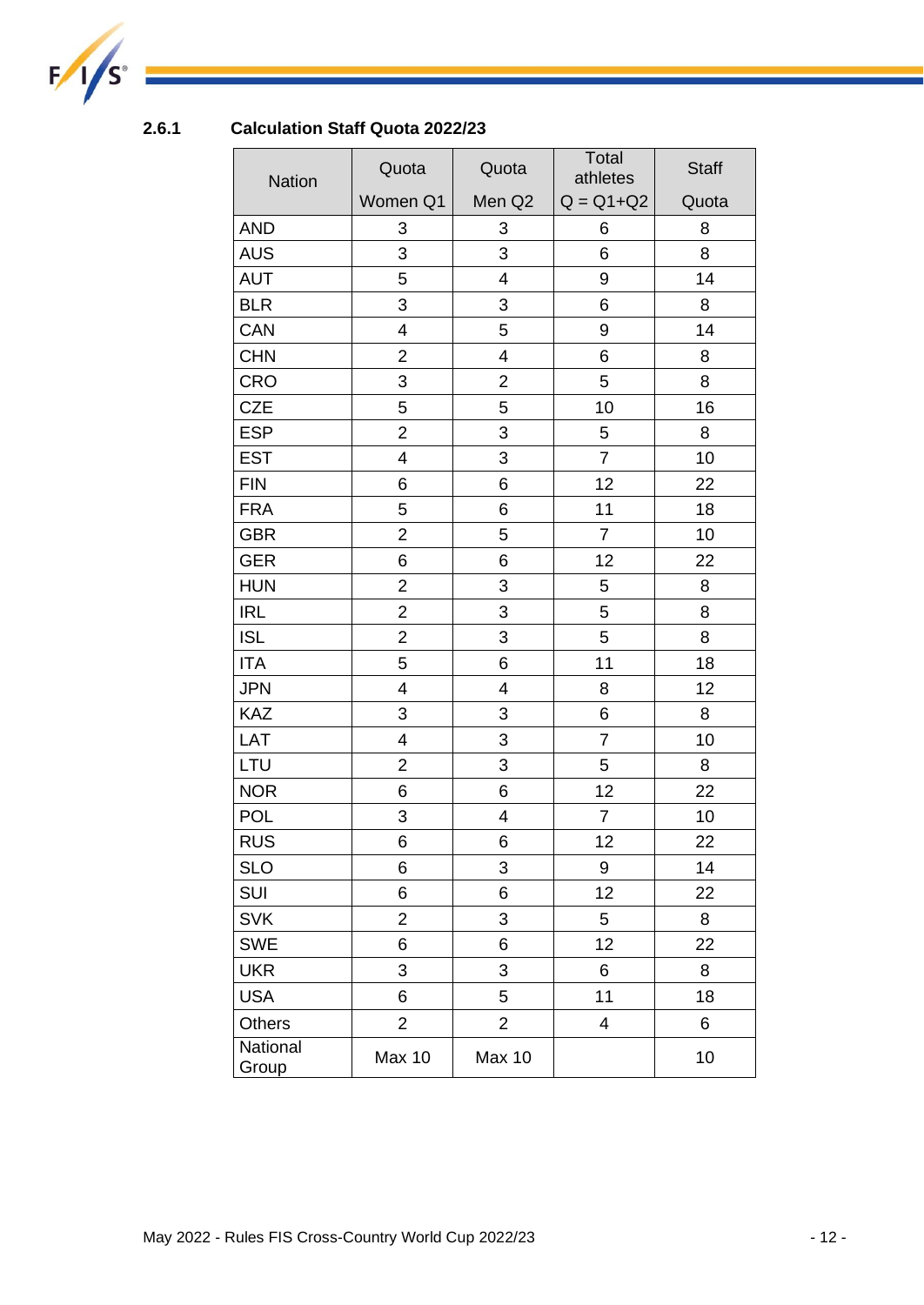

### <span id="page-13-0"></span>**2.7 Training Bibs**

#### **2.7.1 Use of training bibs**

Bibs will be used to control the access to different zones and especially the race course.

The bibs will be provided by FIS and it is mandatory to use them and follow the instructions from the Jury. The bibs must be readable from the back and the front. The size, shape and design cannot be changed.

#### **2.7.2 Number of bibs**

Each team will receive 3 types of bibs (Course, Start/Finish and Staff) according to their Nation Cup 2021/22 ranking. The following table allocation will be used:

| Rank<br>Nations Cup 2021/22 | <b>Course</b> | <b>Start / Finish</b> | <b>Staff</b>      |
|-----------------------------|---------------|-----------------------|-------------------|
| $1 - 20$                    |               | $3 + 1$ Press Att.    |                   |
| Other NSAs ranked           |               | 1 to $2$              | Up to staff quota |
| Not ranked                  | Decided by RD |                       |                   |
| <b>National Group</b>       |               |                       |                   |

It is not allowed to use bibs from another nation. The user must be accredited (season accreditation) for the same nation as the nation code written on the bib.

SRS bibs are only to be used by SRS companies; no cooperation with teams is permitted.

TV experts or other stakeholders might also receive some bibs for the entire season or for a limited time. They must follow the course opening times and to keep these bibs for their personal use only. No cooperation with teams is permitted.

#### **2.7.3 Additional course bibs**

#### **2.7.3.1 Additional course bibs for female staff members**

A maximum of two (2) additional course bibs are made available to each nation that are reserved only for women. The bibs are intended to encourage nations to develop and appoint female coaches and technicians in the World Cup.

#### **2.7.3.2 Additional course bibs for cooperation's between nations**

A maximum of two (2) additional course bibs are made available to the nations signing a cooperation agreement (max 2 bibs per cooperation agreement). These bibs can be used during the entire World Cup season (whether athletes from that nation are present at start or not).

The bibs are intended to encourage nations to cooperate or bigger nations to support smaller nations on the World Cup.

The agreement between nations must be officially declared to the FIS Nordic Office [\(nordics@fisski.com\)](mailto:nordics@fisski.com) by  $15<sup>th</sup>$  September and approved by the FIS Cross-Country Committee (during FIS autumn meetings).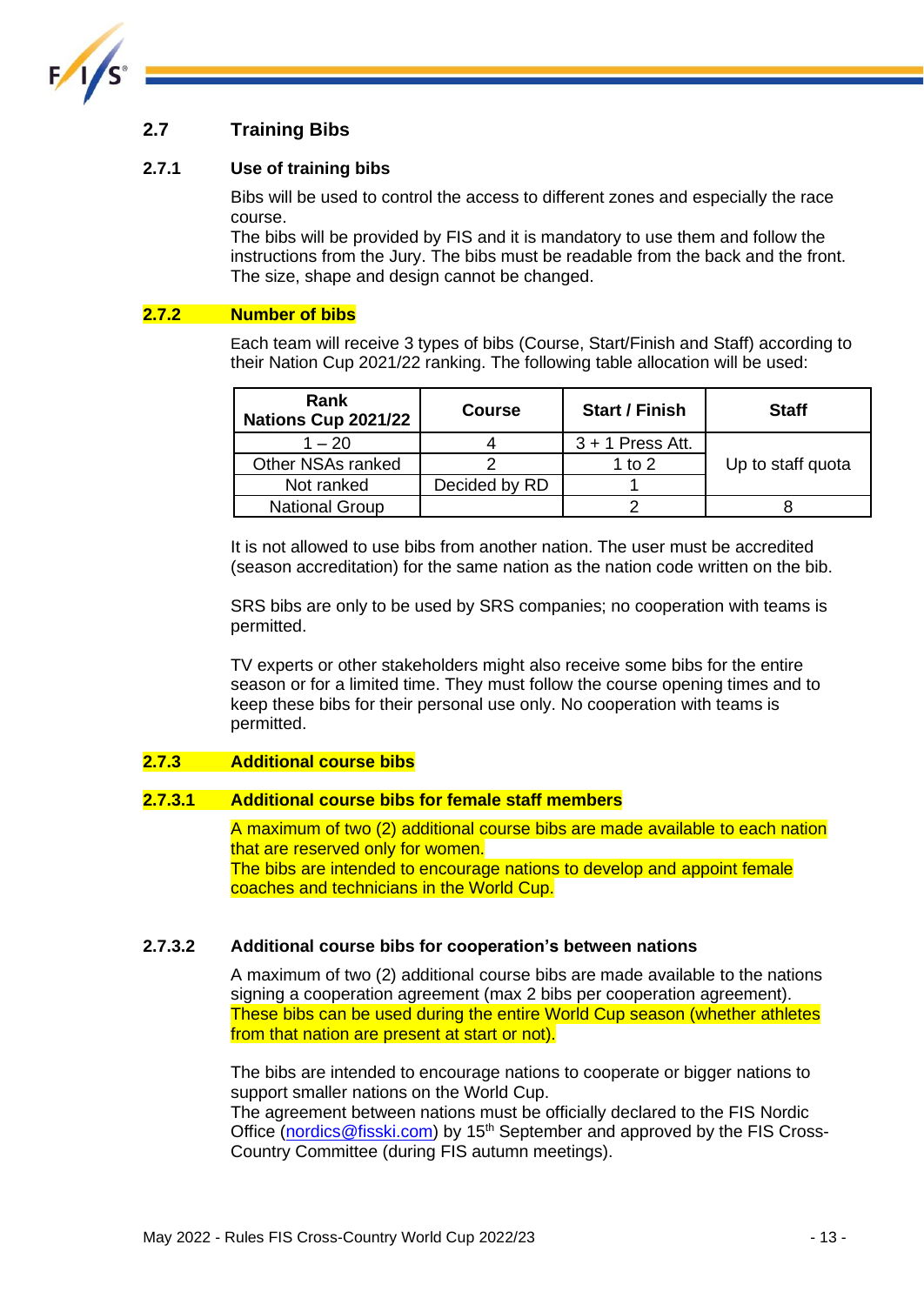

A working group, appointed by the FIS Cross-Country Committee, will analyse the agreement, check its validity, effectiveness and propose the number of extra bibs distributed.

For the 2022/23 World Cup season the following partnerships are approved:

*Tbc in autumn 2022*

#### **2.7.4 Access to the race course**

The type of bibs and the course opening times will be defined by the Jury for testing and warming-up from one day before the first race until the end of the last competition. A preliminary plan will be communicated to the teams two days before the first race (evening).

On competition days, the race course will, in principle, be open from 3 hours before the first race until 5 minutes before the start. Restrictions might be decided by the Jury according to the snow conditions and specific course situations (for example at City Sprints).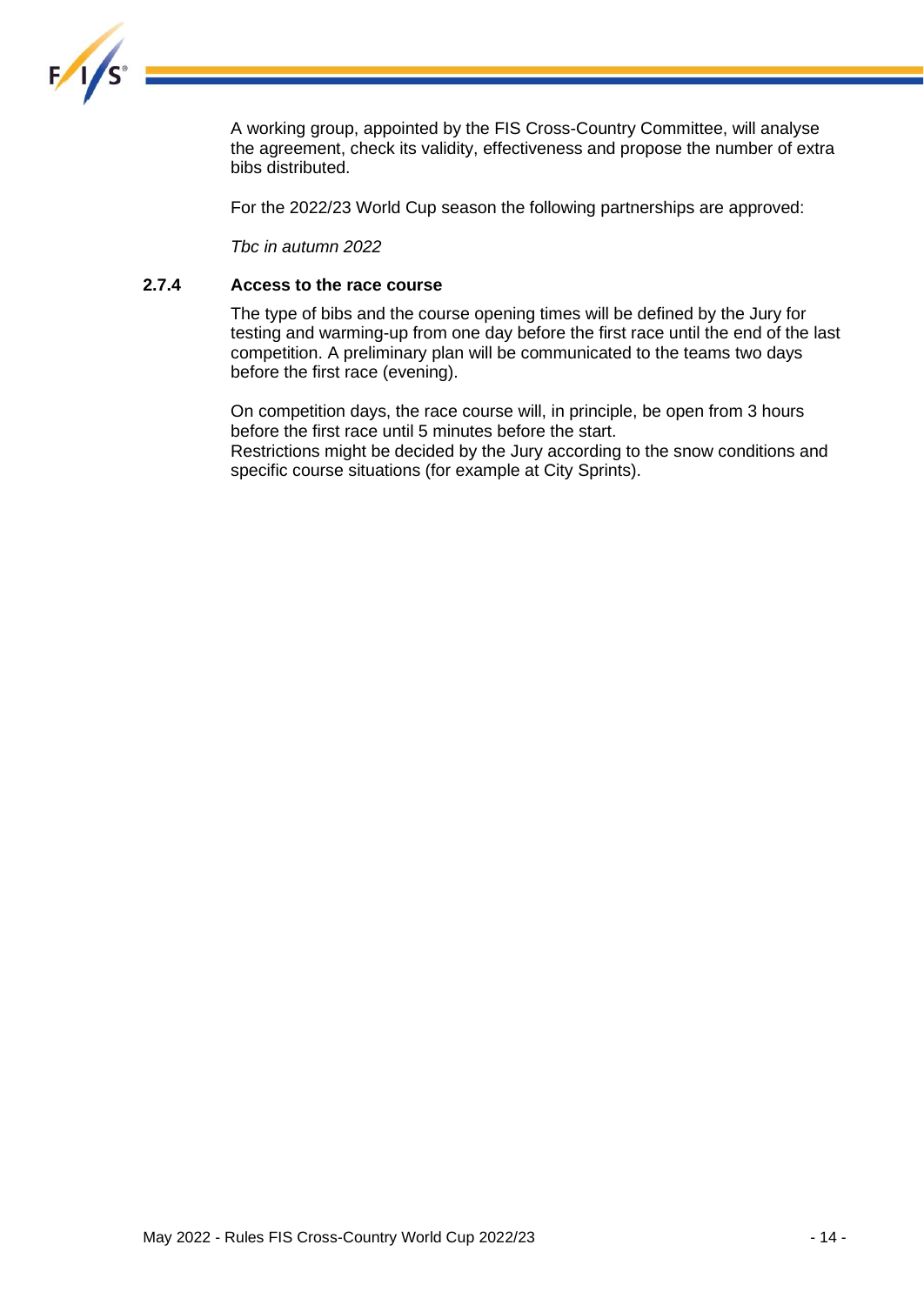

### <span id="page-15-0"></span>**3 World Cup Points and Rankings**

#### <span id="page-15-1"></span>**3.1 World Cup Points**

#### **3.1.1 World Cup points individual competitions**

The first 50 athletes will get the following World Cup points in all individual competitions:

| $1st$ place =            | 100 points | $26th$ place = | 30 points |
|--------------------------|------------|----------------|-----------|
| $2nd place =$            | 95 points  | $27th$ place = | 28 points |
| $3rd$ place =            | 90 points  | $28th$ place = | 26 points |
| $4th$ place =            | 85 points  | $29th$ place = | 24 points |
| $5th$ place =            | 80 points  | $30th$ place = | 22 points |
| $6th$ place =            | 75 points  | $31st$ place = | 20 points |
| $7th$ place =            | 72 points  | $32nd$ place = | 19 points |
| $8th$ place =            | 69 points  | $33rd$ place = | 18 points |
| $9th$ place =            | 66 points  | $34th$ place = | 17 points |
| $10th$ place =           | 63 points  | $35th$ place = | 16 points |
| $11^{th}$ place =        | 60 points  | $36th$ place = | 15 points |
| $12th$ place =           | 58 points  | $37th$ place = | 14 points |
| $13th$ place =           | 56 points  | $38th$ place = | 13 points |
| $14th$ place =           | 54 points  | $39th$ place = | 12 points |
| $15th$ place =           | 52 points  | $40th$ place = | 11 points |
| $16th$ place =           | 50 points  | $41st$ place = | 10 points |
| $17th$ place =           | 48 points  | $42nd$ place = | 9 points  |
| $18th$ place =           | 46 points  | $43rd$ place = | 8 points  |
| $19th$ place =           | 44 points  | $44th$ place = | 7 points  |
| $20th$ place =           | 42 points  | $45th$ place = | 6 points  |
| $21st$ place =           | 40 points  | $46th$ place = | 5 points  |
| $22nd$ place =           | 38 points  | $47th$ place = | 4 points  |
| $23^{\text{rd}}$ place = | 36 points  | $48th$ place = | 3 points  |
| $24th$ place =           | 34 points  | $49th$ place = | 2 points  |
| $25th$ place =           | 32 points  | $50th$ place = | 1 point   |

#### **Bonus World Cup points in Mass Start races**

The first 10 athletes will get the following World Cup points at the defined bonus positions as mentioned below:

| $1st$ place | $\equiv$ $\equiv$ | 15 points | $6th$ place           |     | $= 5$ points |
|-------------|-------------------|-----------|-----------------------|-----|--------------|
| $2nd$ place | $=$               | 12 points | $7th$ place           | $=$ | 4 points     |
| $3rd$ place | $=$               | 10 points | 8 <sup>th</sup> place | $=$ | 3 points     |
| $4th$ place | $=$               | 8 points  | $9th$ place           | $=$ | 2 points     |
| $5th$ place | $=$               | 6 points  | $10th$ place          | $=$ | 1 point      |

For these World Cup points to be awarded, the competitor must complete the competition (reach the finish line).

Bonus World Cup points in Mass Start races will count for the Distance and Overall World Cup.

If an athlete is ranked in the top 10 in an intermediate sprint and does not finish the competition, the positions and bonus points in the intermediate sprints remain the same for the other athletes. There is no reallocation of the points that were earned by the athlete who did not finish. In case of disqualification (DSQ) the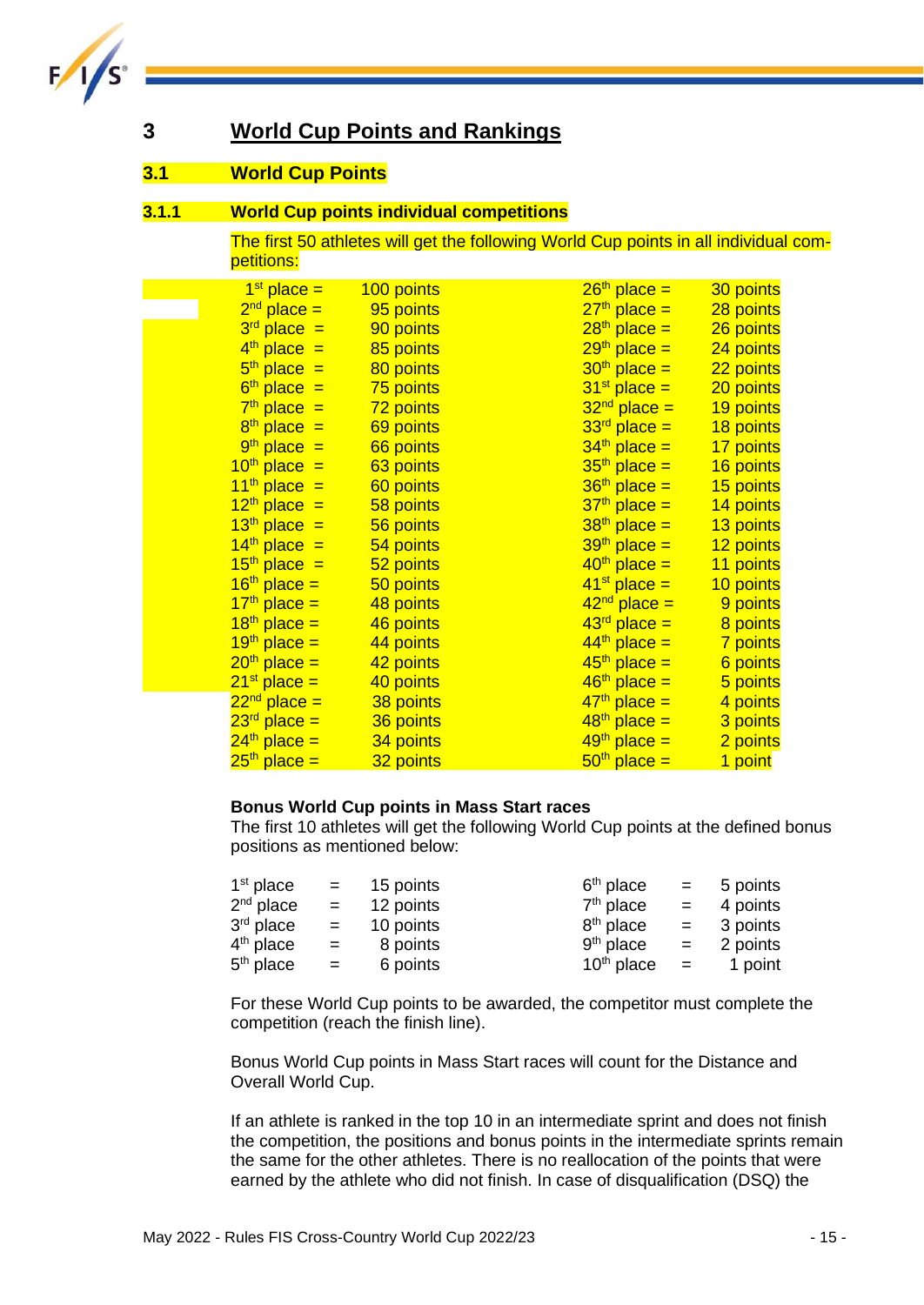

competitor will lose bonus World Cup point, which were earned in that specific competition.

In all Mass Start races the additional bonus positions should be implemented as follows:

| Race length | <b>Number of bonus positions</b> |
|-------------|----------------------------------|
| until 10 km |                                  |
| 11 - 20 km  | 2                                |
| 30 km       |                                  |
| 50 km       | ิค                               |

A maximum of 2 bonus positions per competition are possible in a stage race.

#### **3.1.2 Stage events incl. FIS Tour de Ski**

The following World Cup points will be awarded after the last stage according to the FIS TOUR DE SKI Final ranking and will count for the overall and the discipline World Cup standings.

| 1 <sup>st</sup> place =  | 300 points        | 26 <sup>th</sup> place = | <u>90 points</u>      |
|--------------------------|-------------------|--------------------------|-----------------------|
| $2nd$ place =            | <u>285 points</u> | 27 <sup>th</sup> place = | <u>84 points</u>      |
| 3 <sup>rd</sup> place =  | 270 points        | 28 <sup>th</sup> place = | <u>78 points</u>      |
| 4 <sup>th</sup> place =  | 255 points        | 29 <sup>th</sup> place = | <u>72 points</u>      |
| 5 <sup>th</sup> place =  | 240 points        | $30th$ place =           | 66 points             |
| $6th$ place $=$          | 225 points        | 31 <sup>st</sup> place = | 60 points             |
| 7 <sup>th</sup> place =  | 216 points        | 32 <sup>nd</sup> place = | <u>57 points</u>      |
| 8 <sup>th</sup> place =  | 207 points        | 33 <sup>rd</sup> place = | <u>54 points</u>      |
| 9 <sup>th</sup> place =  | 198 points        | 34 <sup>th</sup> place = | 51 points             |
| $10th$ place =           | <u>189 points</u> | 35 <sup>th</sup> place = | 48 points             |
| 11 <sup>th</sup> place = | 180 points        | 36 <sup>th</sup> place = | 45 points             |
| 12 <sup>th</sup> place = | 174 points        | 37 <sup>th</sup> place = | 42 points             |
| 13 <sup>th</sup> place = | 168 points        | 38 <sup>th</sup> place = | 39 points             |
| 14 <sup>th</sup> place = | 162 points        | 39 <sup>th</sup> place = | 36 points             |
| 15 <sup>th</sup> place = | 156 points        | 40 <sup>th</sup> place = | 33 points             |
| 16 <sup>th</sup> place = | 150 points        | 41 <sup>st</sup> place = | 30 points             |
| 17 <sup>th</sup> place = | 144 points        | 42 <sup>nd</sup> place = | 27 points             |
| $18th$ place =           | 138 points        | 43 <sup>rd</sup> place = | 24 points             |
| 19 <sup>th</sup> place = | 132 points        | 44 <sup>th</sup> place = | 21 points             |
| 20 <sup>th</sup> place = | 126 points        | 45 <sup>th</sup> place = | <u>18 points</u>      |
| 21 <sup>st</sup> place = | 120 points        | 46 <sup>th</sup> place = | 15 points             |
| 22 <sup>nd</sup> place = | 114 points        | 47 <sup>th</sup> place = | <u>12 points</u>      |
| 23 <sup>rd</sup> place = | 108 points        | 48 <sup>th</sup> place = | <mark>9 points</mark> |
| 24 <sup>th</sup> place = | 102 points        | 49 <sup>th</sup> place = | <mark>6 points</mark> |
| $25th$ place =           | 96 points         | $50th$ place =           | 3 points              |

In addition, the following daily World Cup points will be awarded after each stage and will count for the Overall and the Discipline World Cup standings (World Cup points for Sprint qualification and for Sprint final result will count for the Sprint World Cup, all other stages will count for the Distance World Cup):

|  | $1. = 50 \text{ points}$ | $11 = 24$ points  | $21 = 10$ points |
|--|--------------------------|-------------------|------------------|
|  | $2. = 47$ points         | $12. = 22$ points | $22 = 9$ points  |
|  | $3. = 44$ points         | $13. = 20$ points | $23 = 8$ points  |
|  | $4. = 41$ points         | $14. = 18$ points | $24 = 7$ points  |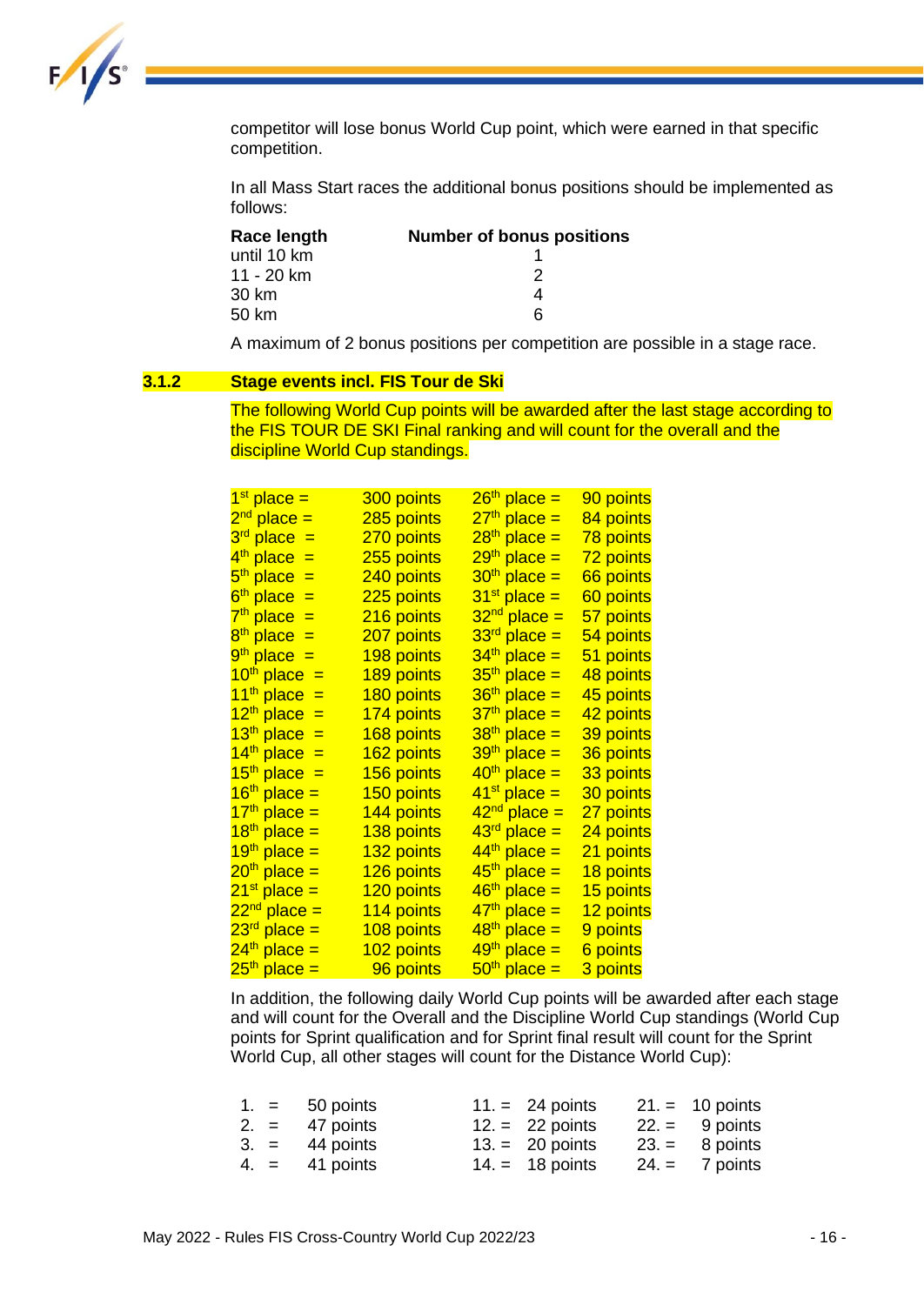

| $5. = 38 \text{ points}$ | $15 = 16$ points          | $25 = 6$ points  |
|--------------------------|---------------------------|------------------|
| $6. = 35$ points         | $16. = 15$ points         | $26. = 5$ points |
| $7. = 32 \text{ points}$ | $17. = 14$ points         | $27. = 4$ points |
| $8. = 30$ points         | $18. = 13$ points         | $28. = 3$ points |
| $9. = 28 \text{ points}$ | $19. = 12 \text{ points}$ | $29. = 2$ points |
| $10. = 26$ points        | $20. = 11 \text{ points}$ | $30. = 1$ point  |

#### **3.1.3 World Cup points in individual Sprint races**

#### **Sprint qualification**

The first 10 athletes in the Sprint qualification will get the following World Cup points:

| $1st$ place | $=$ $-$ | 15 points | $6th$ place           | $=$ $-$ | 5 points |
|-------------|---------|-----------|-----------------------|---------|----------|
| $2nd$ place | $=$     | 12 points | $7th$ place           | $=$     | 4 points |
| $3rd$ place | $=$     | 10 points | 8 <sup>th</sup> place | $=$     | 3 points |
| $4th$ place | $=$     | 8 points  | $9th$ place           | $=$     | 2 points |
| $5th$ place | $=$     | 6 points  | $10th$ place          | $=$     | 1 point  |

Bonus World Cup points in Sprint qualification will count for the Sprint and Overall World Cup.

#### **3.1.4 World Cup points for a tie**

Each competitor receives the points for that ranking. Example: Three-way tie for 12th place. All three competitors get 22 points; the competitor gets 16 points for the 15th place.

#### <span id="page-17-0"></span>**3.2 FIS Cross-Country World Cup Winners**

#### **3.2.1 Overall FIS Cross-Country World Cup**

The winner of the **Overall FIS Cross-Country World Cup** is the athlete, male and female, who scores the highest number of World Cup Distance points, World Cup Sprint points and the final ranking of the "Stage" events for the Overall World Cup.

#### **3.2.2 FIS Distance World Cup**

The winner of the **FIS Distance World Cup** is the competitor, male and female, who scores the highest number of World Cup Distance points in the final scoring in all individual Distance competitions.

#### **3.2.3 FIS Sprint World Cup**

The winner of the **FIS Sprint World Cup** is the competitor, male and female, who scores the highest number of World Cup Sprint points in the final scoring in all individual Sprint competitions.

#### **3.2.4 FIS U23 Standing**

The winner of the **U23 Standing** is the competitor, male and female, who scores the highest number of World Cup Distance points, World Cup Sprint points and the final ranking of the "Stage" Events for the Overall World Cup.

Please check definition of "U23 athlete" in ICR art. 341.1.3.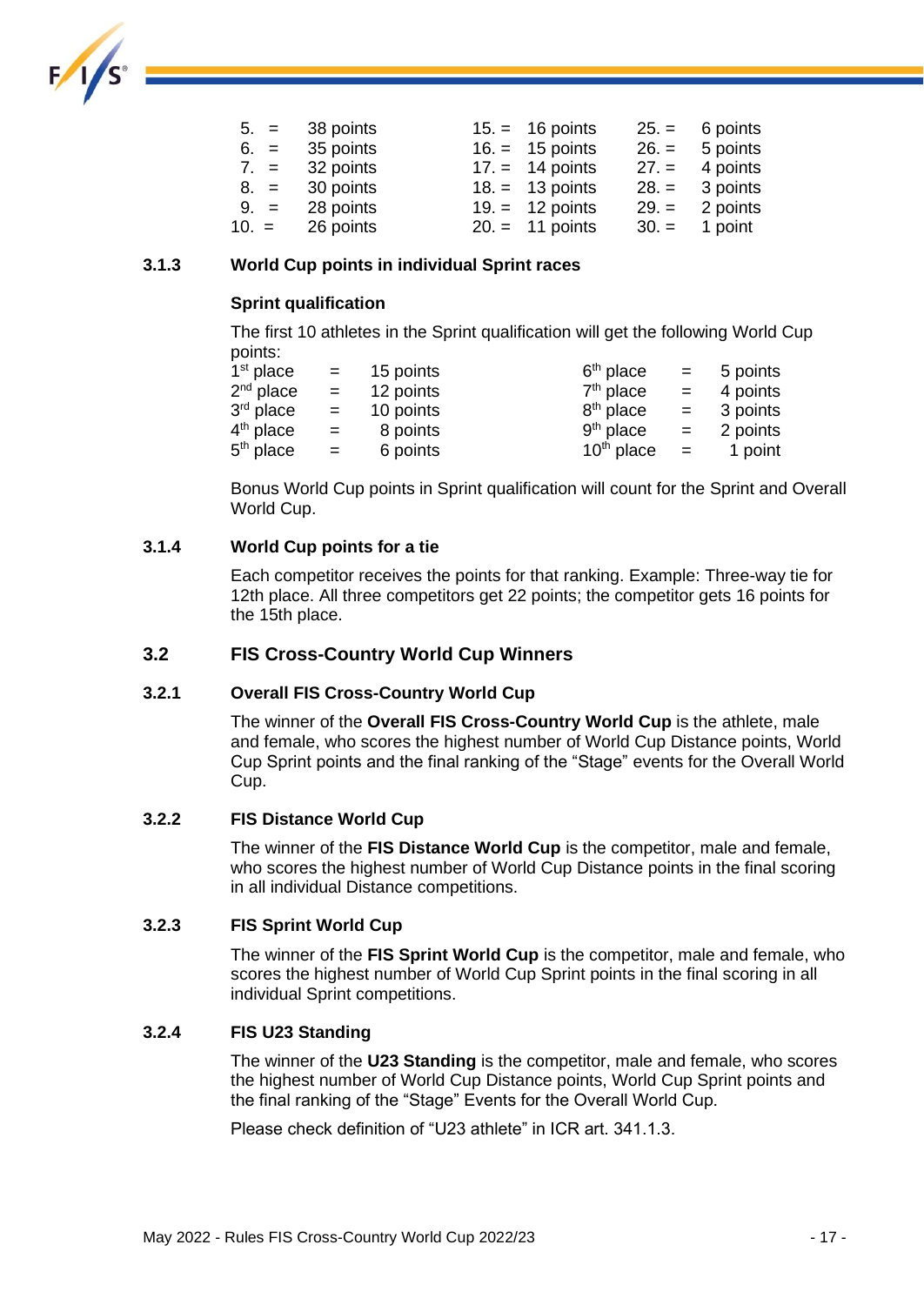

#### **3.2.5 Tiebreaker**

If two or more competitors score the same number of points in the final evaluation, the winner is the competitor who has:

- a) the highest number of individual World Cup wins
- b) the best results (i.e. most  $2^{nd}$  places, most  $3^{rd}$  places, etc.)

If the competitors are still equal, two (or more) World Cups will be awarded.

#### <span id="page-18-0"></span>**3.3 The FIS Nations Cup**

The individual scores of each country's 3 best competitors will be added and to this sum each country's Relay & Team Sprint scores will be added for a final total for the Nations Cup. The Relay & Team Sprint competitions are scored as follows:

| 1st place $=$   | 200 points | 16th place $=$ | 30 points |
|-----------------|------------|----------------|-----------|
| 2nd place $=$   | 160 points | 17th place $=$ | 28 points |
| $3rd$ place $=$ | 120 points | 18th place $=$ | 26 points |
| 4th place $=$   | 100 points | 19th place $=$ | 24 points |
| 5th place $=$   | 90 points  | 20th place $=$ | 22 points |
| 6th place $=$   | 80 points  | $21st$ place = | 20 points |
| 7th place $=$   | 72 points  | 22nd place $=$ | 18 points |
| 8th place $=$   | 64 points  | 23rd place $=$ | 16 points |
| 9th place $=$   | 58 points  | 24th place $=$ | 14 points |
| 10th place $=$  | 52 points  | $25th$ place = | 12 points |
| 11th place $=$  | 48 points  | $26th$ place = | 10 points |
| 12th place $=$  | 44 points  | $27th$ place = | 8 points  |
| 13th place $=$  | 40 points  | 28th place $=$ | 6 points  |
| 14th place $=$  | 36 points  | 29th place $=$ | 4 points  |
| 15th place $=$  | 32 points  | 30th place $=$ | 2 points  |

Only one men's team per nation and one women's team per nation will count for each event.

For mixed Relays and Team Sprints (women and men) the same rules and pointgiving system as above will be used.

#### **3.3.1 The winners of the FIS Nations Cup**

The winner of the Nations Cup is that country with the highest number of points calculated by adding the men's and women's FIS World Cup points including Sprints.

#### **Tiebreaker**

If two or more nations have the same number of points the winner is that country which has the highest number of first places and then the best results (most  $2<sup>nd</sup>$ places, most 3rd places, etc.).

#### <span id="page-18-1"></span>**3.4 FIS World Cup Rewards**

#### **3.4.1 World Cup leader bibs**

If an athlete leads several standings at the same time, he/she wears the higher ranked bib during the race.

The leader of the Overall World Cup wears the yellow bib.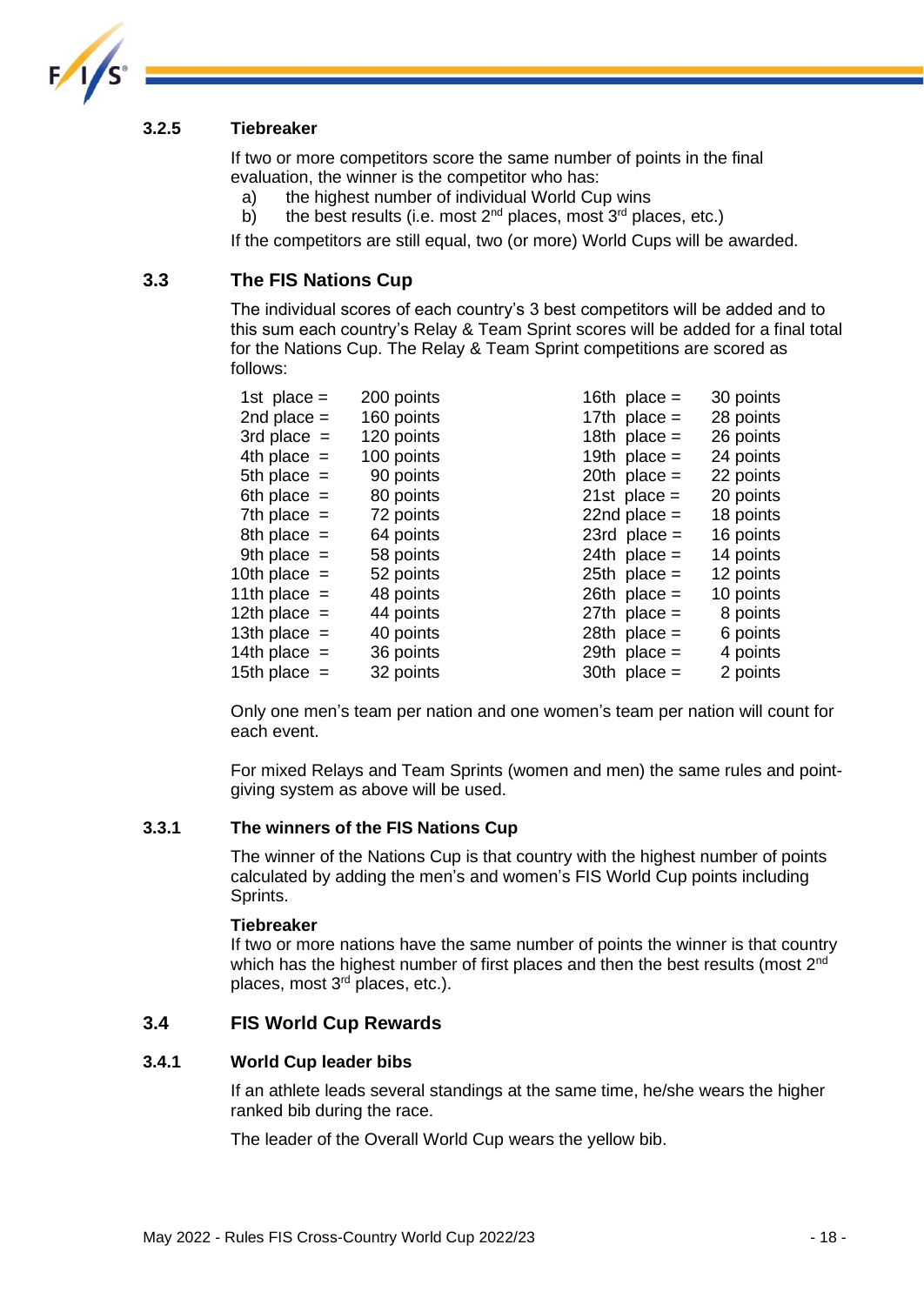

The leaders of the Sprint and Distance World Cups wear the red bib of their respective discipline.

The leader of the U23 ranking wears the green U23 bib.

The current leading teams of the FIS World Cup Team ranking wear the leader bib. Naturally, only the first team will wear it.

#### **3.4.2 FIS World Cup globes**

- The Overall World Cup winners receive the big FIS World Cup crystal globe.
- The Distance and the Sprint World Cup winners receive each a small FIS World Cup crystal globe.
- Separate FIS trophies for the "Tour de Ski" are awarded.
- The U23 trophy is awarded per gender.
- One FIS World Cup Nation crystal globe is awarded for the most successful Nation (women and men combined).
- Two FIS World Cup Team crystal globes are awarded for the most successful teams per gender.

#### **3.4.3 FIS World Cup medals**

The 1<sup>st</sup>, 2<sup>nd</sup> and 3<sup>rd</sup> finishers of the standings receive a FIS World Cup crystal medal.

#### **3.4.4 FIS Nations Cup / Team Cup**

The trophies and medals will be provided by FIS. The FIS World Cup Trophy and all other awards will be given at the World Cup Finals.

#### <span id="page-19-0"></span>**3.5 Prize Money**

#### **3.5.1 Currency and transfer deadlines**

The prize money must be transferred in the currency of the athletes' bank account.

The prize money must be paid electronically latest 1 week after the last competition to the respective athlete (also in team competitions, in Team Sprint both athletes get 50% of the total amount, in Relay all four athletes get 25% of the total amount).

A late payment charge will apply for organizers from the second week on: CHF 999 per week in default. Excluded from this is a delay due to wrong or missing bank account information.

#### **3.5.2 Other requirements**

NSAs are responsible for entering the personal bank information for each athlete using the athlete registration module in the FIS member section.

Organizers must send receipts to the athlete and a copy needs to be transmitted to the FIS Nordic Office [\(nordics@fisski.com\)](mailto:nordics@fisski.com) latest 7 days after the final competition at the respective venue. The copies of the receipts at the FIS Nordic Office will be deleted after one year.

Bank transfer fees and value added tax (VAT) are covered by the organizer. The below mentioned prize money is declared without VAT.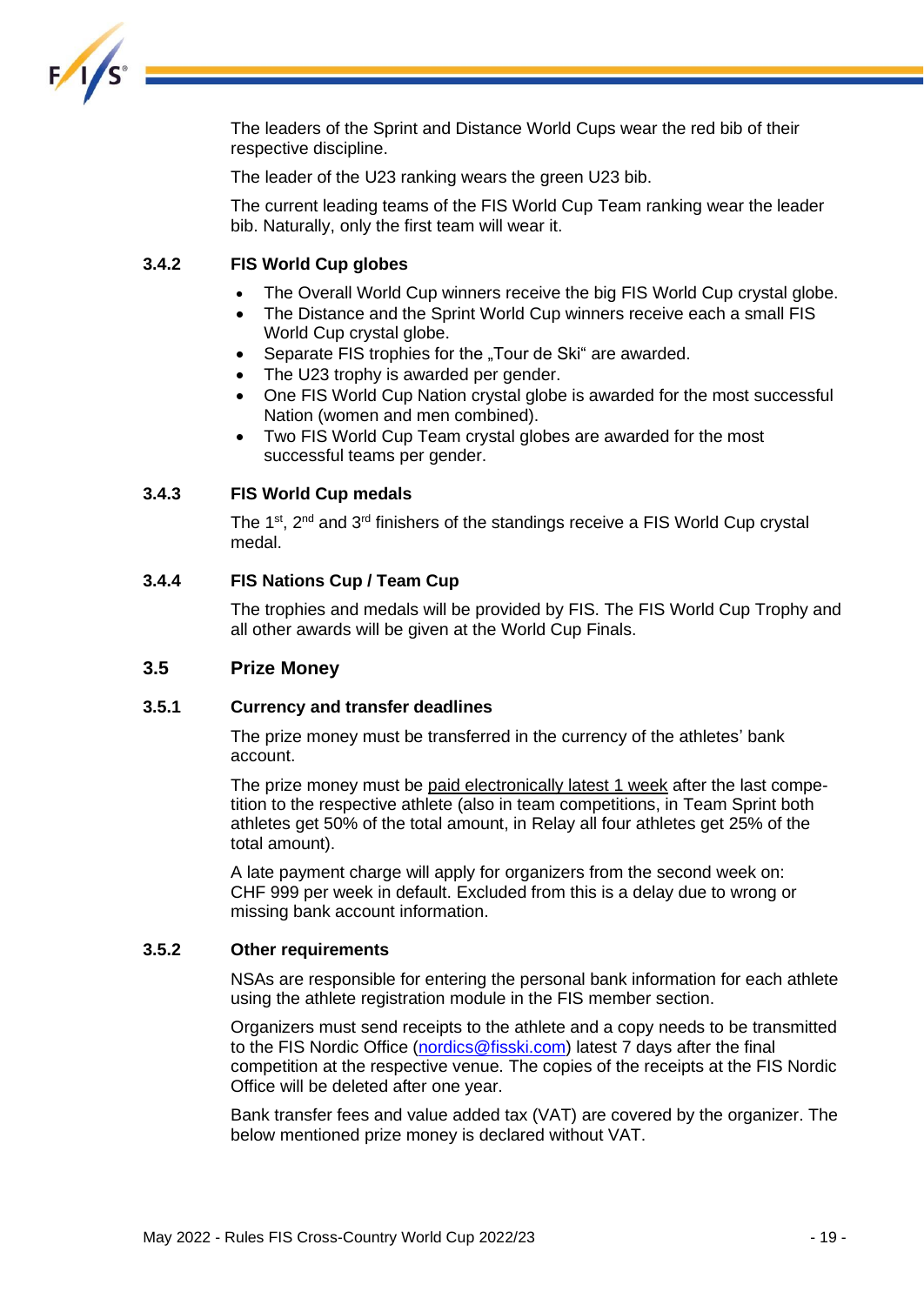

| 3.5.3 | <b>Prize money individual competitions</b> |            |            |                                                             |            |         |  |
|-------|--------------------------------------------|------------|------------|-------------------------------------------------------------|------------|---------|--|
|       |                                            |            |            | CHF 50'000 per competition, divided between positions 1-20: |            |         |  |
|       | 1.                                         | <b>CHF</b> | $15'000 -$ | 11.                                                         | <b>CHF</b> | $900 -$ |  |
|       | 2.                                         | <b>CHF</b> | $10'000$ . | 12.                                                         | <b>CHF</b> | $800 -$ |  |
|       | 3.                                         | <b>CHF</b> | $5'000 -$  | 13.                                                         | <b>CHF</b> | $700 -$ |  |
|       | 4.                                         | <b>CHF</b> | $4'300 -$  | 14.                                                         | <b>CHF</b> | $600 -$ |  |
|       | 5.                                         | <b>CHF</b> | $3'300 -$  | 15.                                                         | <b>CHF</b> | $500 -$ |  |
|       | 6.                                         | <b>CHF</b> | $2'300 -$  | 16.                                                         | <b>CHF</b> | $400 -$ |  |
|       | 7 <sup>1</sup>                             | <b>CHF</b> | $1'700 -$  | 17.                                                         | <b>CHF</b> | $350 -$ |  |
|       | 8.                                         | <b>CHF</b> | $1'300 -$  | 18.                                                         | <b>CHF</b> | $300 -$ |  |
|       | 9.                                         | <b>CHF</b> | $1'100 -$  | 19.                                                         | <b>CHF</b> | $250 -$ |  |
|       | 10.                                        | <b>CHF</b> | $1'000 -$  | 20.                                                         | <b>CHF</b> | $200 -$ |  |

In case of a tie result, both prize money will be added, divided by two and each athlete gets 50%.

Please check specifics on the starting order for the "Stage Events" (see enclosure).

| 3.5.4 |                                     | <b>Prize money for Relay and Team Sprint</b> |                                                     |                                                             |                           |                                     |  |
|-------|-------------------------------------|----------------------------------------------|-----------------------------------------------------|-------------------------------------------------------------|---------------------------|-------------------------------------|--|
|       |                                     |                                              |                                                     | CHF 40'000 per competition, divided between teams $1 - 6$ : |                           |                                     |  |
|       | $1 -$<br><u> 27</u><br>$\mathbf{R}$ | <b>CHF</b><br>CHE.                           | $\overline{CHF}$ 15'000 —<br>$10'000 -$<br>$6000 -$ | 5.<br>6.                                                    | CHF<br>CHE.<br><b>CHE</b> | $4'000 -$<br>$3'000 -$<br>$2'000 -$ |  |

In case of a tie result, both price money will be added and divided by 2. and each team gets 50%.

#### **3.5.5 Overall prize money**

For the overall prize money, the amount of CHF 2'500 per competition shall be paid by each organizer into a so-called "overall pool" and will be distributed at the last World Cup stage (and last stage of the Tour de Ski) from the respective organizer.

#### **Calculation for 2022/23:**

|                               | Prize-Money Calculation 2022/23 (CHF) * |  |  |  |  |  |
|-------------------------------|-----------------------------------------|--|--|--|--|--|
| Amount                        | 2500                                    |  |  |  |  |  |
| Number of events per gender   | 32                                      |  |  |  |  |  |
| Gender                        | $\overline{c}$                          |  |  |  |  |  |
| Number of mixed gender events | 3                                       |  |  |  |  |  |
| Total                         | 167 500                                 |  |  |  |  |  |
| Total for each gender         | 83750                                   |  |  |  |  |  |
| 1st Place                     | 30 000                                  |  |  |  |  |  |
| 2nd Place                     | 20 000                                  |  |  |  |  |  |
| 3rd Place                     | 12 000                                  |  |  |  |  |  |
| 4th Place                     | 7 500                                   |  |  |  |  |  |
| 5th Place                     | 5 2 5 0                                 |  |  |  |  |  |
| 6th Place                     | 4 000                                   |  |  |  |  |  |
| U23 Winners                   | 5 00                                    |  |  |  |  |  |

\* If a competition has to be cancelled, the prize money has to be adapted.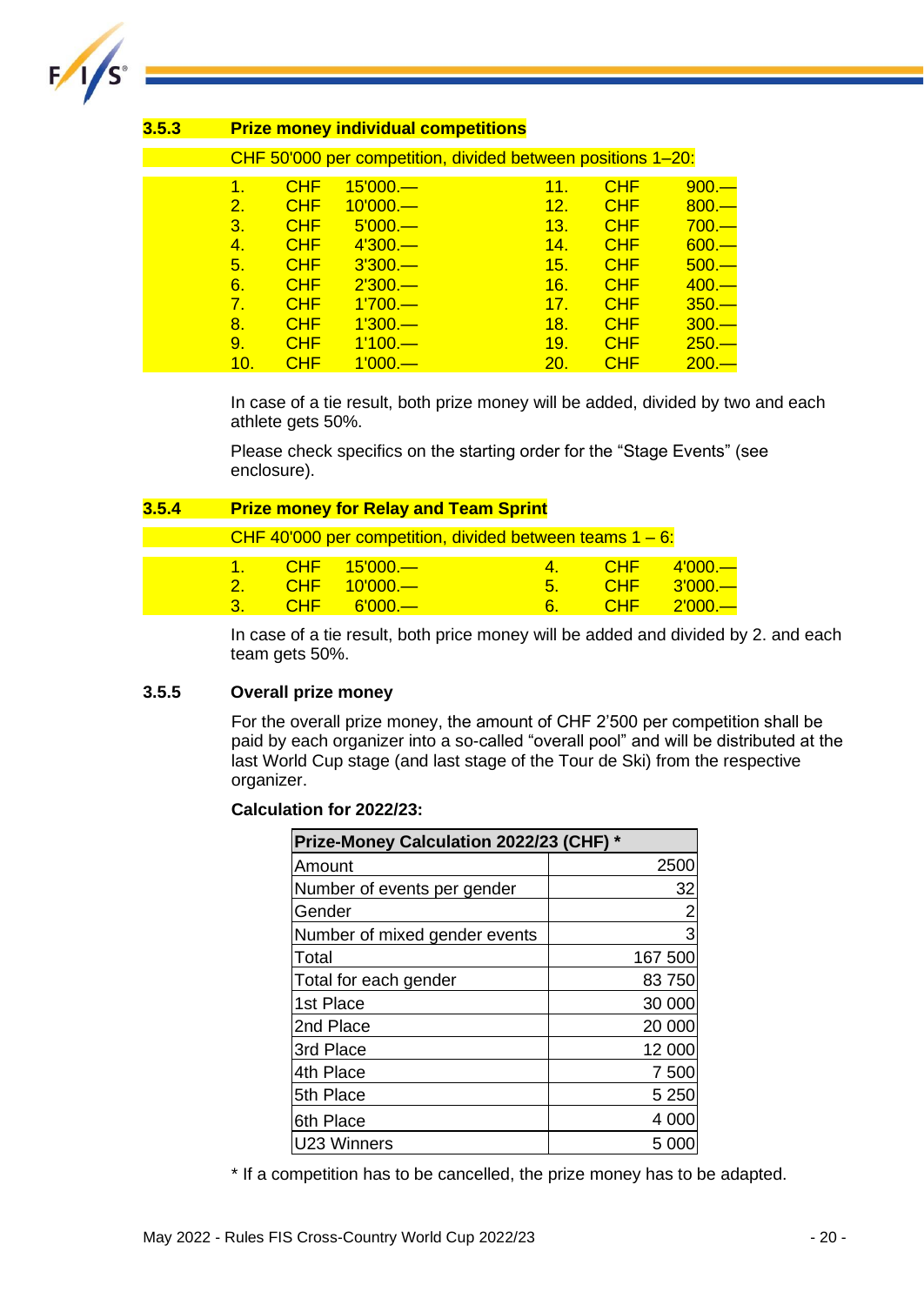

The overall prize money has also to be paid if a competition is moved in another country.

### **3.5.6 U23 final ranking**

The winner of the U23 ranking receives 5'000 CHF (one female winner, one male winner).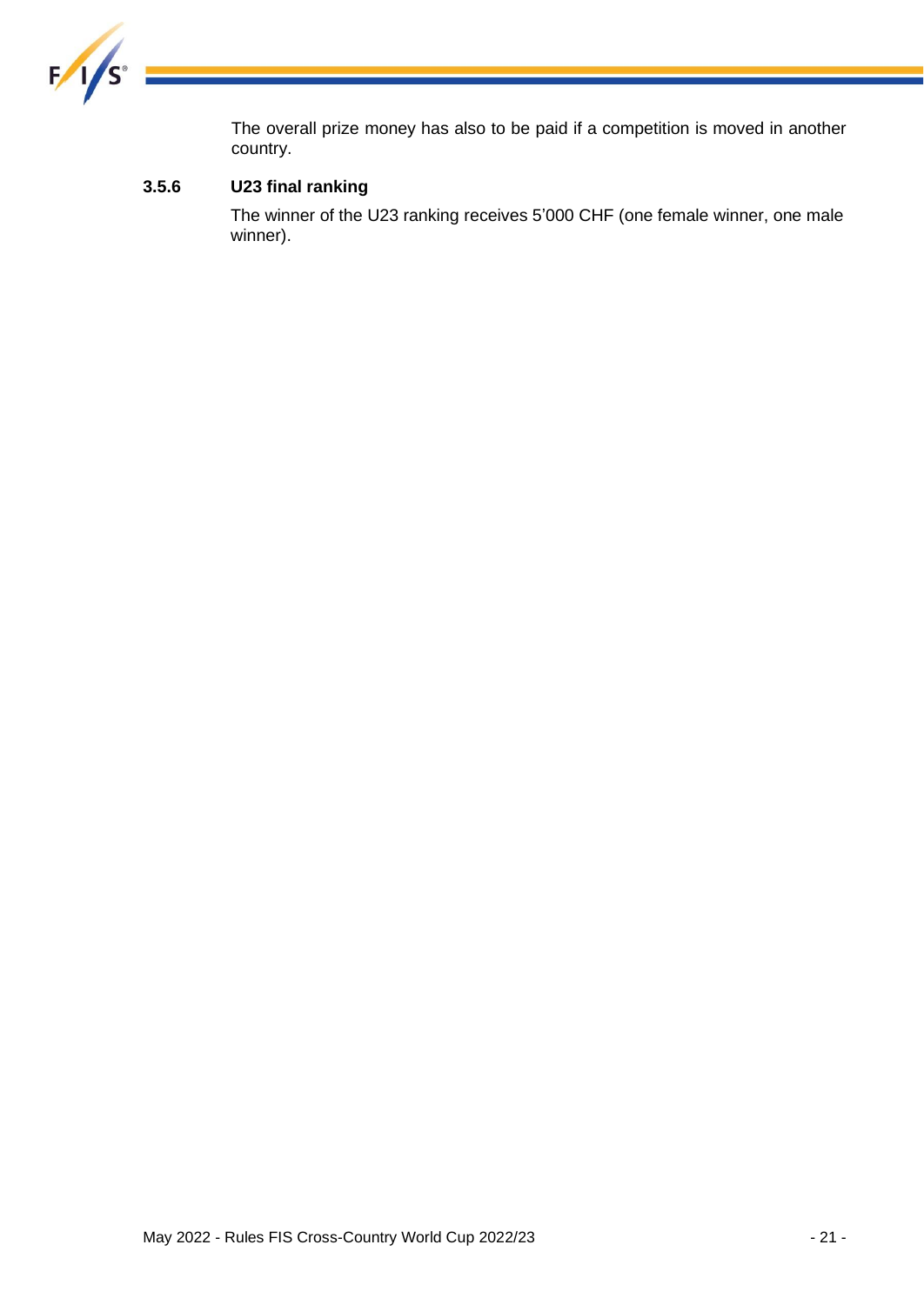

### <span id="page-22-0"></span>**4 Registration & Entries**

In preparation for the upcoming season, National Ski Federations must register their team members and athletes into the FIS Accreditation System by the given deadlines.

After the National Ski Association has applied for the FIS Season Accreditation, the FIS Competition Online Entry System opens, where the registered team members (from the Accreditation System) can be entered to specific events.

The system is a three-step based system for registering teams, SRS, and officials (according to art 5.1.1):

- **1. The Preliminary Entry closes 8 weeks before the respective competition,**
- **2. the Entry (entry by name) closes 8 days before the respective competition and**
- **3. the Final Competition Entry closes 2 hours before the TCM of the respective competition.**

NSA's have one login for the FIS accreditation system and separate logins for the FIS competition online entry yystem.

Important: All deadlines must be followed so that the OC receives the information on time and can provide the needed services.

#### <span id="page-22-1"></span>**4.1 FIS Accreditation System**

National Ski Federations can request FIS season accreditations online for all team members that are following most of the World Cup. The accreditation system is open from June and closes on 31<sup>st</sup> August.

The FIS season accreditation and FIS season parking stickers which are provided by the FIS staff has to be accepted by the OC and implemented into their accreditation system.

No exchange to a local accreditation or parking card is allowed.

#### <span id="page-22-2"></span>**4.2 FIS Competition Online Entry System**

Teams and SRS companies must use the FIS competition online entry system for:

- Preliminary entry (art. 4.2.1), including:
	- o Accommodation requests
	- o Transportation requests
	- o Wax cabin order
	- o Special requests concerning wax cabins/waxing trucks
- Entries by name (art. 4.2.2)
- Final competition entries (art. 4.2.3)

#### **4.2.1 Preliminary entries**

Preliminary entries are mandatory for all teams (also for teams booking their accommodation by themselves) and for all World Cup stages (including all Tour de Ski stages).

The preliminary entry counts as a booking. Preliminary entries will be used by the OC for:

- Accommodation booking
- Number of wax cabins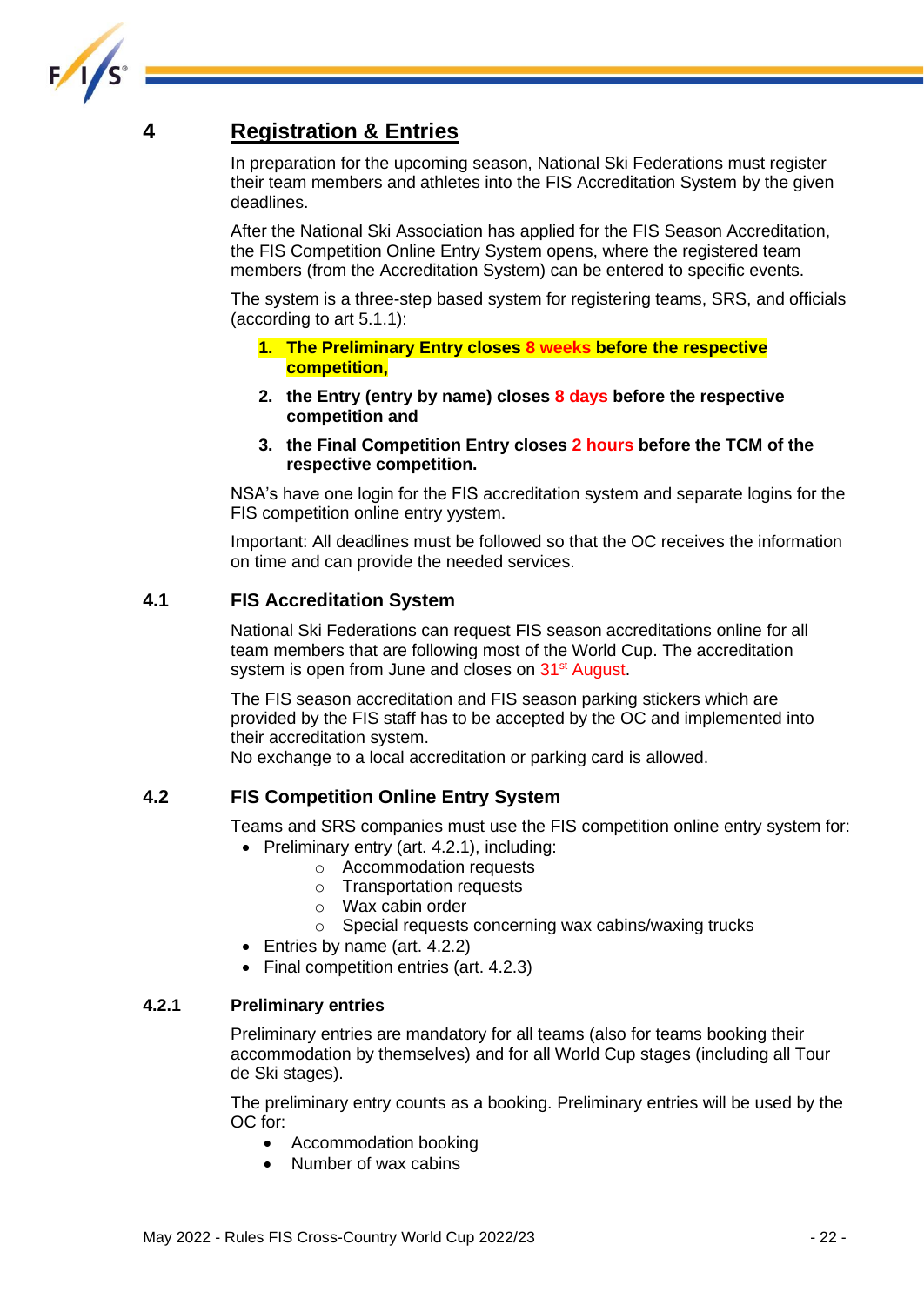

• All special requests

For each World Cup, all participating teams must register trough the FIS competition online entry system latest 8 weeks (56 full days) before the first competition.

*For example: if the first competition is on Saturday the deadline will be on Friday evening at 24:00 8 weeks before.*

Late preliminary entries might still be accepted after the deadline, if the OC has the capacity (accommodation, wax cabins, etc.).

Different financial conditions can be applied by OC (regarding FIS price for accommodation, wax cabins free of charge, etc.).

Cancelation or changes will still be possible until the day before the first competition. Please check and note the accommodation cancelation rules art. 5.1.1.

Please note: In a difficult and tight situation with accommodation, OC's work with the principle "first come – first serve".

#### **4.2.2 Entries by name**

For each World Cup stage, all participating teams must send their entries by names trough the FIS competition online entry system. For each event, the system to enter the specific names will open as soon as the preliminary entries have been sent.

Entries by name will be used by the OC to communicate the rooming list to the hotels, to prepare additional local accreditations for the additional staff members and to prepare the final entries list.

Cancelation or changes will still be possible until the day before the first competition. Please check and note the accommodation cancelation rules art. 5.1.1.

#### **4.2.3 Final competition entries**

The final competition entries for each competition must be done until 2 hours before the Team Captains meeting in the FIS competition online entry system.

#### **4.2.4 FIS family tickets**

Athletes are entitled to receive two free of charge tickets from the OC for each competition in which they are competing. An overview of the needed tickets is provided by the FIS staff.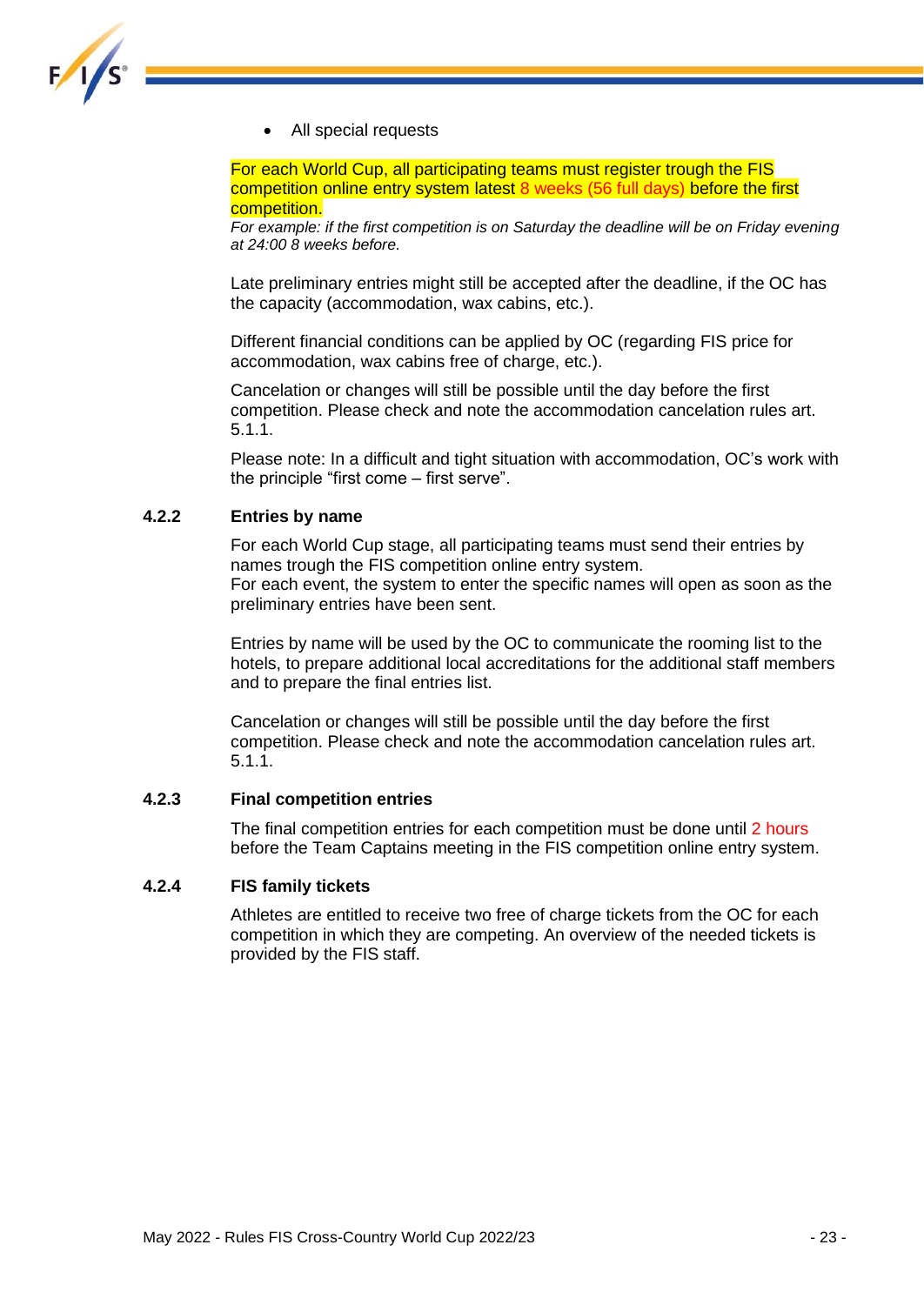

### <span id="page-24-0"></span>**5 Accommodation, Catering and Transportation**

### <span id="page-24-1"></span>**5.1 Accommodation and Catering**

Each OC is obliged to nominate a responsible person for accommodation. The contact of this responsible must be published in the event program on the FIS website.

The teams must be early in advance and clearly informed about the type of their accommodation: standard, costs, catering options, distance to the stadium, facilities (gym, parking, internet, meeting rooms, etc.).

#### **5.1.1 Reservation process, deadlines, cancellation rules**

Teams and SRS companies must use the FIS competition online entry system for accommodation reservation according to the following deadlines:

#### • **Latest 8 weeks before the first competition:** Teams and SRS must provide the team size with number of rooms and special requests to the OC.

#### • **Until 13 days before the first competition:**

Teams and SRS can change their bookings by adapting the preliminary entry. Cancellation (entire team or only some rooms) is free of charge for 25% of the rooms booked.

#### • **Between 13 days until 8 days before the first race:**

Teams and SRS have to provide their final entry to the OC latest 8 days before the first competition. The OC has the right to charge a cancellation fee between 13 days and 8 days before the first race with a size tolerance of - 10% (cancellation free of charge for 10% of the rooms booked).

• **Between 8 days and until the end of the events** (departure date chosen by the team):

The OC has the right to charge a cancellation fee.

The amount of cancellation fees should be announced for each venue in the event program on the FIS website.

The cancellations fees (hotel, wax cabin, power for truck) will be carefully checked by the OC together with the FIS staff and minimized as much as possible if there is a positive Covid-19 case within the team (cases reported in the FIS Passport).

The offset of Nation Support will be evaluated on a case-by-case basis and a determination will be made through mutual agreement between the OC, FIS staff and the nation in question.

It is in the responsibility of the teams/SRS to cancel their rooms if they do not need it, as the preliminary entry counts as a booking.

NSA's who are not using the FIS competition online entry system and do not respect the deadlines are losing their rights for World Cup prices and/or conditions.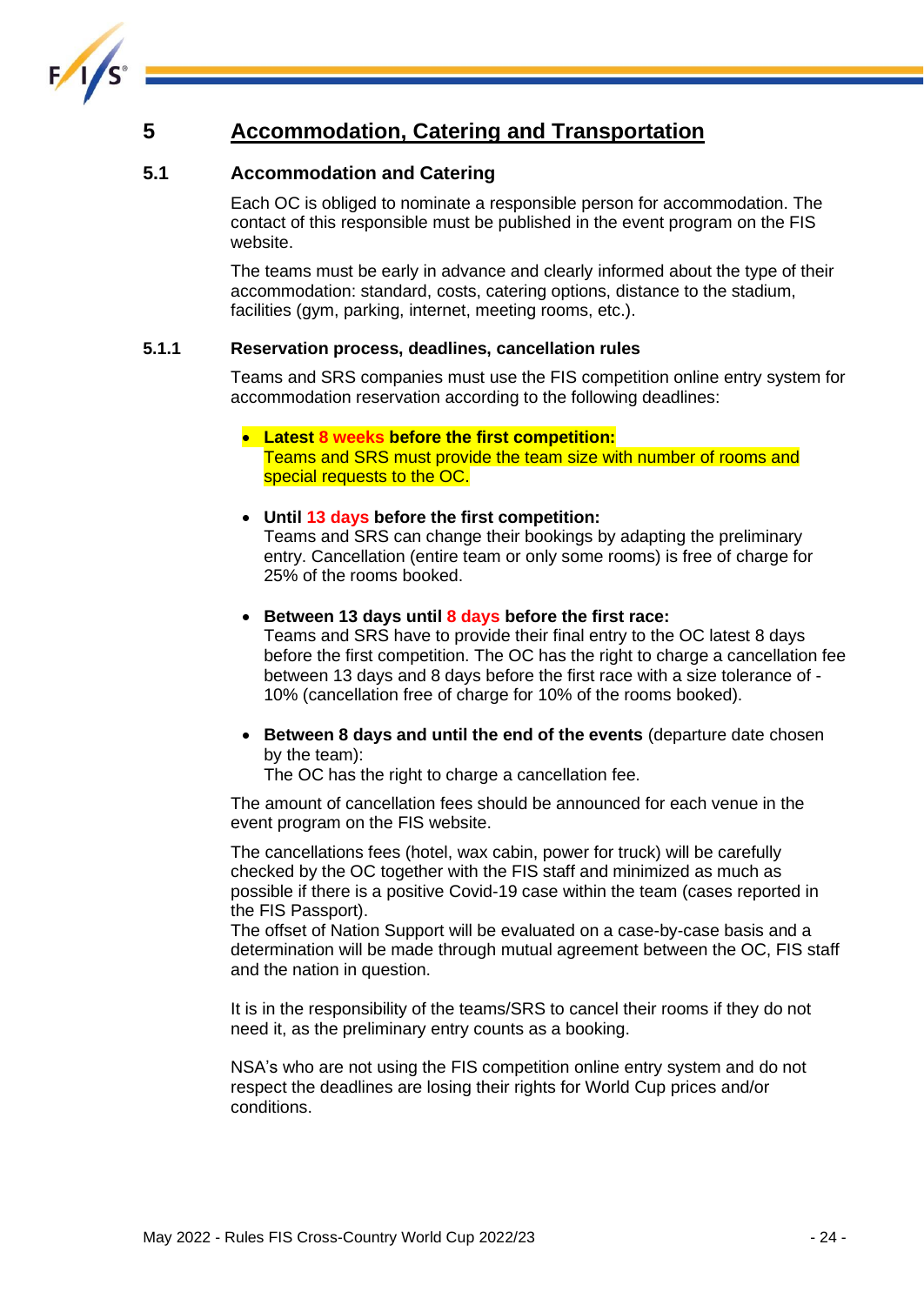

#### **5.1.2 Duration of provided accommodation**

#### **General requirement**

Each OC shall offer to all team (quota applies) and SRS members rooms at a 3 star hotel level, including full board for at least 5 nights before the first competition until at least the morning after the last competition with the following requirements and costs (art. 5.1.3 and art. 5.1.5).

#### **Stage events**

For stage events, the OC together with the FIS staff can set-up mandatory arrival and departure dates for each competition venue.

The detailed travel plan must be approved by the Cross-Country Committee latest at the FIS autumn meeting.

#### **5.1.3 Hotel requirements**

- Each OC shall offer to all team (quota applies) and SRS members rooms at a 3 star hotel level, including full board and non-alcoholic beverages for at least 5 nights before the first competition until at least the morning after the last competition.
- Lunch and dinner should be served in the hotel or next to the hotel in an adequate restaurant (up to 5 min walking distance). No tent solution is accepted. The restaurant or hotel must reserve a separate area for the teams to guarantee that they can eat when they arrive for lunch or dinner.
- The distance between the hotel and the competition site should not exceed a 30 minute drive. All accommodation situated further than a 30 minute drive needs to be approved by the FIS staff.
- There shall be a maximum of 2 persons per room with separate beds (bunk beds should not be used).
- Rooms or apartments shall be cleaned each day (except for individual agreements between the hotel and the team).
- Hotels must be informed by the OC that flexibility is requested concerning meal times.
- Hotels must be informed by the OC that late checkout is usually requested by the teams. Teams have right for late checkout for at least 40% of the rooms without any additional cost.
- A free of charge internet connection is requested in the hotels.
- Teams should be provided with free of charge parking at their accommodation.

#### **5.1.4 Quality and quantity of meals**

Food must be healthy, plentiful and correspond to the needs of highly competitive athletes. The meals must meet at least the following guidelines and the menu plan needs to change at every meal.

#### **5.1.5 Maximum price**

#### **Team members**

• The price may not be higher than the official local prices offered at the time of the World Cup event and at a maximum price of CHF 125. — per person including taxes (full board and non-alcoholic drinks).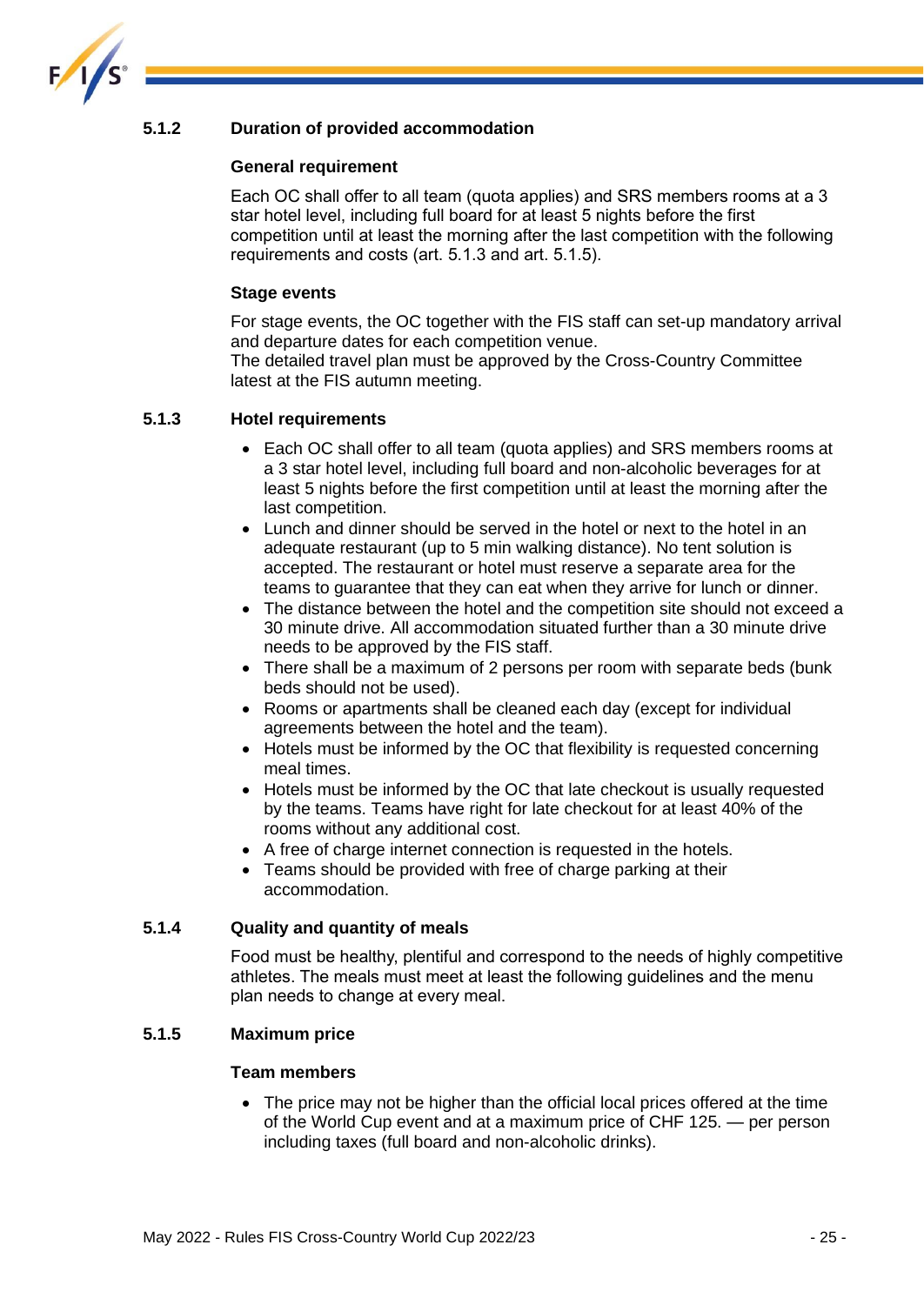

- In case a team accepts or requests an accommodation offer that is not reaching the 3 Star level and/or includes self-catering, the price needs to be reduced according to local market prices.
- Each team has the right (for each gender) to have one single room without any additional cost. All other single rooms will be charged.
- Each team has the right for a late checkout for at least 40% of the rooms without any additional cost.
- In the FIS price of CHF 125 must include all local taxes (for example tourism tax etc.). No additional fee has to be paid by the teams, SRS or other service provider like FIS MAG and Swiss Timing.
- Teams that are doing their own arrangements and not booking via the OC may have to pay for the team hospitality at the venue (10 CHF per day).
- If a team has booked via FIS competition online entry system (which includes accommodation with full board), lunch taken at the venue can not be charged for.

#### **SRS Industry**

- The price for SRS company members may not be higher than CHF 125 per person (full board and non-alcoholic beverage).
- Each company has the right to have one single room for CHF 125 per person (full board and non-alcoholic beverage), additional single rooms may not be higher than local market prices. The entry will be done directly by each SRS industry company through the FIS competition online entry system.
- SRS that are doing their own arrangements and not booking via the OC may have to pay for the team hospitality at the venue (10 CHF per day).

#### <span id="page-26-0"></span>**5.2 Transportation**

#### **Transport between airport and hotel**

Teams arriving or leaving by plane have to be transported to and from the venue free of charge under the following conditions:

- Only one free of charge transfer per team from the official airport to the venue and one from the venue to the airport.
- Only for the staff included in the staff quota.
- The arriving and departing times have to be communicated to the OC latest 8 days before arrival.
- The official airport(s) has/have to be chosen in cooperation between the OC and FIS. The official airport has to offer sufficient flight possibilities for all the teams and must be named early in advance in the official event program on the FIS website.

#### **Transport between hotel and stadium**

The OC must provide a shuttle service between the hotels and the stadium from 5 days before the first race until the last competition day, accessible to all teams free of charge. A suitable transport schedule will be fixed in cooperation between the teams and the OC.

Teams booking accommodation by their own are responsible to arrange their own transportation. The OC does not have to provide a shuttle service for these teams.

#### **Transport at stage events**

Please check specifics on the starting order for the "Stage Events" (see enclosure).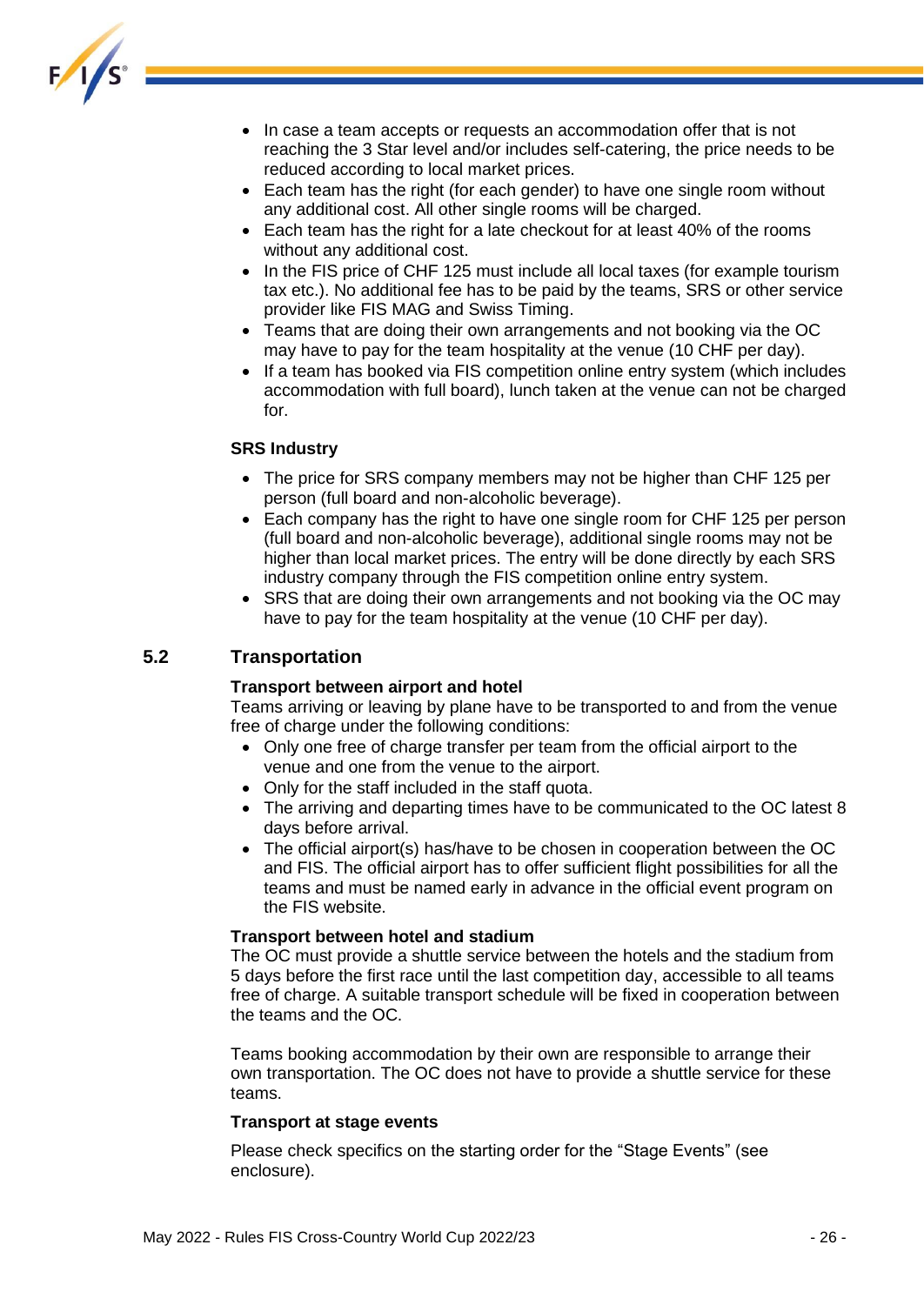

### <span id="page-27-0"></span>**6 Team Reimbursement**

The organizer shall pay for the travel and living costs:

- for the Red Group and COC athletes (art. 6.1)
- for an additional season quota per nation (art. 6.4)

#### **Maximum number:**

A maximum number of athletes per nation is fixed (art. 6.4.2).

#### <span id="page-27-1"></span>**6.1 Red Group**

The Red Group List consists of the 15 best women and the 15 best men in the current Distance and Sprint World Ranking Lists (WRL). After each WRL period a new WRL will be compiled which is valid for the next WRL period. All World Cup results - and maximum two results of the Distance and one Sprint competitions at OWG or WSC - will count for the Red Group. Athletes who withdraw before the start of the season will be substituted by the following athlete.

If a competitor on the World Ranking Lists is unable to start for one (1) year, a new penalty as follows will be calculated according to the rank after his/her last penalty: The application for status as injured must be confirmed by the FIS Cross-Country Committee (Executive Board).

Scale for penalties according to ranks:

| Ranks     | <b>Penalties</b> |
|-----------|------------------|
| $1 - 5$   | 4                |
| $6 - 10$  | 6                |
| 11 - 15   | 8                |
| $16 - 20$ | 10               |
| $21 - 25$ | 12               |
| $26 - 30$ | 14               |

The OC shall pay (per gender and per Red Group list) for the travel and living costs for the competitors on the current Red Group lists and for the current leaders or winners of the COC Cups (1 athlete per gender).

The payment will be based on personal places.

The official arrival day is two nights before the first competition.

Athletes will also be reimbursed if they only participate in a team competition.

If a competition is cancelled or an athlete gets sick after the official day of arrival, the travel and accommodation expenses must also be paid to the corresponding teams having athletes on the pay lists, if they are present on the site. The medical responsible from the OC has to approve that the athlete is in no condition to participate at the event in cooperation and agreement of the team doctor.

#### <span id="page-27-2"></span>**6.2 Travel Costs for Red Group and COC Athletes**

The travel costs will be calculated according to the chart in art. 6.2.1.

#### **World Cup stages with Distance and Sprint events**

Travel costs will be paid only once if an athlete belongs to both Red Group lists. In the season 2022/23 this concerns the following World Cup Stages: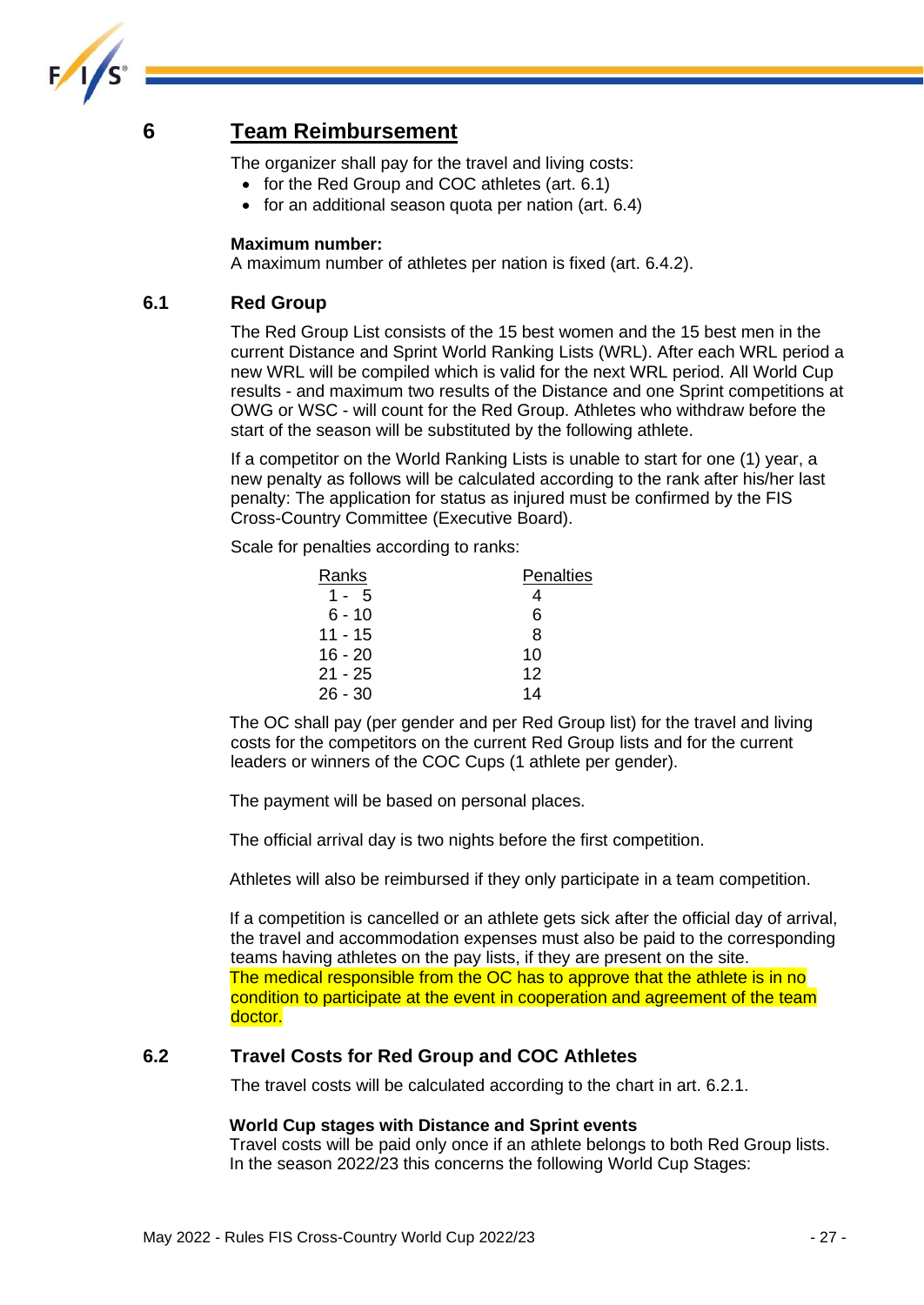

#### **Ruka, Lillehammer, Beitostolen, Davos, Tour de Ski, Les Rousses, Toblach, Drammen/Oslo, Falun, Lahti**

The travel costs will be paid by the organizer to the teams by bank transfer or cash (the OC has the right to choose) latest 1 week after the last competition.

A late payment charge will apply for organizers from the second week on: CHF 999 per week in default. Excluded from this is a delay due to wrong or missing bank account information (respective NSA is responsible for delivering the right data to the OC directly).

Receipts for the travel cost must be sent by mail at the latest two days after the last competition by the OC to the head coach of the team.

#### **6.2.1 Regions**

The FIS members are divided into five travel regions:

- **1) Northern Europe:**  DEN, EST, FIN, ISL, NOR, SWE
- **2) East Europe:**
- ARM, BLR, BUL, GEO, KAZ, LAT, LTU, RUM, RUS, UKR, UZB **3) Middle and Southern Europe:** 
	- AND, AUT, BEL, BIH, CRO, CZE, ESP, FRA, GER, GBR, GRE, HUN, IRL, ITA, LIE, LUX, MON, NED, POL, RSM, SVK, SLO, SUI, TUR
- **4) Overseas I:**  ALG, CAN, EGY, IRI, ISR, LIB, MAR, MEX, RSA, SEN, SUD, SWZ, USA, ZIM
- **5) Overseas II:**  ARG, AUS, BRA, CHI, CHN, FIJ, GUA, HON, JPN, KOR, PRK, MGL, NZE, PHI, PUR, URU, ISV

|                                                         | <b>Region 1</b><br><b>North</b><br><b>Europe</b> | <b>Region 2</b><br>East<br>Europe | <b>Region 3</b><br><b>Middle/South Overseas I</b><br><b>Europe</b> | <b>Region 4</b> | <b>Region 5</b><br><b>Overseas II</b> |
|---------------------------------------------------------|--------------------------------------------------|-----------------------------------|--------------------------------------------------------------------|-----------------|---------------------------------------|
| <b>Region 1</b><br>North. Europe                        | <b>CHF 300</b>                                   | <b>CHF 500</b>                    | <b>CHF 500</b>                                                     | <b>CHF 750</b>  | <b>CHF 750</b>                        |
| <b>Region 2</b><br><b>East Europe</b>                   | <b>CHF 500</b>                                   | <b>CHF 300</b>                    | <b>CHF 500</b>                                                     | <b>CHF 750</b>  | <b>CHF 750</b>                        |
| <b>Region 3</b><br><b>Middle/South</b><br><b>Europe</b> | <b>CHF 500</b>                                   | <b>CHF 500</b>                    | <b>CHF 300</b>                                                     | <b>CHF 750</b>  | <b>CHF 750</b>                        |
| <b>Region 4</b><br><b>Overseas I</b>                    | <b>CHF 750</b>                                   | <b>CHF 750</b>                    | <b>CHF 750</b>                                                     | <b>CHF 300</b>  | <b>CHF750</b>                         |
| <b>Region 5</b><br><b>Overseas II</b>                   | <b>CHF 750</b>                                   | <b>CHF 750</b>                    | <b>CHF 750</b>                                                     | <b>CHF 750</b>  | <b>CHF 300</b>                        |

### <span id="page-28-0"></span>**6.3 Living Costs**

The organizer shall pay the accommodation costs according to art. 6.1 for at least two nights before the first competition until at least the morning after the last competition.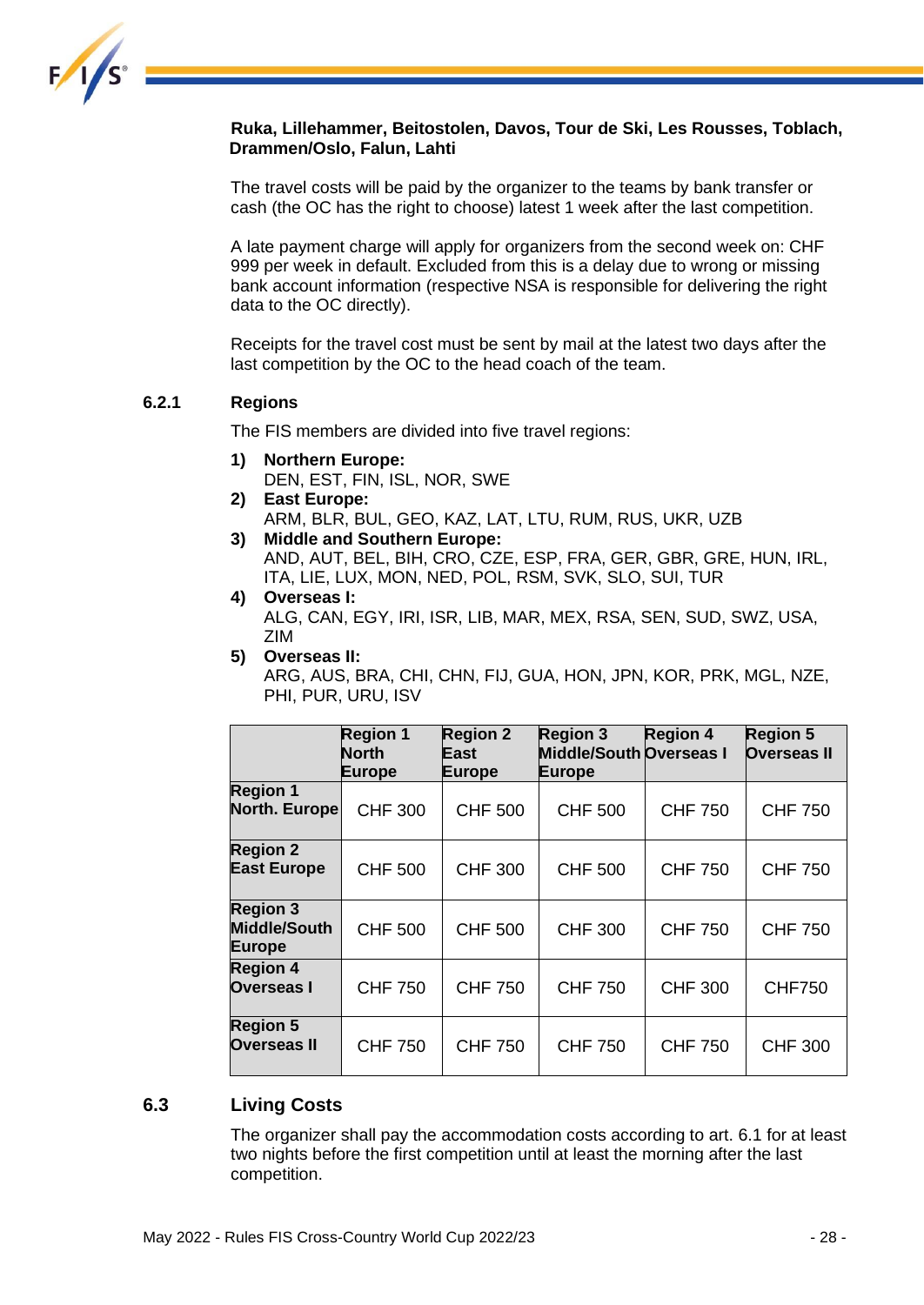

For World Cup stages with Distance and Sprint events the organizer shall pay:

- For at least two nights before the first Sprint competition until at least the morning after the last Sprint competition or team event if an athlete belongs to the Sprint Red Group list.
- For at least two nights before the first Distance competition until at least the morning after the last Distance competition or team event if an athlete belongs to the Distance Red Group list.
- For at least two nights before the first competition until at least the morning after the last competition if an athlete belongs to both Red Group lists and for the COC leaders.
- For stage events, all Red Group list athletes need to be paid from two nights before the first competition until at least the morning after the last competition.

In the season 2022/23 this concerns the following World Cup Stages:

#### **Ruka, Lillehammer, Beitostolen, Davos, Tour de Ski, Les Rousses, Toblach, Drammen/Oslo, Falun, Lahti**

If teams wish to use (for the whole period or only for some nights) other hotels than the ones proposed by the OC, the OC must pay maximum CHF 125. per day to the NSA, who has members in the pay lists (art. 6) that are booked at another hotel (on-site in the region where the World Cup takes place or at the airport). The OC can ask to teams a hotel booking confirmation as a proof of the actual cost and the OC needs to be clearly informed ahead of the event in accordance with the entry deadline. The living costs are not paid if the athlete is staying at his/her home.

#### <span id="page-29-0"></span>**6.4 Nation Support - Season Quota per Nation**

The organizer shall pay an additional quota (factor) per nation and per gender fixed for the all season and based on the Team Cup rankings from the previous season according to the following table:

| Rank                | Quota 1 (factor F)       | Quota 2 (factor F)               |
|---------------------|--------------------------|----------------------------------|
| <b>Team Cup per</b> | for events with          | for events with                  |
| gender              | Distance or Sprint races | <b>Distance and Sprint races</b> |
| $1 - 3$             | 2.5                      |                                  |
| $4 - 6$             |                          |                                  |
| $7 - 9$             | 1.5                      | $2.5\,$                          |
| $10 - 12$           |                          | 1.5                              |
| $13 - 20$           | 0.5                      |                                  |
| $21 - 30$           | 0,25                     | 0.5                              |

Attention: please check and notice article 5.2.1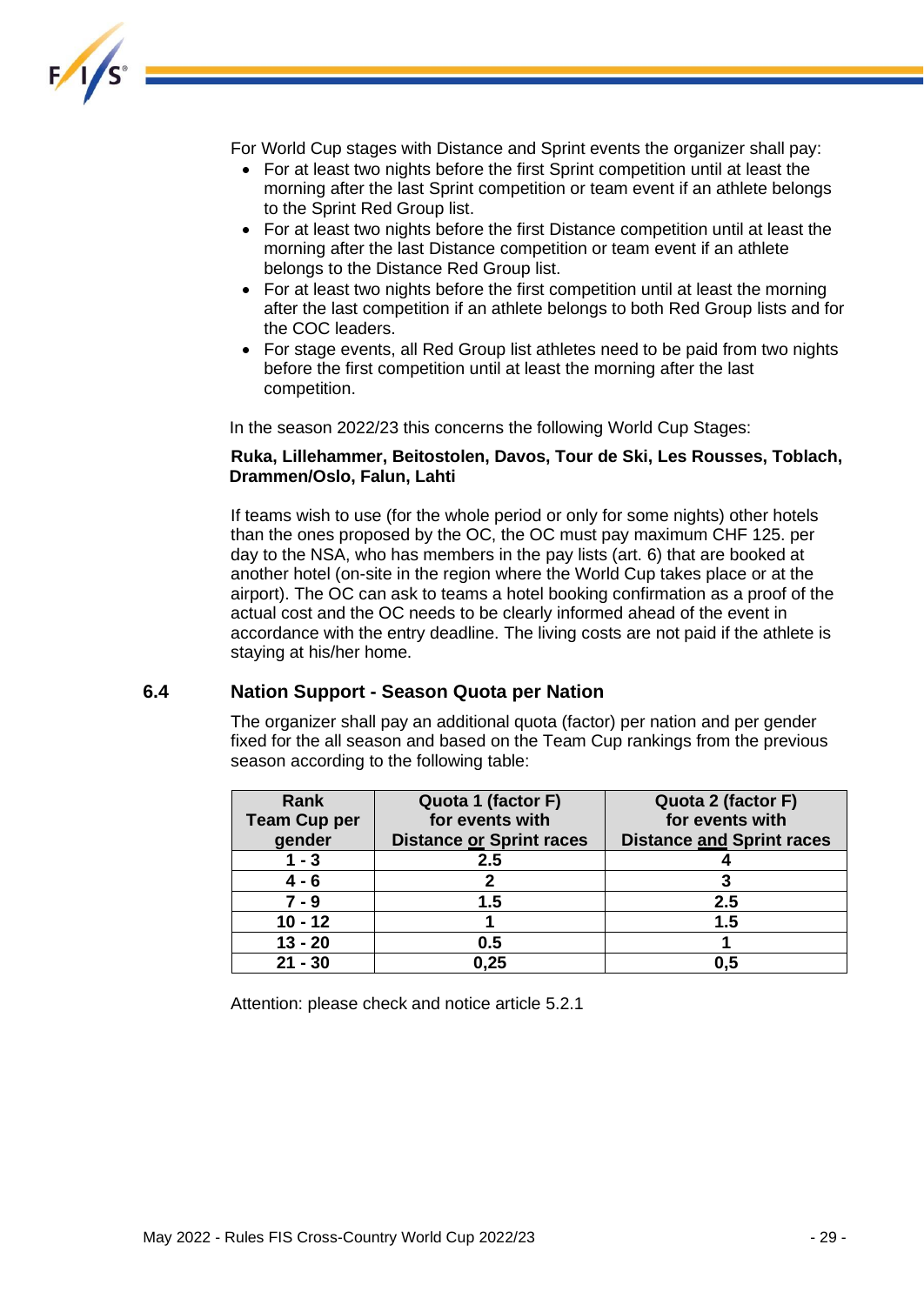

#### **Calculation for 2022/23:**

|               | <b>Women</b>            |                |                         | <b>Men</b>              |                |                         |
|---------------|-------------------------|----------------|-------------------------|-------------------------|----------------|-------------------------|
| <b>Nation</b> | Rank                    | Quota 1        | Quota 2                 | Rank                    | Quota 1        | Quota 2                 |
| <b>AND</b>    | 23                      | 0.25           | 0.5                     | 21                      | 0.25           | 0.5                     |
| <b>AUS</b>    | 22                      | 0.25           | 0.5                     | 24                      | 0.25           | 0.5                     |
| <b>AUT</b>    | 11                      | $\mathbf{1}$   | 1.5                     | 15                      | 0.5            | $\mathbf 1$             |
| <b>BLR</b>    | 19                      | 0.5            | $\mathbf{1}$            | 23                      | 0.25           | 0.5                     |
| CAN           | 13                      | 0.5            | $\mathbf 1$             | 10                      | $\mathbf{1}$   | 1.5                     |
| <b>CHN</b>    | 0                       |                |                         | 14                      | 0.5            | $\mathbf{1}$            |
| CRO           | 20                      | 0.5            | $\mathbf{1}$            | 0                       |                |                         |
| <b>CZE</b>    | 12                      | $\mathbf 1$    | 1.5                     | 11                      | $\mathbf 1$    | 1.5                     |
| <b>ESP</b>    | $\mathbf 0$             |                |                         | 20                      | 0.5            | $\mathbf 1$             |
| <b>EST</b>    | 15                      | 0.5            | $\mathbf 1$             | 18                      | 0.5            | $\mathbf{1}$            |
| <b>FIN</b>    | $\mathfrak{S}$          | 2.5            | 4                       | $\overline{\mathbf{4}}$ | $\overline{2}$ | 3                       |
| <b>FRA</b>    | 10                      | $\mathbf{1}$   | 1.5                     | 3                       | 2.5            | $\overline{\mathbf{4}}$ |
| <b>GBR</b>    | $\pmb{0}$               |                |                         | 12                      | $\mathbf{1}$   | 1.5                     |
| <b>GER</b>    | 6                       | $\overline{2}$ | $\sqrt{3}$              | $\overline{7}$          | 1.5            | 2.5                     |
| <b>HUN</b>    | $\boldsymbol{0}$        |                |                         | 28                      | 0.25           | 0.5                     |
| <b>IRL</b>    | $\boldsymbol{0}$        |                |                         | 29                      | 0.25           | 0.5                     |
| <b>ISL</b>    | $\pmb{0}$               |                |                         | 30                      | 0.25           | 0.5                     |
| <b>ITA</b>    | $\boldsymbol{9}$        | 1.5            | 2.5                     | 6                       | $\overline{2}$ | 3                       |
| <b>JPN</b>    | 14                      | 0.5            | $\overline{1}$          | 16                      | 0.5            | $\mathbf{1}$            |
| <b>KAZ</b>    | 17                      | 0.5            | $\mathbf{1}$            | 19                      | 0.5            | $\mathbf{1}$            |
| LAT           | 16                      | 0.5            | $\mathbf 1$             | 22                      | 0.25           | 0.5                     |
| LTU           | 0                       |                |                         | 27                      | 0.25           | 0.5                     |
| <b>NOR</b>    | $\overline{2}$          | 2.5            | $\overline{\mathbf{4}}$ | $\mathbf{1}$            | 2.5            | $\overline{\mathbf{4}}$ |
| POL           | 18                      | 0.5            | $\mathbf 1$             | 13                      | 0.5            | $\mathbf 1$             |
| <b>RUS</b>    | 5                       | $\overline{2}$ | 3                       | $\overline{2}$          | 2.5            | $\overline{\mathbf{4}}$ |
| <b>SLO</b>    | $\overline{7}$          | 1.5            | 2.5                     | 17                      | 0.5            | $\mathbf 1$             |
| SUI           | 8                       | 1.5            | 2.5                     | 8                       | 1.5            | 2.5                     |
| <b>SVK</b>    | $\boldsymbol{0}$        |                |                         | 26                      | 0.25           | 0.5                     |
| <b>SWE</b>    | $\mathbf{1}$            | 2.5            | $\overline{\mathbf{4}}$ | 5                       | $\overline{2}$ | 3                       |
| <b>UKR</b>    | 21                      | 0.25           | 0.5                     | 25                      | 0.25           | 0.5                     |
| <b>USA</b>    | $\overline{\mathbf{4}}$ | $\overline{2}$ | 3                       | 9                       | 1.5            | 2.5                     |

#### **6.4.1 Travel and living costs**

The organizers must pay for the travel and living expenses of the teams as follow:

**World Cup stages with 2 competitions days:** CHF 850 x quota (factor F) **World Cup stages with 3 competitions days:** CHF 950 x quota (factor F) **Drammen/Oslo:** CHF 1050 x quota (factor F)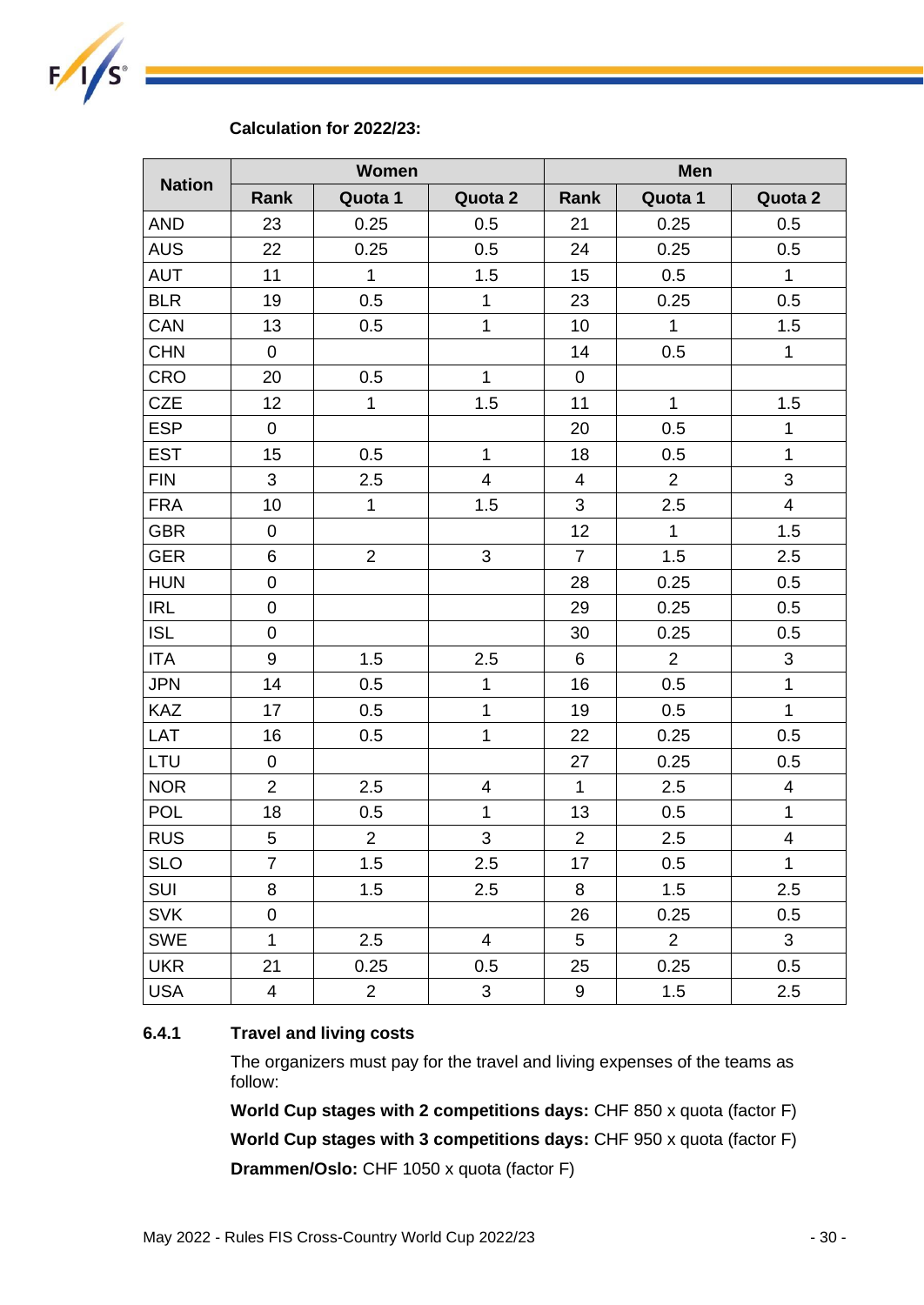

**Tour de Ski :** CHF 1550 x quota (factor F)

Please check specifics for "Stage Events incl. Tour de Ski" (in separate annex).

#### **6.4.2 Maximum per nation**

A maximum number of athletes (Red Group + COC + season quota**)** per nation and per gender are fixed as follows.

#### **Calculation per gender:**

RGd = number of athletes in the Red Group Distance list RGs = number of athletes in the Red Group Sprint list COC = COC winner or leader  $F =$  quota per nation (see 6.4)

**RGd + COC + F = maximum 5** for the World Cup stages with only Distance competitions.

**RGs + COC + F = maximum 5** for the World Cup stages with only Sprint competitions.

**RGd + RGs + COC + F = maximum 9** for the World Cup stages with Distance and Sprint competitions.

In the season 2022/23 this concerns the following World Cup Stages:

**Ruka, Lillehammer, Beitostolen, Davos, Tour de Ski, Les Rousses, Toblach, Drammen/Oslo, Falun, Lahti**

In any case the organizers will not pay more than the number of participating athletes per nation.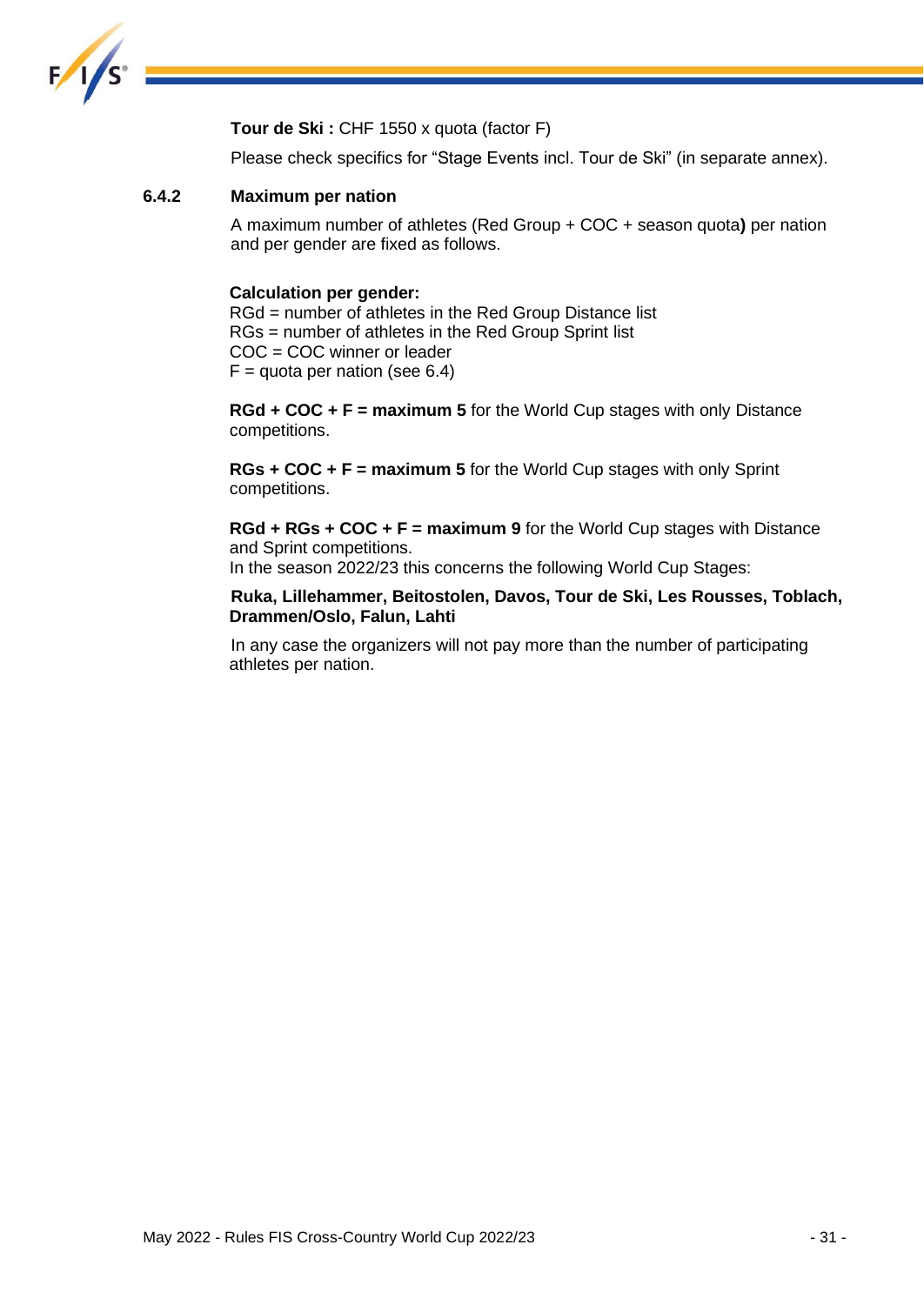

### <span id="page-32-0"></span>**7 Team and SRS Facilities**

### <span id="page-32-1"></span>**7.1 Waxing Facilities**

At all FIS World Cup Sprint and Distance competitions each team has the right for wax cabins or parking space and power supply for the teams arriving with their own waxing trucks.

#### **7.1.1 Wax cabins**

• The wax cabins size is fixed and calculated according to the nation's quotas (art. 2.2.1) and the following table:

| <b>Nation's</b>   | <b>Number of</b> | Approx. size in  |  |
|-------------------|------------------|------------------|--|
| Quotas            | containers       | m <sup>2</sup>   |  |
| $12 \,$           |                  | $45 \text{ m}^2$ |  |
| $10 - 11$         |                  | $30 \text{ m}^2$ |  |
| $5 - 9$           |                  | $15 \text{ m}^2$ |  |
| <b>All others</b> | 3m2 per athlete  |                  |  |
|                   | (max. $15m2$ )   |                  |  |

- The wax cabin allocation should be sent to the FIS staff for approval ahead of the event.
- If a nation doesn't fulfil its nation quota, the OC, after approval of the FIS staff, can reduce the number of containers or  $m<sup>2</sup>$  allocated. The level of the entered athletes will be taken into consideration.
- The organizing country has right for additional space for the national group athletes.
- The containers available in each country are different standard sizes; therefore, the size of wax cabins is decided by the size of these containers.
- If a team needs more capacity, the NSA must order the additional cabins through the FIS competition online entry system (in the preliminary entries form) latest 8 weeks before the first competition. The price for an additional container (15  $m^2$ ) is CHF 900 (independent of duration).
- To reduce the costs for both the OC and the NSA, a waxing service can be provided to the developing nations. In this case, the OC - after approval by the FIS staff - will provide only storage space and changing space to the related athletes.

#### **7.1.2 Wax cabins size calculation 2022/23**

| <b>Nation</b> | <b>Number of wax cabins</b> |
|---------------|-----------------------------|
| <b>AND</b>    |                             |
| <b>AUS</b>    |                             |
| <b>AUT</b>    |                             |
| <b>BLR</b>    |                             |
| CAN*          |                             |
| <b>CHN</b>    |                             |
| <b>CRO</b>    |                             |
| CZE*          | 2                           |
| <b>ESP</b>    |                             |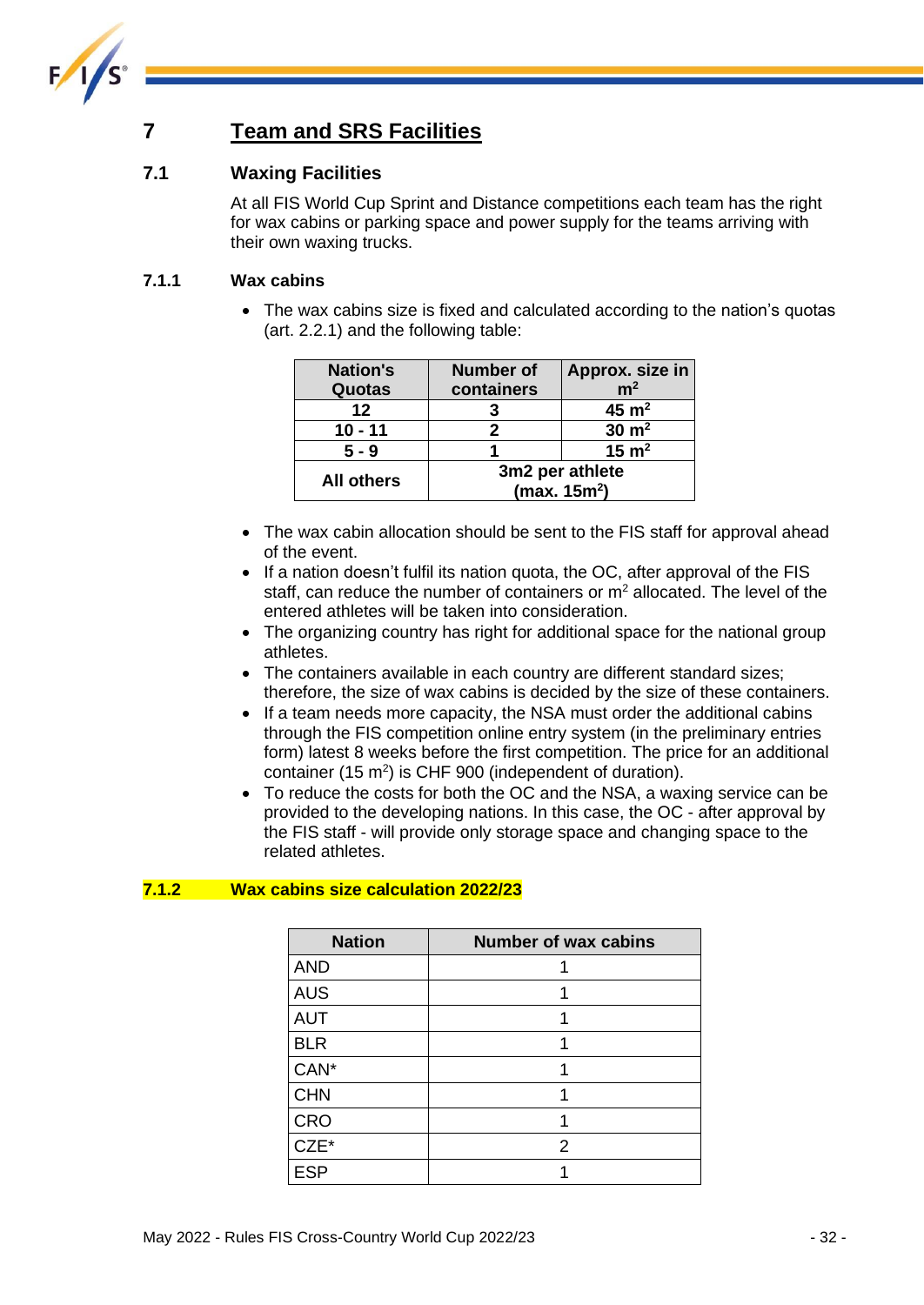| <b>EST</b>            | 1                        |
|-----------------------|--------------------------|
| FIN*                  | 3                        |
| FRA*                  | $\overline{2}$           |
| <b>GBR</b>            | 1                        |
| GER*                  | 3                        |
| <b>HUN</b>            | 1                        |
| <b>IRL</b>            | 1                        |
| <b>ISL</b>            | 1                        |
| <b>ITA</b>            | $\overline{2}$           |
| <b>JPN</b>            | 1                        |
| KAZ                   | 1                        |
| LAT                   | 1                        |
| LTU                   | 1                        |
| NOR*                  | 3                        |
| <b>POL</b>            | 1                        |
| RUS*                  | 3                        |
| <b>SLO</b>            | 1                        |
| SUI*                  | 3                        |
| <b>SVK</b>            | 1                        |
| SWE*                  | 3                        |
| <b>UKR</b>            | 1                        |
| USA*                  | $\overline{2}$           |
| <b>Others</b>         | m2 / athlete<br>Max 15m2 |
| <b>National Group</b> | 1 or 2                   |

\* No wax cabins for teams coming with their waxing trucks

#### **7.1.3 Wax cabins requirements**

- The wax cabins must be ready 5 nights before the first competition and 1 night after the last competition.
- For safety reasons, containers or separate waxing rooms must be used. Big common tents or buildings can not be used.
- The cabins should be equipped with locking doors and teams are to be issued with keys. If the entrances cannot be locked, the organizer must provide security service for the cabins.
- Parking space for teams must be provided within a reasonable distance of the cabins.
- Wireless network must be provided in wax cabin, wax truck and athletes' areas.
- Venues must have clearly labelled waste collection bins. This should include recycling receptacles (for cardboard, glass, aluminum, etc.), wax waste and general garbage.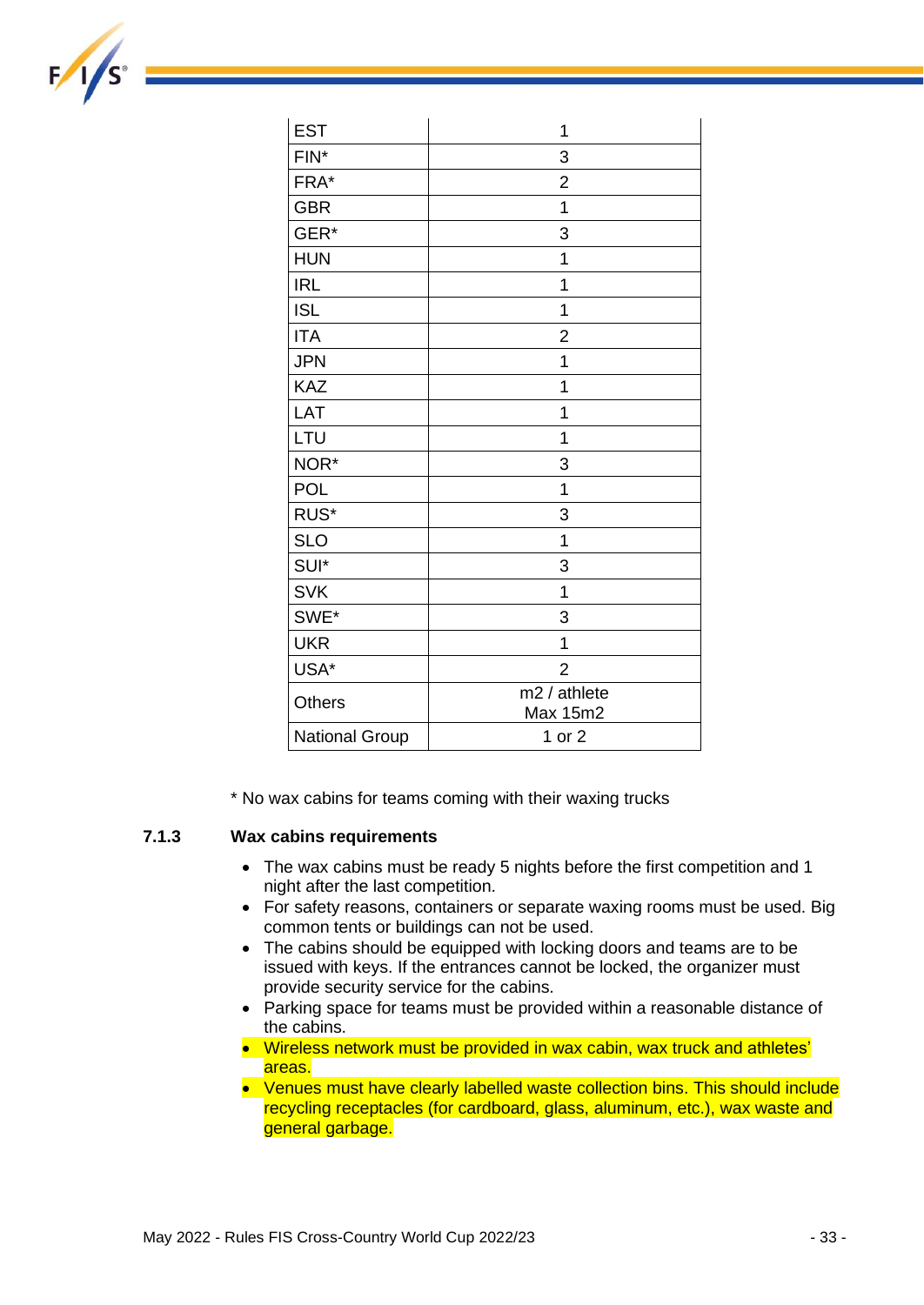

#### **7.1.4 Wax cabins for SRS companies**

SRS members are divided in 3 categories:

• **Category 1:**

Ski/boots/poles/wax companies with high engagement and contribution to the development of Cross-Country.

• **Category 2:** 

Ski/boots/poles/wax companies with medium engagement and contribution to the development of Cross-Country.

• **Category 3:** 

All other companies and ski/boots/poles/wax companies with low engagement and contribution to the development of Cross-Country.

A detailed list of the companies per category will be published every year and approved at the FIS autumn meetings.

SRS members will have the following rights for wax cabins (independent of duration):

- SRS members cat. 1 have the right to order 1 wax cabin  $(15m^2)$  free of charge.
- SRS members cat. 2 have the right to order 1/2 wax cabin (1 cabin shared with another company) free of charge or the right to order their own cabin for CHF 450.
- SRS members cat. 3 have the right to order a cabin (15m<sup>2</sup>) for CHF 900.
- If an SRS member needs additional capacity, the company can order an additional cabin  $(15m^2)$  for CHF 900.
- A financial penalty (CHF 900 per cabin) will be applied to the company which have ordered waxing cabin and not shown up.
- The companies must order the cabins according to the preliminary booking deadlines stated in art. 4.2. The overall coordination of the bookings is done by SRS.

SRS members coming with a waxing vehicle and requiring power supply will be charged CHF 100 per World Cup event (independent of duration). The companies must communicate their requests (parking size, power supply, etc.) for the vehicle to the OC.

#### **7.1.5 Safety guidelines for wax cabins**

- All wax room staff must wear approved protective masks with filters.
- The masks should ideally have intercom systems to enable the staff to communicate without removing the masks.
- Suction for ventilation should be set up close to the waxing iron and the rotating polishing machines – this will reduce the smoke and pollution in the room.
- General good heating and efficient ventilation.
- The wax rooms must be cleaned and fully ventilated daily.
- The time of exposure to smoke and pollution must be reduced to the absolute minimum per day.
- Access to the waxing rooms without protective masks must be limited.

#### **7.1.6 Wax trucks**

• Parking space as close as possible from the wax cabins area needs to be available for the teams arriving with a waxing truck.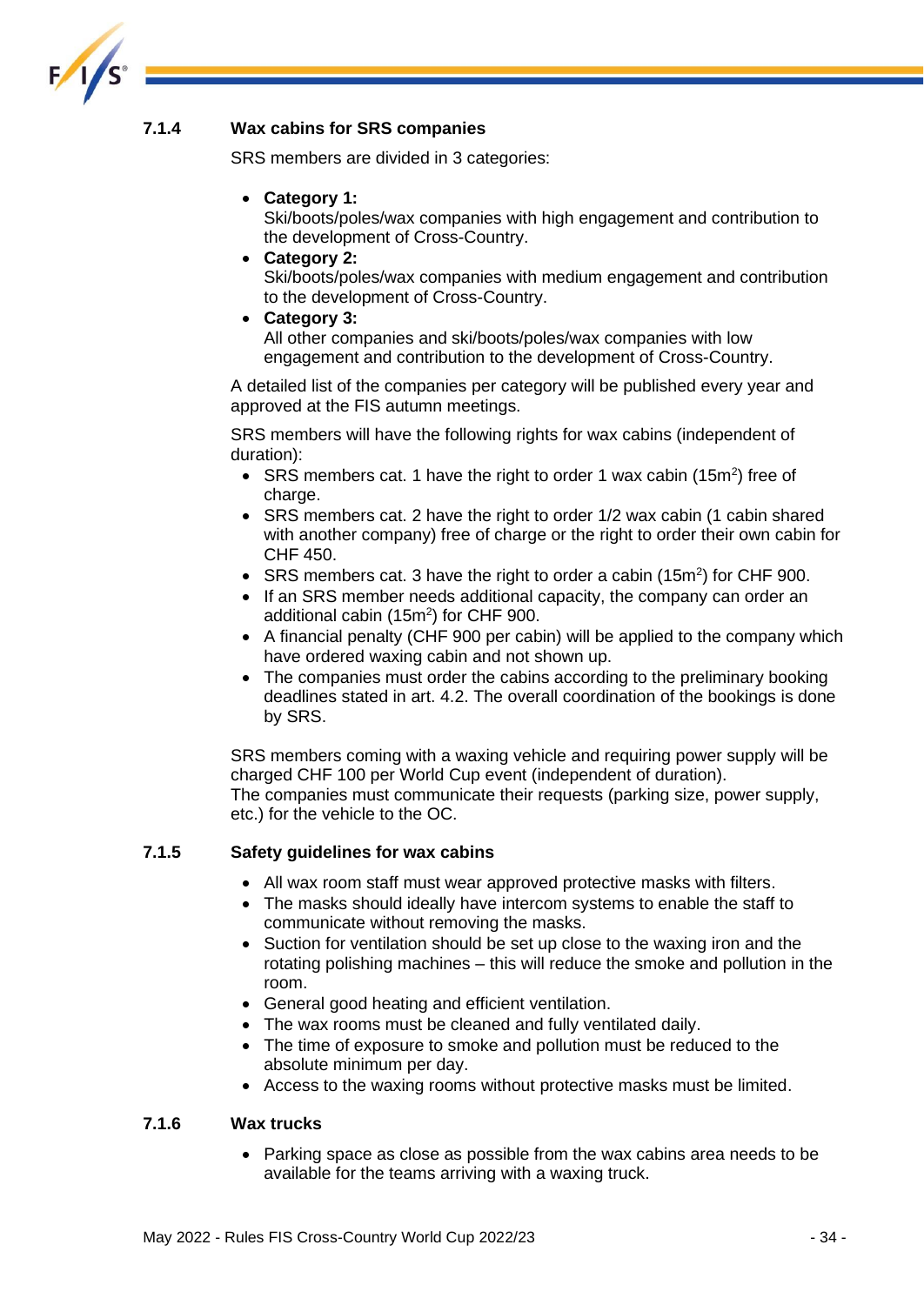

- Power supply dedicated to each truck must be available maximum 30m from the parking space.
- The teams arriving with a waxing truck will not receive any wax cabin but only changing space as stated in art. 7.2.
- NSA's using a wax truck during the World Cup season must inform the FIS Nordic office before the FIS Autumn meeting. The following nations will have a waxing truck in the season 2022/23 (tbc): SWE, NOR, GER, SUI, CAN, FIN, RUS, USA, FRA, CZE.
- Teams must confirm their wax use or needs to the OC through the FIS competition online registration system (in the preliminary entries form) latest 8 weeks before the first competition.
- Teams must communicate their requests (parking size, power supply, etc.) for the truck to the OC.
- Teams using trucks or buses as changing or living space for athletes must follow the same information process. The parking space must be available as well for these trucks but the priority (in term of distance to the stadium) will be given to the waxing trucks.

#### <span id="page-35-0"></span>**7.2 Athletes Room**

To prevent breathing of waxing fumes by the athletes, the OC should provide a separate athletes room for changing.

The nations listed in the table in art. 7.1.2 should receive a separate changing room (separate cabin or divided boxes with about  $15m^2$  in a common tent).

The nations not listed in the table in art. 7.1.2 share the athletes room with other nations.

To prevent excessive costs for the OC, the FIS staff can approve exceptions to these specific rules (for example at City Sprints, single stage events, limited space, high costs generated, etc.).

These rooms must be heated, equipped with locking doors, chairs, power sources and situated close to the wax cabins area.

#### <span id="page-35-1"></span>**7.3 Team Catering**

The organizers must provide a neutral meeting space (outdoor or indoor) in the team area where team can eat a lunch package or get lunch including drinks (only for those that made the lunch booking at the venue in the FIS competition online entry system at least 4 days ahead of the event).

Food trucks, kiosk and other smart as well sustainable solutions are welcome.

Warm and cold drinks as well as fruits and other snacks for pick up during the day should be provided, ideally sustainable solutions which are not conflicting with the hygiene concept.

The team service meeting place should be available from the start of the official training days until after the last competition is completed.

Details to the food service per venue need to be published by the OC in the event program on the FIS website at least 8 weeks before the event.

Teams and SRS that are making their own arrangements and not booking via the OC may have to pay for the team hospitality at the venue (10 CHF per person/day, booking via the FIS online entry system). The OC is responsible to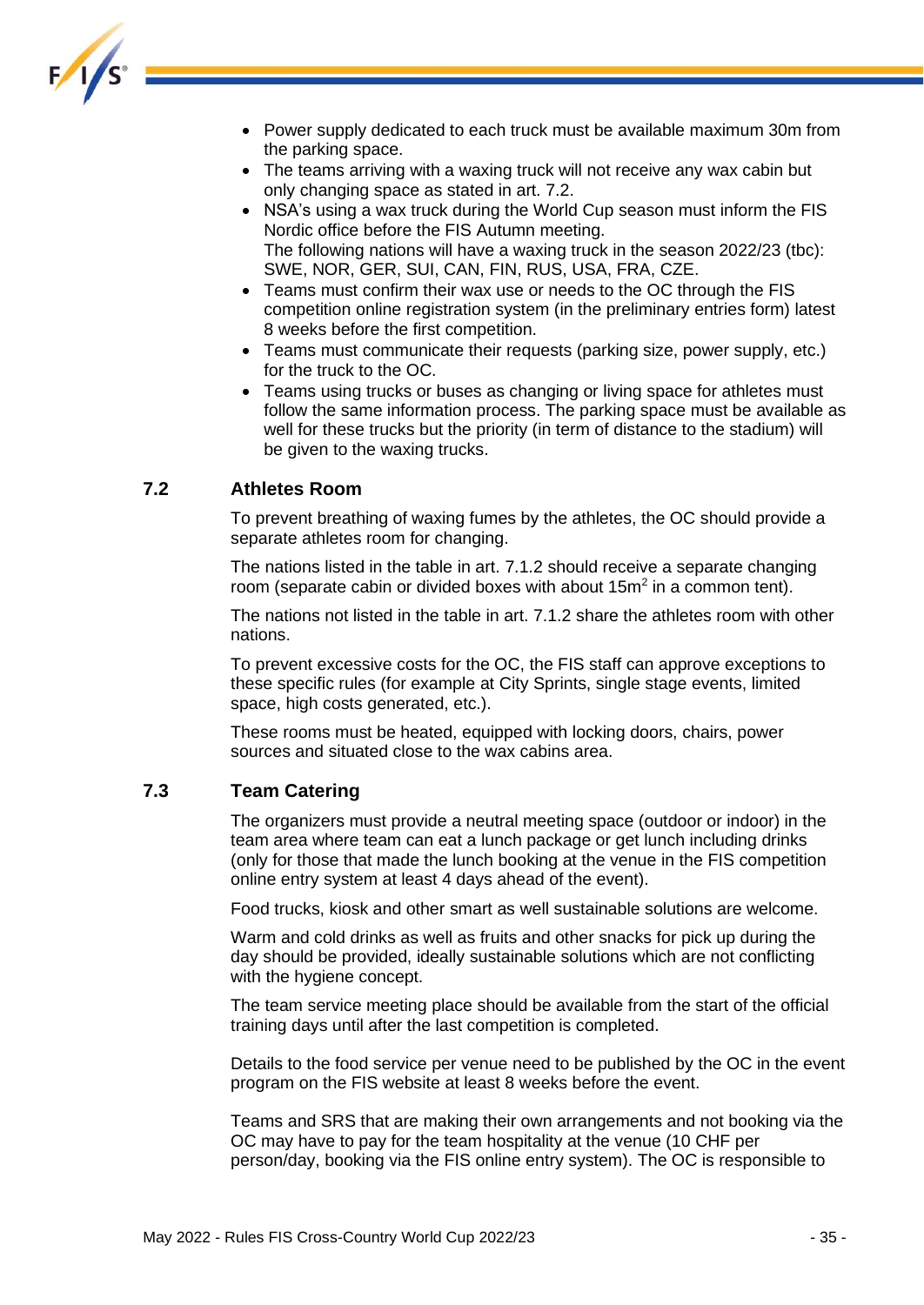

inform teams and SRS in the event program about their offer and also needs to guarantee sufficient quality and quantity of food and drinks.

#### <span id="page-36-0"></span>**7.4 Arrangements Field of Play**

#### **Nation boxes**

If the layout of the stadium allows, each team will be assigned a dedicated space which shall be used as start/finishes changing area for the teams. The teams are obliged to leave those so-called nations boxes through the mixed zone.

#### **Toilets at start**

Depending on the race formats, the organizers should provide between 2 and 4 toilets near to the start.

#### **Training Opportunities**

Competitors and team officials should be given the opportunity to train and inspect the competition courses for at least 5 days before the first competition until at least the morning after the last competition.

The Jury may close the course or limit the use of the course to certain sections or hours.

#### **Further arrangements**

Further arrangements around the organization of the World Cup venue and team area are expected to be put in place as stated in the Cross-Country World Cup Organizer Manual, available in the Cross-Country document section on the FIS website.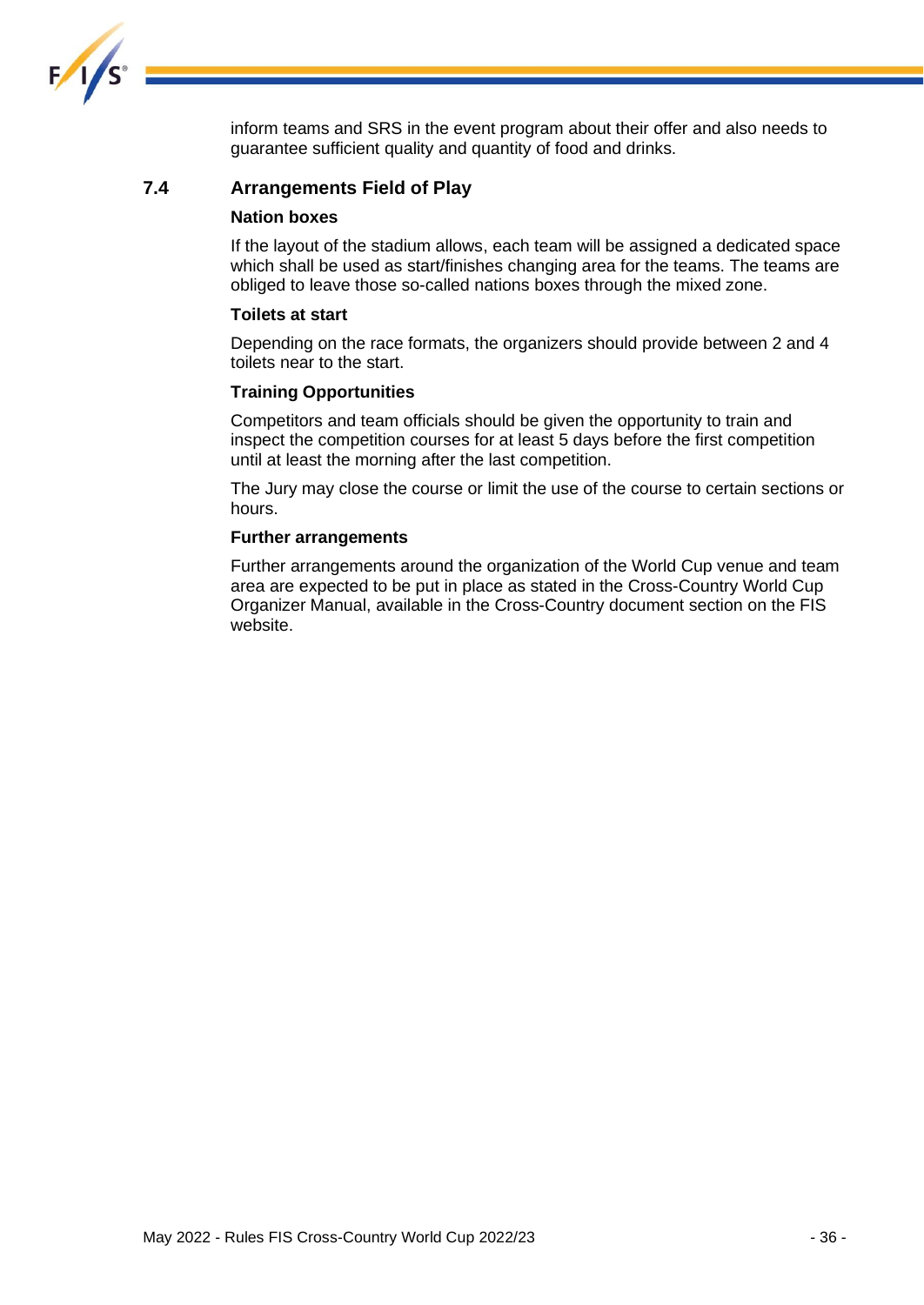

### <span id="page-37-0"></span>**8 Advertising, Media Service**

#### <span id="page-37-1"></span>**8.1 Promotion of Cross-Country**

All World Cup organizers pay the following costs to promote Cross-Country skiing:

- A marketing fee of CHF 900 for 1 competition day
- A marketing fee of CHF 1'800 for 2 competitions days or more
- Accommodation costs for the Marketing Support Cross-Country (full board)

The marketing fee will not be charged if an OC is taking over a competition due to a late cancellation (art. 1.2.2).

#### <span id="page-37-2"></span>**8.2 OC Media Service**

The OC media service must conform to the FIS PR and media regulations including the Media Guidelines elaborated by the FIS Communications Management and the respective stakeholders.

The OC must appoint a Chief of Media into the OC management that coordinates the event media services on various channels in cooperation with the marketing team.

All official communications concerning major changes of the event (confirmation, re-scheduling, cancellation, etc.) must be coordinated with the FIS Cross-Country Media Coordinator and follow the schedule appointed by the FIS Cross-Country Media Coordinator.

For media services on site, the Chief of Media is responsible to coordinate the needs for the rightsholder and their clients and provide non-rightsholder with the respective installations and media services needed.

#### **8.2.1 Mixed zone and event media guide**

A draft of the mixed zone and details of the event media services with all needed information according to the "Event Media Guide" must be sent to the FIS Media Coordinator max. 6 weeks before the event to be uploaded to the FIS website and sent to international media.

### <span id="page-37-3"></span>**8.3 Cooperation with FIS World Cup Media Coordinator**

The OC Chief of Media will be supported by the FIS World Cup Media Coordinator, who is nominated by FIS and assists with general services regarding PR, information and media service before, during as well as after the event and acts on behalf of FIS. The FIS Media Coordinator takes over the needs for the TV world feed from the events and supplies a network of international media with the latest news from the World Cup.

The OC must implement the needs of the FIS Media Coordinator to fulfil his/her iob duties on site.

The OC must pay his/her expenses for accommodation, meals (full board & nonalcoholic drinks), travel (arranged by FIS) and eventual fees for visa.